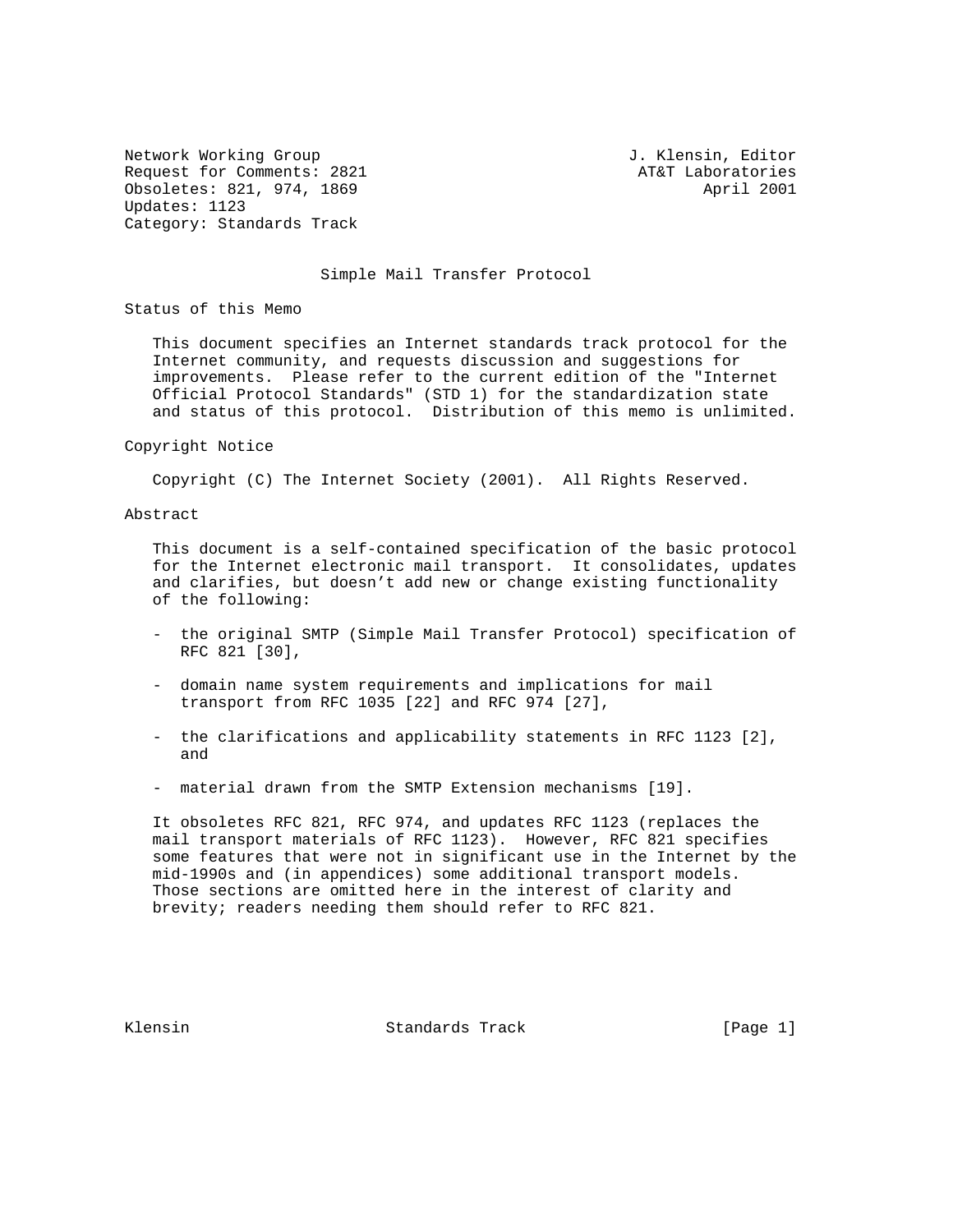It also includes some additional material from RFC 1123 that required amplification. This material has been identified in multiple ways, mostly by tracking flaming on various lists and newsgroups and problems of unusual readings or interpretations that have appeared as the SMTP extensions have been deployed. Where this specification moves beyond consolidation and actually differs from earlier documents, it supersedes them technically as well as textually.

 Although SMTP was designed as a mail transport and delivery protocol, this specification also contains information that is important to its use as a 'mail submission' protocol, as recommended for POP [3, 26] and IMAP [6]. Additional submission issues are discussed in RFC 2476 [15].

 Section 2.3 provides definitions of terms specific to this document. Except when the historical terminology is necessary for clarity, this document uses the current 'client' and 'server' terminology to identify the sending and receiving SMTP processes, respectively.

 A companion document [32] discusses message headers, message bodies and formats and structures for them, and their relationship.

# Table of Contents

|                                                            | $\overline{4}$ |
|------------------------------------------------------------|----------------|
|                                                            | 5              |
|                                                            | - 5            |
|                                                            | 7              |
|                                                            | 7              |
| 2.2.2 Definition and Registration of Extensions  8         |                |
|                                                            | - 9            |
|                                                            |                |
|                                                            |                |
| 2.3.3 Mail Agents and Message Stores  10                   |                |
|                                                            |                |
|                                                            |                |
|                                                            |                |
|                                                            |                |
| 2.3.8 Originator, Delivery, Relay, and Gateway Systems  12 |                |
| 2.3.9 Message Content and Mail Data  13                    |                |
|                                                            |                |
|                                                            |                |
| 2.4 General Syntax Principles and Transaction Model  13    |                |
| 3. The SMTP Procedures: An Overview  15                    |                |
|                                                            |                |
|                                                            |                |
|                                                            |                |
| 3.4 Forwarding for Address Correction or Updating  19      |                |

Klensin Chamber Standards Track (Page 2)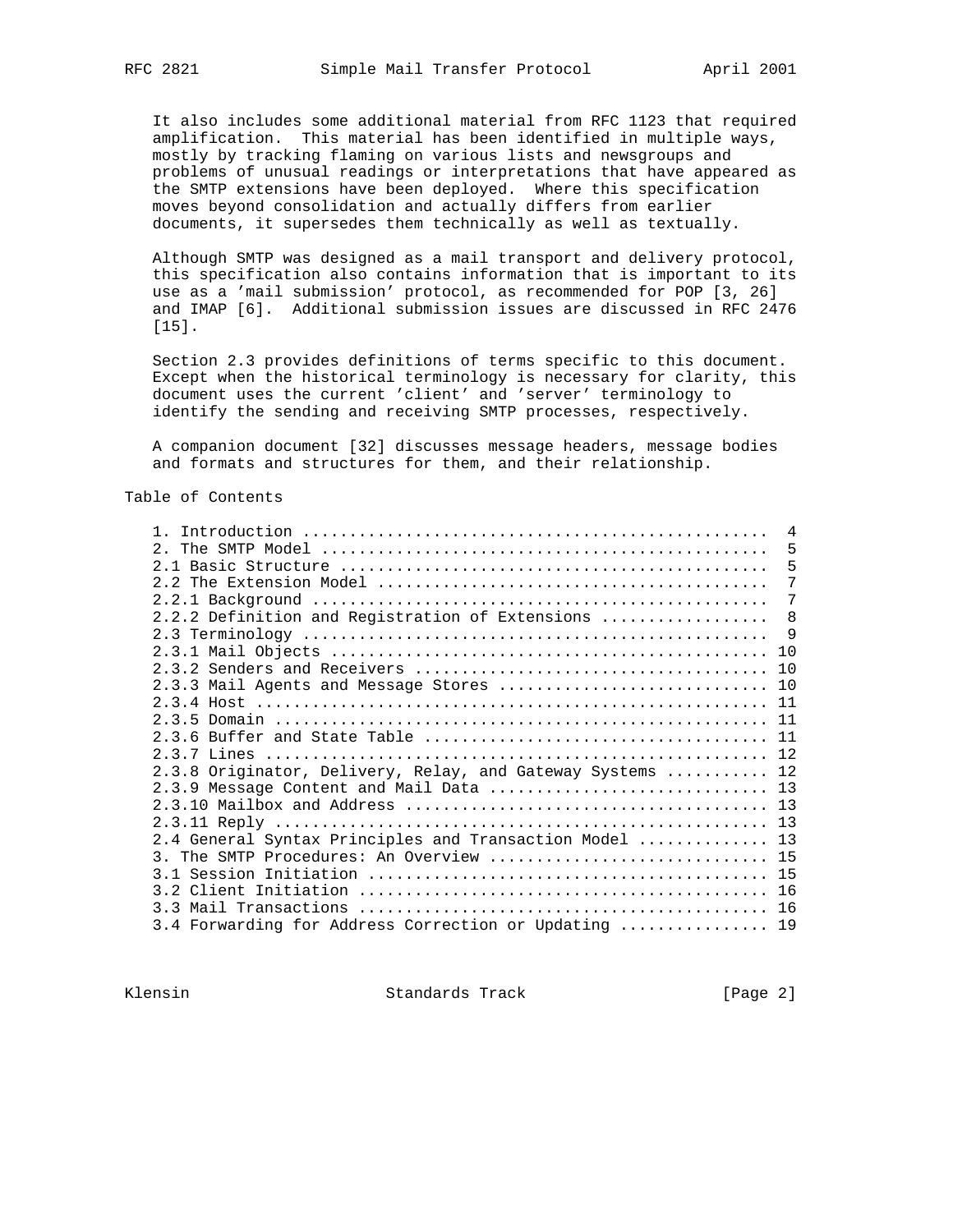| 3.5 Commands for Debugging Addresses  20                                        |          |
|---------------------------------------------------------------------------------|----------|
|                                                                                 |          |
|                                                                                 |          |
| 3.5.3 Meaning of VRFY or EXPN Success Response  22                              |          |
| 3.5.4 Semantics and Applications of EXPN  23                                    |          |
|                                                                                 |          |
|                                                                                 |          |
|                                                                                 |          |
|                                                                                 |          |
| 3.8.2 Received Lines in Gatewaying  26                                          |          |
|                                                                                 |          |
| 3.8.4 Other Header Fields in Gatewaying  27                                     |          |
|                                                                                 |          |
| 3.9 Terminating Sessions and Connections  27                                    |          |
|                                                                                 |          |
|                                                                                 |          |
|                                                                                 |          |
|                                                                                 |          |
|                                                                                 |          |
|                                                                                 |          |
| 4.1.1.1 Extended HELLO (EHLO) or HELLO (HELO)  29                               |          |
|                                                                                 |          |
|                                                                                 |          |
|                                                                                 |          |
|                                                                                 |          |
|                                                                                 |          |
|                                                                                 |          |
|                                                                                 |          |
|                                                                                 |          |
|                                                                                 |          |
|                                                                                 |          |
|                                                                                 |          |
|                                                                                 |          |
|                                                                                 |          |
|                                                                                 |          |
| 4.2.1 Reply Code Severities and Theory  42                                      |          |
| 4.2.2 Reply Codes by Function Groups  44                                        |          |
| 4.2.3 Reply Codes in Numeric Order  45                                          |          |
|                                                                                 |          |
| 4.2.5 Reply Codes After DATA and the Subsequent <crlf>.<crlf>  46</crlf></crlf> |          |
| 4.3 Sequencing of Commands and Replies  47                                      |          |
|                                                                                 |          |
|                                                                                 | 47<br>48 |
|                                                                                 |          |
|                                                                                 | 49       |
| 4.5 Additional Implementation Issues                                            | 53       |
|                                                                                 | 53       |
|                                                                                 |          |
|                                                                                 | 54       |

Klensin Standards Track [Page 3]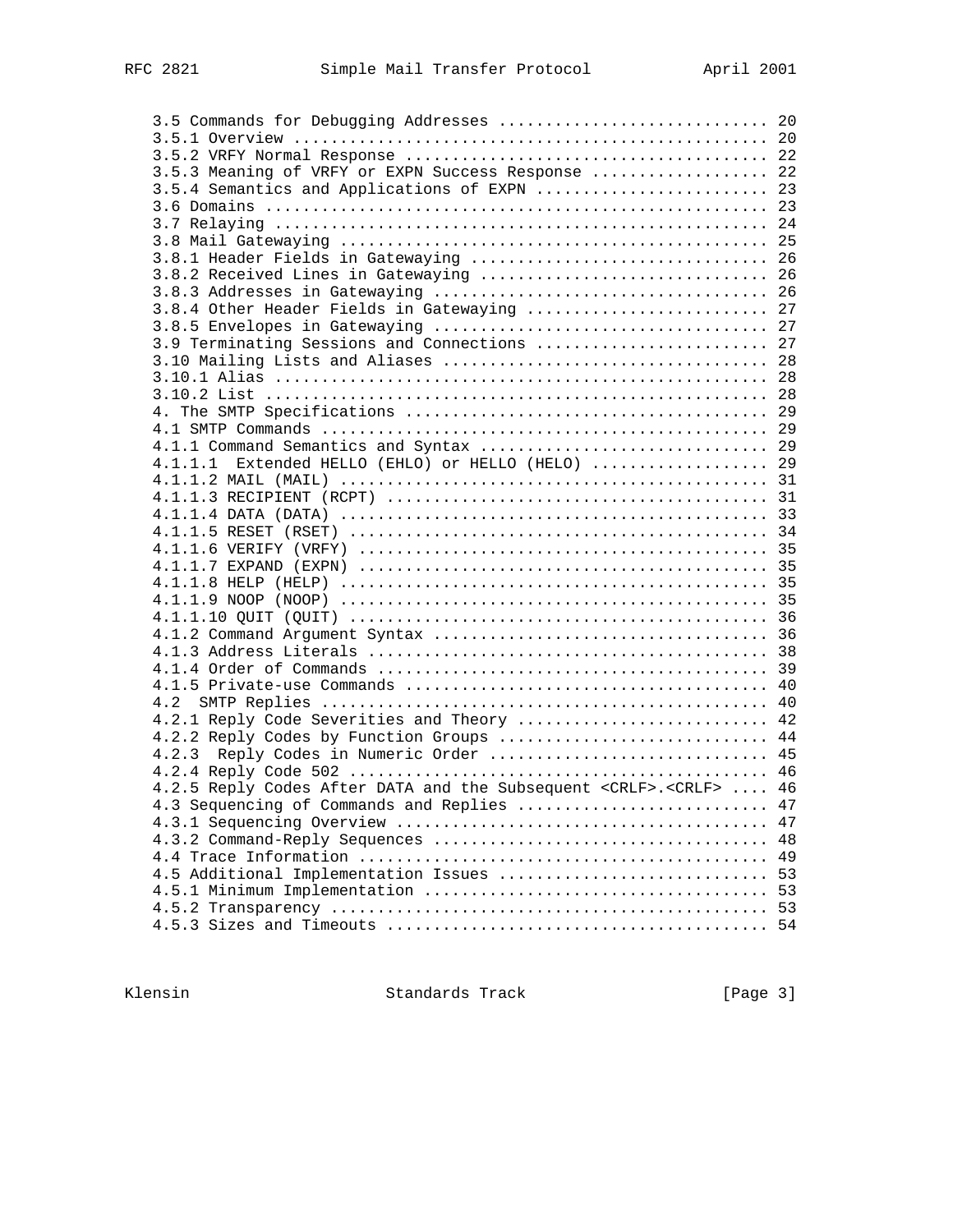| 4.5.5 Messages with a null reverse-path  59          |    |
|------------------------------------------------------|----|
| 5. Address Resolution and Mail Handling  60          |    |
|                                                      |    |
| 6.1 Reliable Delivery and Replies by Email  62       |    |
|                                                      |    |
|                                                      |    |
|                                                      |    |
|                                                      |    |
|                                                      |    |
|                                                      |    |
| 7.4 Information Disclosure in Announcements  66      |    |
| 7.5 Information Disclosure in Trace Fields  66       |    |
| 7.6 Information Disclosure in Message Forwarding  67 |    |
| 7.7 Scope of Operation of SMTP Servers  67           |    |
|                                                      |    |
|                                                      |    |
|                                                      |    |
|                                                      |    |
|                                                      |    |
|                                                      |    |
| B. Generating SMTP Commands from RFC 822 Headers  71 |    |
|                                                      |    |
| D <sub>1</sub>                                       |    |
|                                                      |    |
|                                                      |    |
|                                                      | 79 |

#### 1. Introduction

 The objective of the Simple Mail Transfer Protocol (SMTP) is to transfer mail reliably and efficiently.

 SMTP is independent of the particular transmission subsystem and requires only a reliable ordered data stream channel. While this document specifically discusses transport over TCP, other transports are possible. Appendices to RFC 821 describe some of them.

 An important feature of SMTP is its capability to transport mail across networks, usually referred to as "SMTP mail relaying" (see section 3.8). A network consists of the mutually-TCP-accessible hosts on the public Internet, the mutually-TCP-accessible hosts on a firewall-isolated TCP/IP Intranet, or hosts in some other LAN or WAN environment utilizing a non-TCP transport-level protocol. Using

Klensin Chamber Standards Track (Page 4)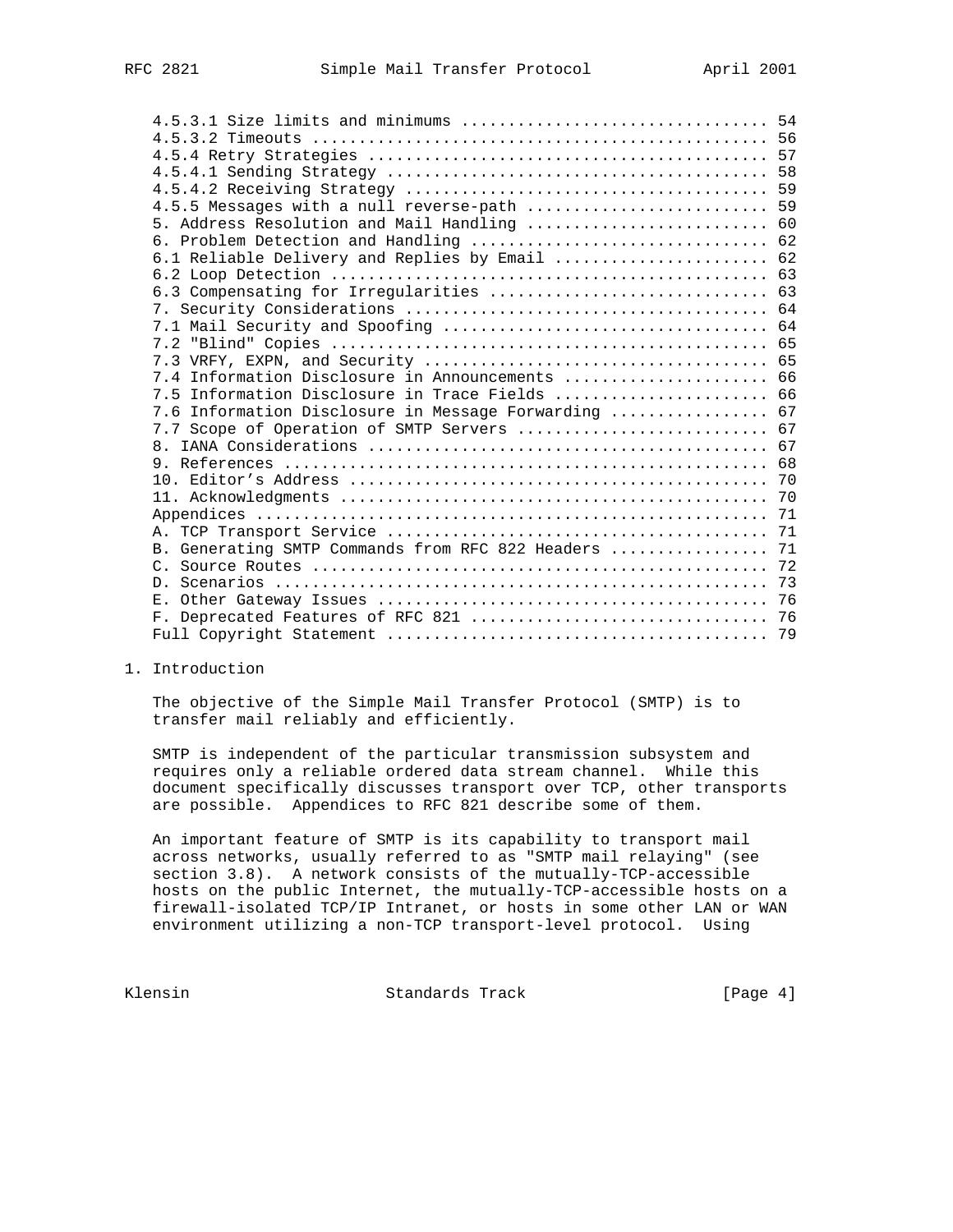SMTP, a process can transfer mail to another process on the same network or to some other network via a relay or gateway process accessible to both networks.

 In this way, a mail message may pass through a number of intermediate relay or gateway hosts on its path from sender to ultimate recipient. The Mail eXchanger mechanisms of the domain name system [22, 27] (and section 5 of this document) are used to identify the appropriate next-hop destination for a message being transported.

- 2. The SMTP Model
- 2.1 Basic Structure

The SMTP design can be pictured as:



 When an SMTP client has a message to transmit, it establishes a two way transmission channel to an SMTP server. The responsibility of an SMTP client is to transfer mail messages to one or more SMTP servers, or report its failure to do so.

 The means by which a mail message is presented to an SMTP client, and how that client determines the domain name(s) to which mail messages are to be transferred is a local matter, and is not addressed by this document. In some cases, the domain name(s) transferred to, or determined by, an SMTP client will identify the final destination(s) of the mail message. In other cases, common with SMTP clients associated with implementations of the POP [3, 26] or IMAP [6] protocols, or when the SMTP client is inside an isolated transport service environment, the domain name determined will identify an intermediate destination through which all mail messages are to be relayed. SMTP clients that transfer all traffic, regardless of the target domain names associated with the individual messages, or that do not maintain queues for retrying message transmissions that initially cannot be completed, may otherwise conform to this specification but are not considered fully-capable. Fully-capable SMTP implementations, including the relays used by these less capable

Klensin Chamber Standards Track (Page 5)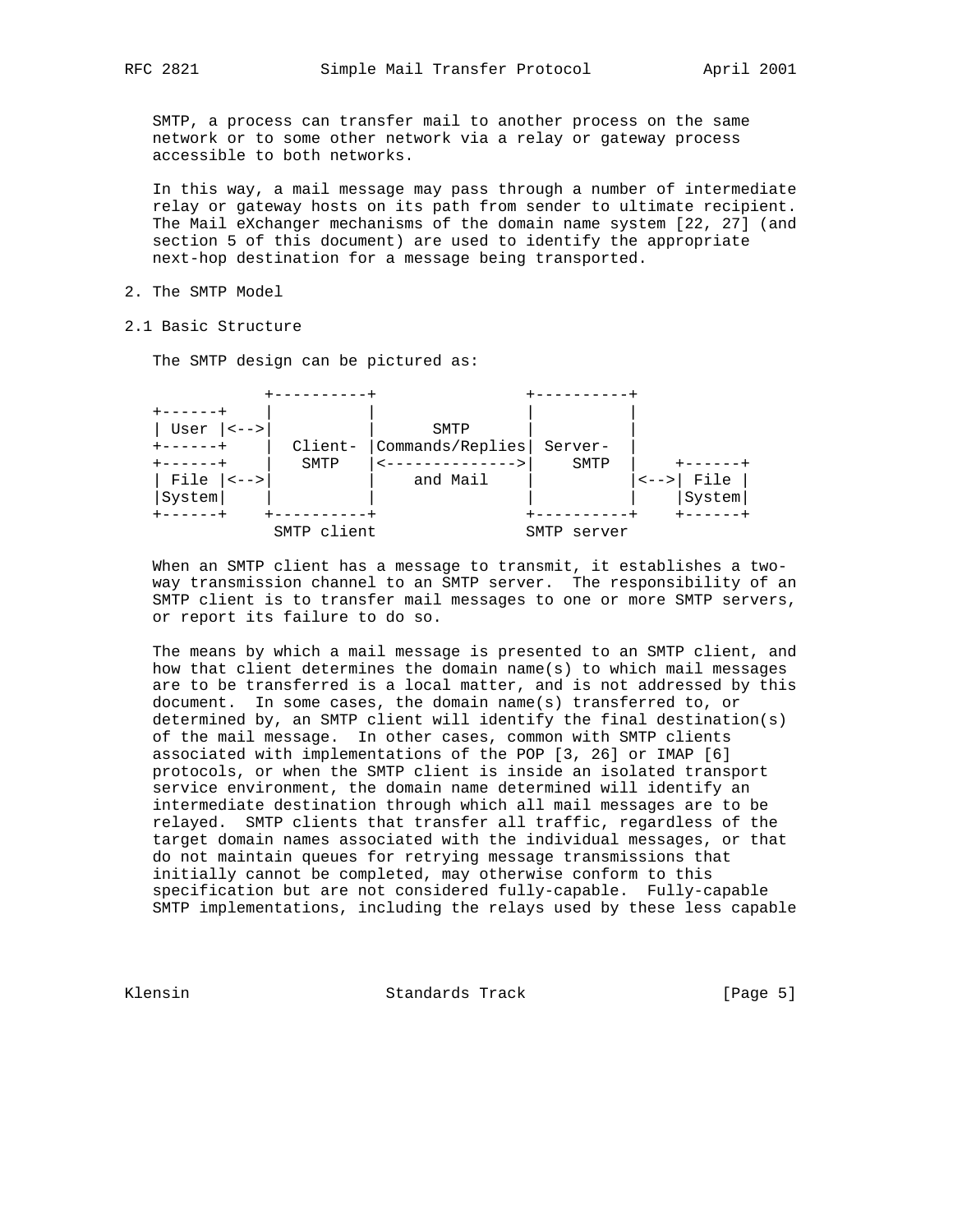ones, and their destinations, are expected to support all of the queuing, retrying, and alternate address functions discussed in this specification.

 The means by which an SMTP client, once it has determined a target domain name, determines the identity of an SMTP server to which a copy of a message is to be transferred, and then performs that transfer, is covered by this document. To effect a mail transfer to an SMTP server, an SMTP client establishes a two-way transmission channel to that SMTP server. An SMTP client determines the address of an appropriate host running an SMTP server by resolving a destination domain name to either an intermediate Mail eXchanger host or a final target host.

 An SMTP server may be either the ultimate destination or an intermediate "relay" (that is, it may assume the role of an SMTP client after receiving the message) or "gateway" (that is, it may transport the message further using some protocol other than SMTP). SMTP commands are generated by the SMTP client and sent to the SMTP server. SMTP replies are sent from the SMTP server to the SMTP client in response to the commands.

 In other words, message transfer can occur in a single connection between the original SMTP-sender and the final SMTP-recipient, or can occur in a series of hops through intermediary systems. In either case, a formal handoff of responsibility for the message occurs: the protocol requires that a server accept responsibility for either delivering a message or properly reporting the failure to do so.

 Once the transmission channel is established and initial handshaking completed, the SMTP client normally initiates a mail transaction. Such a transaction consists of a series of commands to specify the originator and destination of the mail and transmission of the message content (including any headers or other structure) itself. When the same message is sent to multiple recipients, this protocol encourages the transmission of only one copy of the data for all recipients at the same destination (or intermediate relay) host.

The server responds to each command with a reply; replies may indicate that the command was accepted, that additional commands are expected, or that a temporary or permanent error condition exists. Commands specifying the sender or recipients may include server permitted SMTP service extension requests as discussed in section 2.2. The dialog is purposely lock-step, one-at-a-time, although this can be modified by mutually-agreed extension requests such as command pipelining [13].

Klensin Chamber Standards Track (Page 6)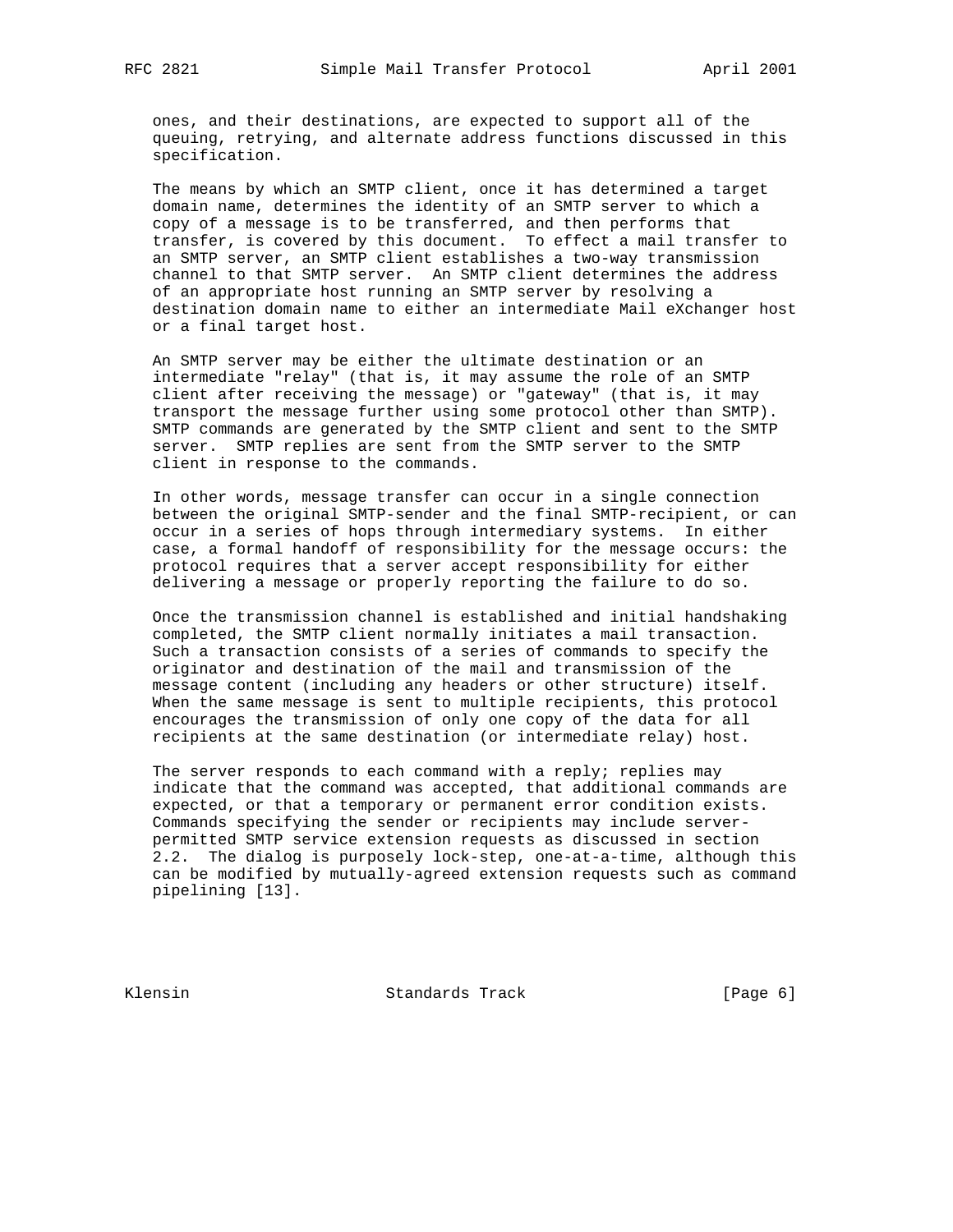Once a given mail message has been transmitted, the client may either request that the connection be shut down or may initiate other mail transactions. In addition, an SMTP client may use a connection to an SMTP server for ancillary services such as verification of email addresses or retrieval of mailing list subscriber addresses.

 As suggested above, this protocol provides mechanisms for the transmission of mail. This transmission normally occurs directly from the sending user's host to the receiving user's host when the two hosts are connected to the same transport service. When they are not connected to the same transport service, transmission occurs via one or more relay SMTP servers. An intermediate host that acts as either an SMTP relay or as a gateway into some other transmission environment is usually selected through the use of the domain name service (DNS) Mail eXchanger mechanism.

 Usually, intermediate hosts are determined via the DNS MX record, not by explicit "source" routing (see section 5 and appendices C and F.2).

#### 2.2 The Extension Model

#### 2.2.1 Background

 In an effort that started in 1990, approximately a decade after RFC 821 was completed, the protocol was modified with a "service extensions" model that permits the client and server to agree to utilize shared functionality beyond the original SMTP requirements. The SMTP extension mechanism defines a means whereby an extended SMTP client and server may recognize each other, and the server can inform the client as to the service extensions that it supports.

 Contemporary SMTP implementations MUST support the basic extension mechanisms. For instance, servers MUST support the EHLO command even if they do not implement any specific extensions and clients SHOULD preferentially utilize EHLO rather than HELO. (However, for compatibility with older conforming implementations, SMTP clients and servers MUST support the original HELO mechanisms as a fallback.) Unless the different characteristics of HELO must be identified for interoperability purposes, this document discusses only EHLO.

 SMTP is widely deployed and high-quality implementations have proven to be very robust. However, the Internet community now considers some services to be important that were not anticipated when the protocol was first designed. If support for those services is to be added, it must be done in a way that permits older implementations to continue working acceptably. The extension framework consists of:

Klensin Changel Standards Track [Page 7]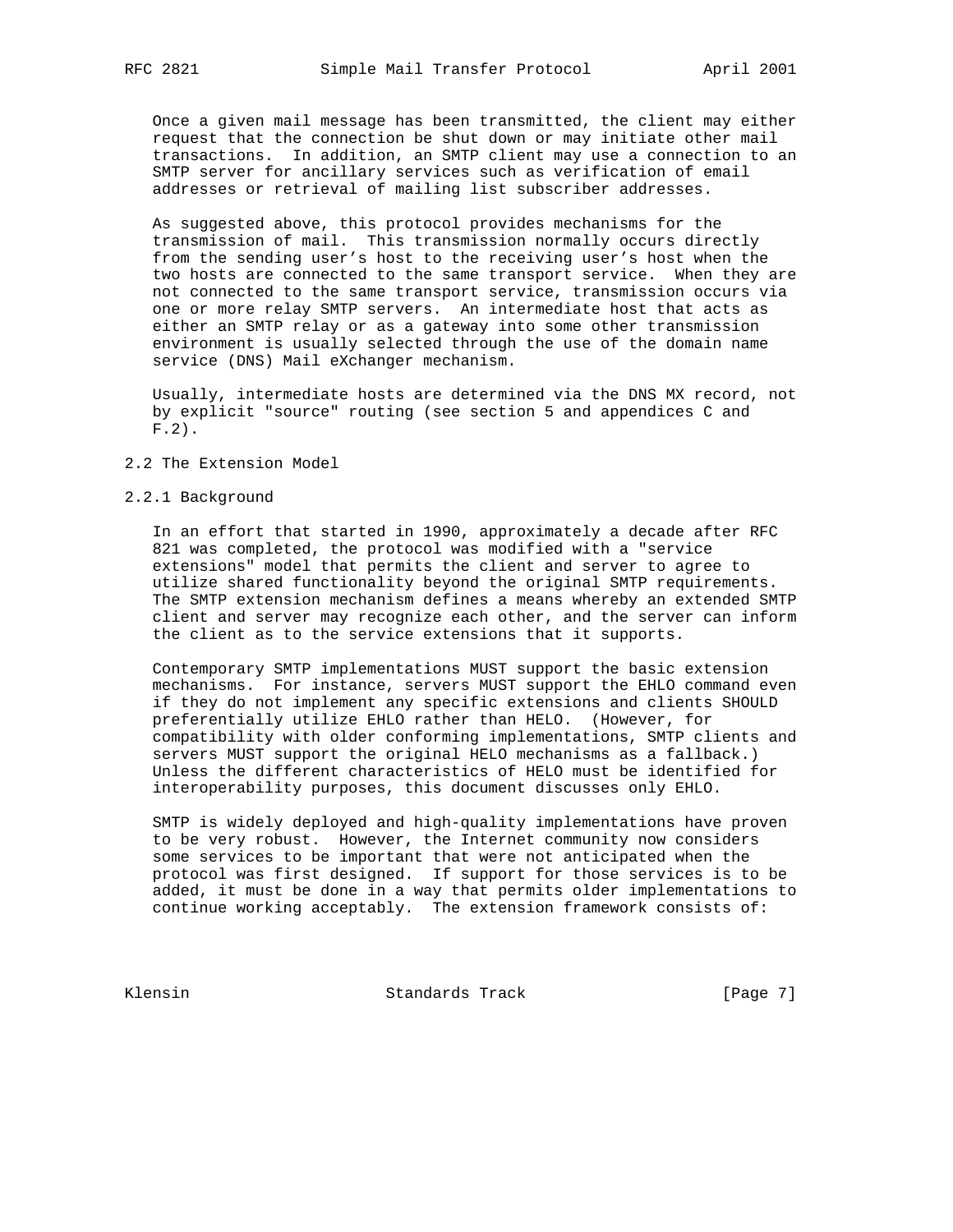- The SMTP command EHLO, superseding the earlier HELO,
- a registry of SMTP service extensions,
- additional parameters to the SMTP MAIL and RCPT commands, and
- optional replacements for commands defined in this protocol, such as for DATA in non-ASCII transmissions [33].

 SMTP's strength comes primarily from its simplicity. Experience with many protocols has shown that protocols with few options tend towards ubiquity, whereas protocols with many options tend towards obscurity.

 Each and every extension, regardless of its benefits, must be carefully scrutinized with respect to its implementation, deployment, and interoperability costs. In many cases, the cost of extending the SMTP service will likely outweigh the benefit.

2.2.2 Definition and Registration of Extensions

 The IANA maintains a registry of SMTP service extensions. A corresponding EHLO keyword value is associated with each extension. Each service extension registered with the IANA must be defined in a formal standards-track or IESG-approved experimental protocol document. The definition must include:

- the textual name of the SMTP service extension;
- the EHLO keyword value associated with the extension;
- the syntax and possible values of parameters associated with the EHLO keyword value;
- any additional SMTP verbs associated with the extension (additional verbs will usually be, but are not required to be, the same as the EHLO keyword value);
- any new parameters the extension associates with the MAIL or RCPT verbs;
- a description of how support for the extension affects the behavior of a server and client SMTP; and,
- the increment by which the extension is increasing the maximum length of the commands MAIL and/or RCPT, over that specified in this standard.

Klensin Chamber Standards Track (Page 8)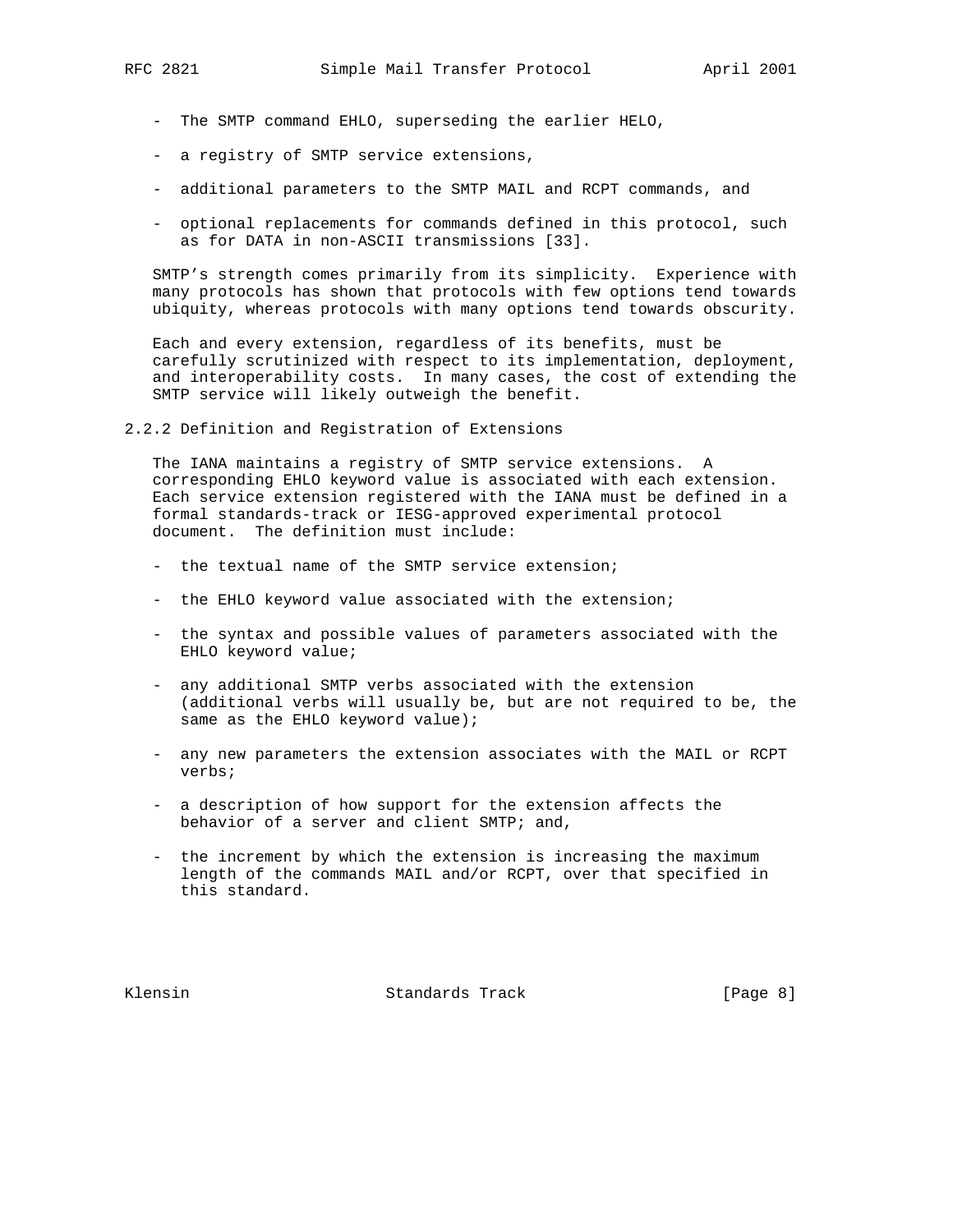In addition, any EHLO keyword value starting with an upper or lower case "X" refers to a local SMTP service extension used exclusively through bilateral agreement. Keywords beginning with "X" MUST NOT be used in a registered service extension. Conversely, keyword values presented in the EHLO response that do not begin with "X" MUST correspond to a standard, standards-track, or IESG-approved experimental SMTP service extension registered with IANA. A conforming server MUST NOT offer non-"X"-prefixed keyword values that are not described in a registered extension.

 Additional verbs and parameter names are bound by the same rules as EHLO keywords; specifically, verbs beginning with "X" are local extensions that may not be registered or standardized. Conversely, verbs not beginning with "X" must always be registered.

#### 2.3 Terminology

 The key words "MUST", "MUST NOT", "REQUIRED", "SHALL", "SHALL NOT", "SHOULD", "SHOULD NOT", "RECOMMENDED", "MAY", and "OPTIONAL" in this document are to be interpreted as described below.

- 1. MUST This word, or the terms "REQUIRED" or "SHALL", mean that the definition is an absolute requirement of the specification.
- 2. MUST NOT This phrase, or the phrase "SHALL NOT", mean that the definition is an absolute prohibition of the specification.
- 3. SHOULD This word, or the adjective "RECOMMENDED", mean that there may exist valid reasons in particular circumstances to ignore a particular item, but the full implications must be understood and carefully weighed before choosing a different course.
- 4. SHOULD NOT This phrase, or the phrase "NOT RECOMMENDED" mean that there may exist valid reasons in particular circumstances when the particular behavior is acceptable or even useful, but the full implications should be understood and the case carefully weighed before implementing any behavior described with this label.
- 5. MAY This word, or the adjective "OPTIONAL", mean that an item is truly optional. One vendor may choose to include the item because a particular marketplace requires it or because the vendor feels that it enhances the product while another vendor may omit the same item. An implementation which does not include a particular option MUST be prepared to interoperate with another implementation which does include the option, though perhaps with reduced functionality. In the same vein an implementation which

Klensin Chamber Standards Track [Page 9]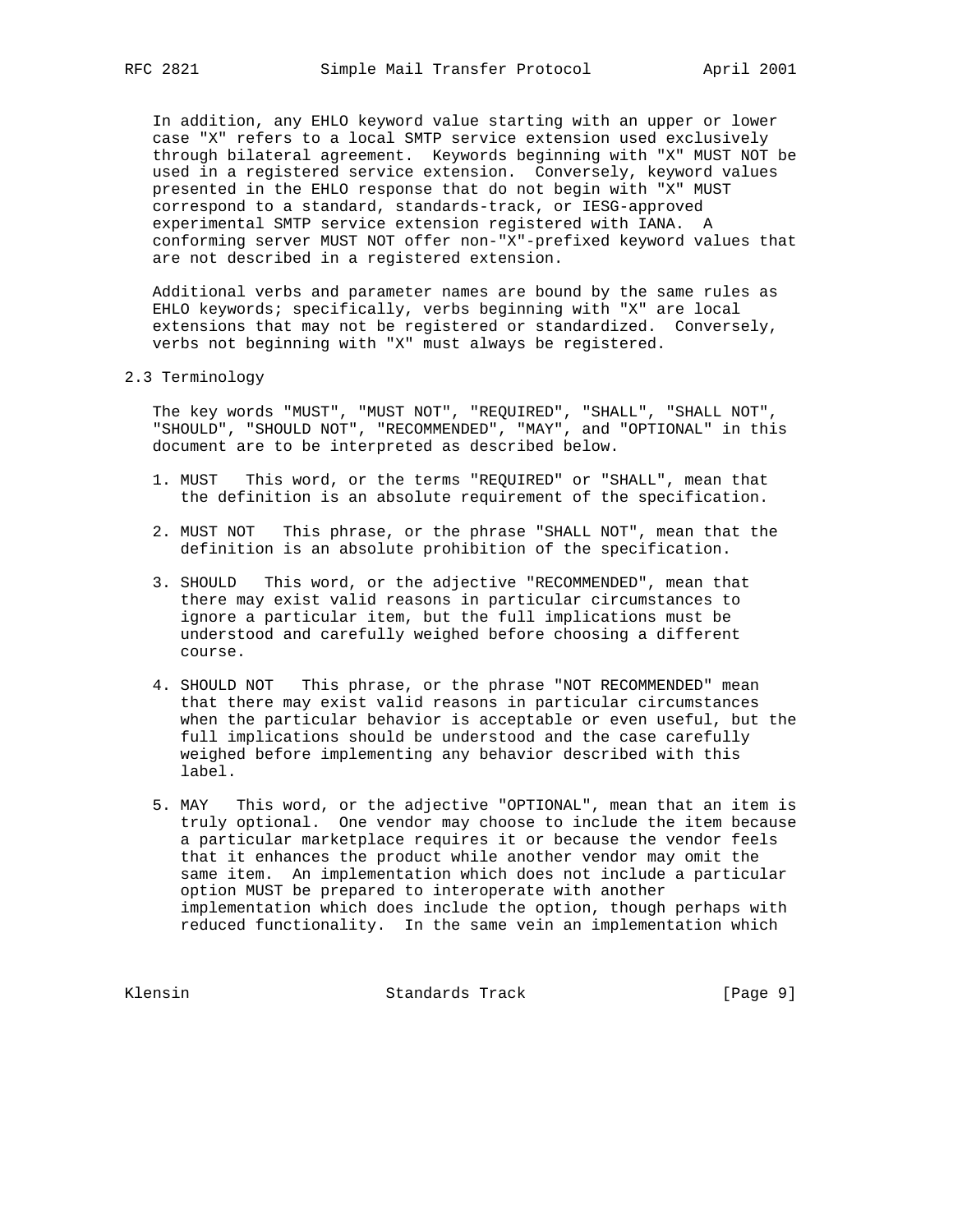does include a particular option MUST be prepared to interoperate with another implementation which does not include the option (except, of course, for the feature the option provides.)

#### 2.3.1 Mail Objects

 SMTP transports a mail object. A mail object contains an envelope and content.

 The SMTP envelope is sent as a series of SMTP protocol units (described in section 3). It consists of an originator address (to which error reports should be directed); one or more recipient addresses; and optional protocol extension material. Historically, variations on the recipient address specification command (RCPT TO) could be used to specify alternate delivery modes, such as immediate display; those variations have now been deprecated (see appendix F, section F.6).

 The SMTP content is sent in the SMTP DATA protocol unit and has two parts: the headers and the body. If the content conforms to other contemporary standards, the headers form a collection of field/value pairs structured as in the message format specification [32]; the body, if structured, is defined according to MIME [12]. The content is textual in nature, expressed using the US-ASCII repertoire [1]. Although SMTP extensions (such as "8BITMIME" [20]) may relax this restriction for the content body, the content headers are always encoded using the US-ASCII repertoire. A MIME extension [23] defines an algorithm for representing header values outside the US-ASCII repertoire, while still encoding them using the US-ASCII repertoire.

2.3.2 Senders and Receivers

 In RFC 821, the two hosts participating in an SMTP transaction were described as the "SMTP-sender" and "SMTP-receiver". This document has been changed to reflect current industry terminology and hence refers to them as the "SMTP client" (or sometimes just "the client") and "SMTP server" (or just "the server"), respectively. Since a given host may act both as server and client in a relay situation, "receiver" and "sender" terminology is still used where needed for clarity.

2.3.3 Mail Agents and Message Stores

 Additional mail system terminology became common after RFC 821 was published and, where convenient, is used in this specification. In particular, SMTP servers and clients provide a mail transport service and therefore act as "Mail Transfer Agents" (MTAs). "Mail User Agents" (MUAs or UAs) are normally thought of as the sources and

Klensin Chamber Standards Track [Page 10]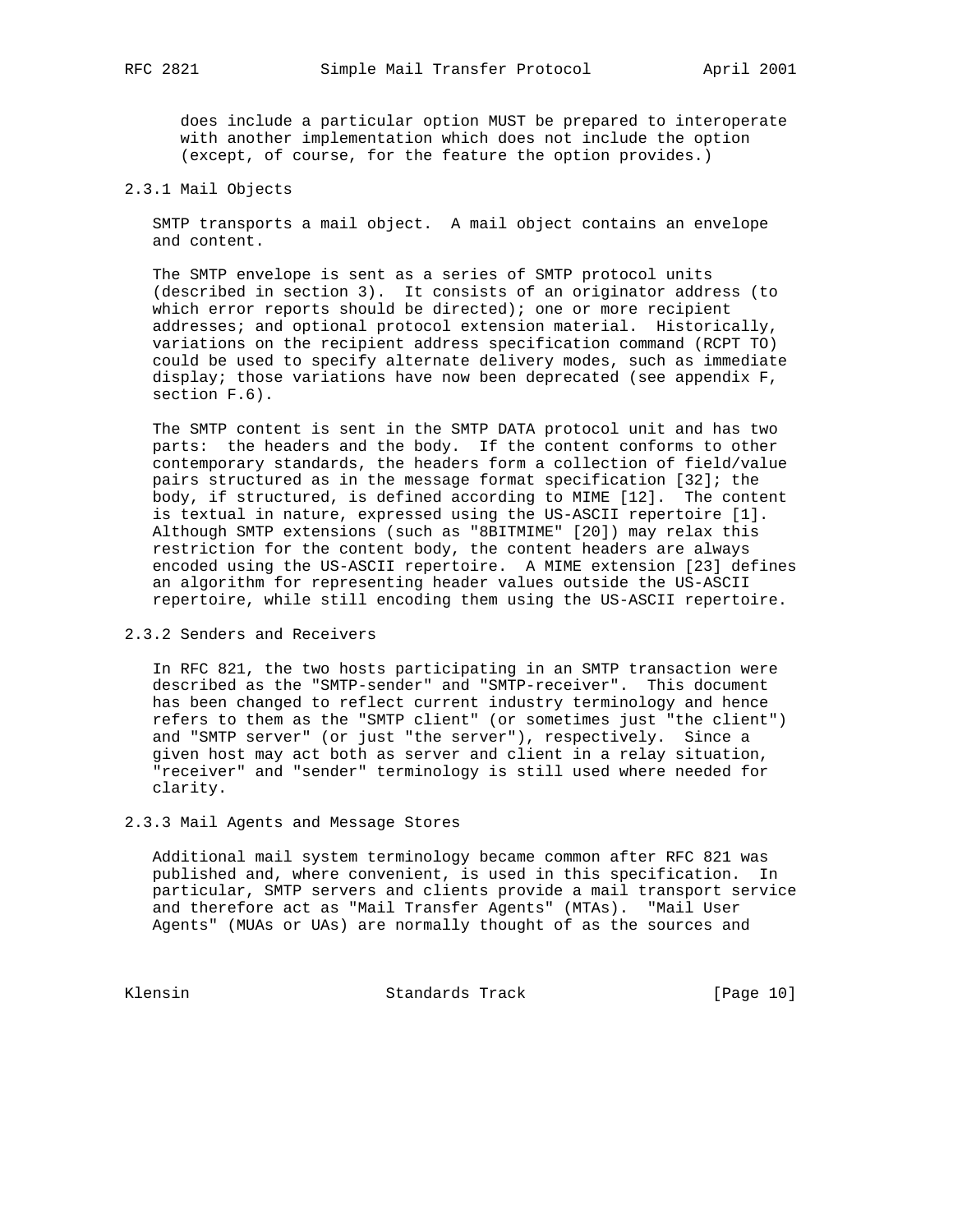targets of mail. At the source, an MUA might collect mail to be transmitted from a user and hand it off to an MTA; the final ("delivery") MTA would be thought of as handing the mail off to an MUA (or at least transferring responsibility to it, e.g., by depositing the message in a "message store"). However, while these terms are used with at least the appearance of great precision in other environments, the implied boundaries between MUAs and MTAs often do not accurately match common, and conforming, practices with Internet mail. Hence, the reader should be cautious about inferring the strong relationships and responsibilities that might be implied if these terms were used elsewhere.

#### 2.3.4 Host

 For the purposes of this specification, a host is a computer system attached to the Internet (or, in some cases, to a private TCP/IP network) and supporting the SMTP protocol. Hosts are known by names (see "domain"); identifying them by numerical address is discouraged.

#### 2.3.5 Domain

 A domain (or domain name) consists of one or more dot-separated components. These components ("labels" in DNS terminology [22]) are restricted for SMTP purposes to consist of a sequence of letters, digits, and hyphens drawn from the ASCII character set [1]. Domain names are used as names of hosts and of other entities in the domain name hierarchy. For example, a domain may refer to an alias (label of a CNAME RR) or the label of Mail eXchanger records to be used to deliver mail instead of representing a host name. See [22] and section 5 of this specification.

 The domain name, as described in this document and in [22], is the entire, fully-qualified name (often referred to as an "FQDN"). A domain name that is not in FQDN form is no more than a local alias. Local aliases MUST NOT appear in any SMTP transaction.

## 2.3.6 Buffer and State Table

 SMTP sessions are stateful, with both parties carefully maintaining a common view of the current state. In this document we model this state by a virtual "buffer" and a "state table" on the server which may be used by the client to, for example, "clear the buffer" or "reset the state table," causing the information in the buffer to be discarded and the state to be returned to some previous state.

Klensin Chamber Standards Track [Page 11]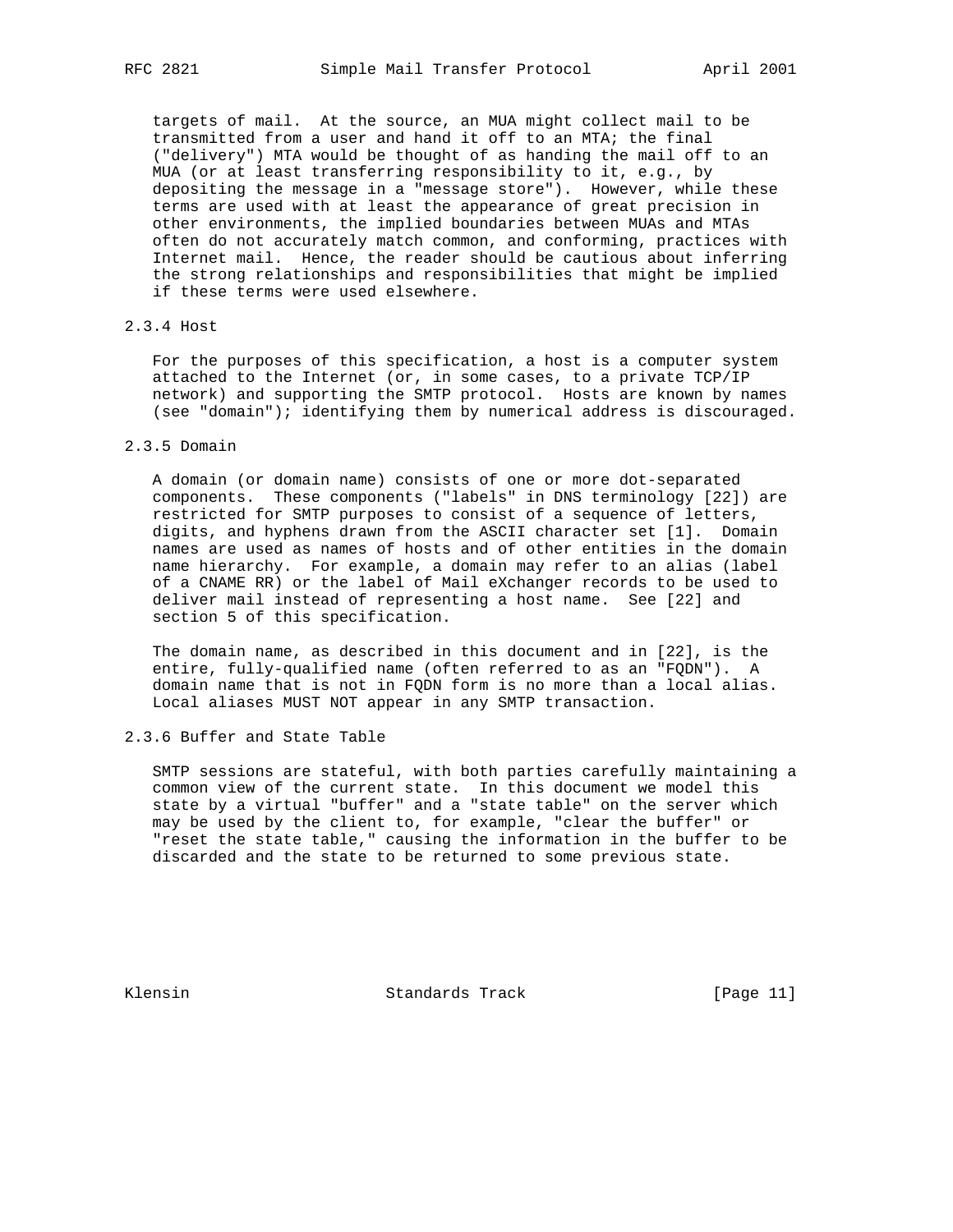#### 2.3.7 Lines

 SMTP commands and, unless altered by a service extension, message data, are transmitted in "lines". Lines consist of zero or more data characters terminated by the sequence ASCII character "CR" (hex value 0D) followed immediately by ASCII character "LF" (hex value 0A). This termination sequence is denoted as <CRLF> in this document. Conforming implementations MUST NOT recognize or generate any other character or character sequence as a line terminator. Limits MAY be imposed on line lengths by servers (see section 4.5.3).

 In addition, the appearance of "bare" "CR" or "LF" characters in text (i.e., either without the other) has a long history of causing problems in mail implementations and applications that use the mail system as a tool. SMTP client implementations MUST NOT transmit these characters except when they are intended as line terminators and then MUST, as indicated above, transmit them only as a <CRLF> sequence.

#### 2.3.8 Originator, Delivery, Relay, and Gateway Systems

 This specification makes a distinction among four types of SMTP systems, based on the role those systems play in transmitting electronic mail. An "originating" system (sometimes called an SMTP originator) introduces mail into the Internet or, more generally, into a transport service environment. A "delivery" SMTP system is one that receives mail from a transport service environment and passes it to a mail user agent or deposits it in a message store which a mail user agent is expected to subsequently access. A "relay" SMTP system (usually referred to just as a "relay") receives mail from an SMTP client and transmits it, without modification to the message data other than adding trace information, to another SMTP server for further relaying or for delivery.

 A "gateway" SMTP system (usually referred to just as a "gateway") receives mail from a client system in one transport environment and transmits it to a server system in another transport environment. Differences in protocols or message semantics between the transport environments on either side of a gateway may require that the gateway system perform transformations to the message that are not permitted to SMTP relay systems. For the purposes of this specification, firewalls that rewrite addresses should be considered as gateways, even if SMTP is used on both sides of them (see [11]).

Klensin Chamber Standards Track [Page 12]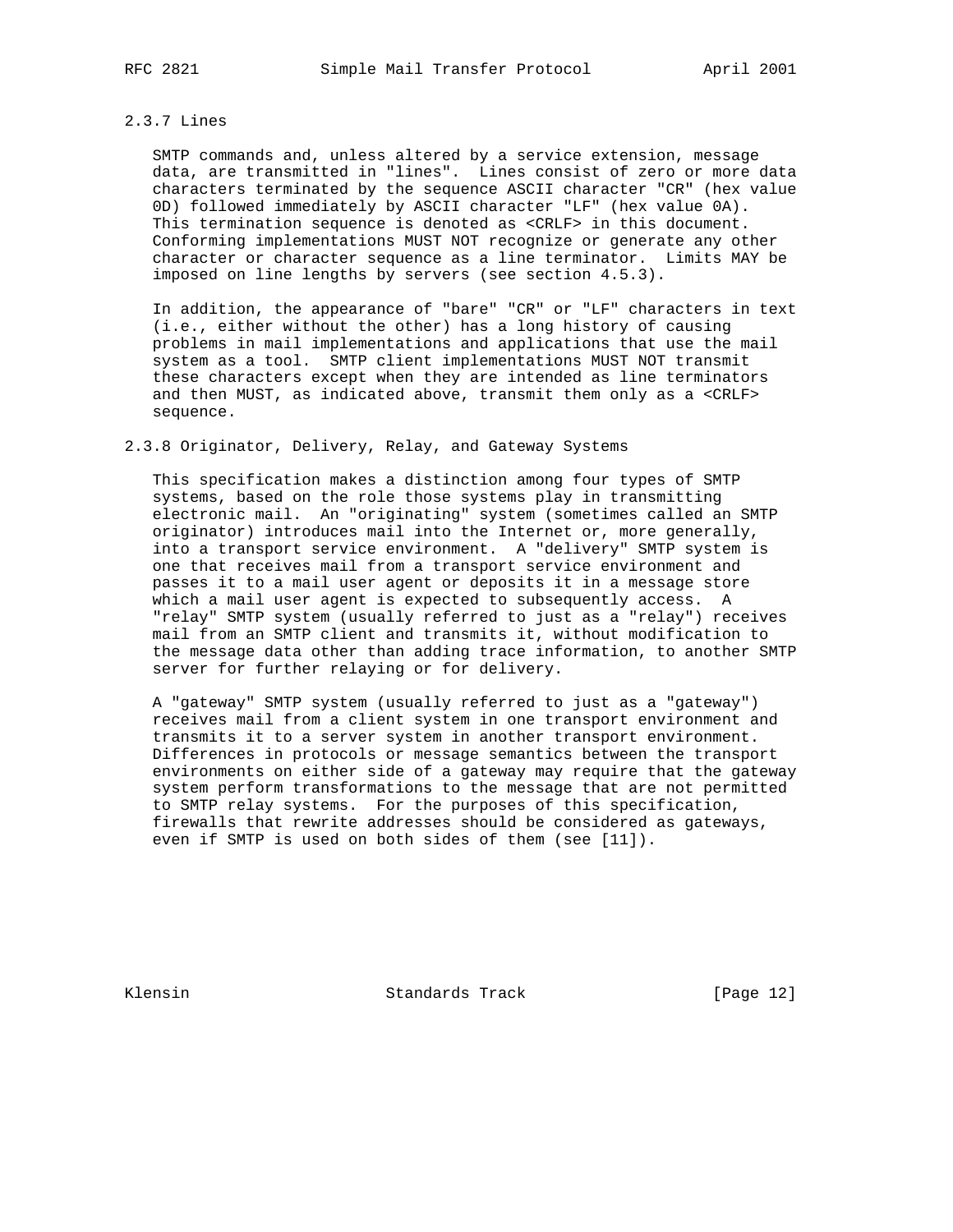# 2.3.9 Message Content and Mail Data

 The terms "message content" and "mail data" are used interchangeably in this document to describe the material transmitted after the DATA command is accepted and before the end of data indication is transmitted. Message content includes message headers and the possibly-structured message body. The MIME specification [12] provides the standard mechanisms for structured message bodies.

## 2.3.10 Mailbox and Address

 As used in this specification, an "address" is a character string that identifies a user to whom mail will be sent or a location into which mail will be deposited. The term "mailbox" refers to that depository. The two terms are typically used interchangeably unless the distinction between the location in which mail is placed (the mailbox) and a reference to it (the address) is important. An address normally consists of user and domain specifications. The standard mailbox naming convention is defined to be "local part@domain": contemporary usage permits a much broader set of applications than simple "user names". Consequently, and due to a long history of problems when intermediate hosts have attempted to optimize transport by modifying them, the local-part MUST be interpreted and assigned semantics only by the host specified in the domain part of the address.

# 2.3.11 Reply

 An SMTP reply is an acknowledgment (positive or negative) sent from receiver to sender via the transmission channel in response to a command. The general form of a reply is a numeric completion code (indicating failure or success) usually followed by a text string. The codes are for use by programs and the text is usually intended for human users. Recent work [34] has specified further structuring of the reply strings, including the use of supplemental and more specific completion codes.

2.4 General Syntax Principles and Transaction Model

 SMTP commands and replies have a rigid syntax. All commands begin with a command verb. All Replies begin with a three digit numeric code. In some commands and replies, arguments MUST follow the verb or reply code. Some commands do not accept arguments (after the verb), and some reply codes are followed, sometimes optionally, by free form text. In both cases, where text appears, it is separated from the verb or reply code by a space character. Complete definitions of commands and replies appear in section 4.

Klensin Chamber Standards Track [Page 13]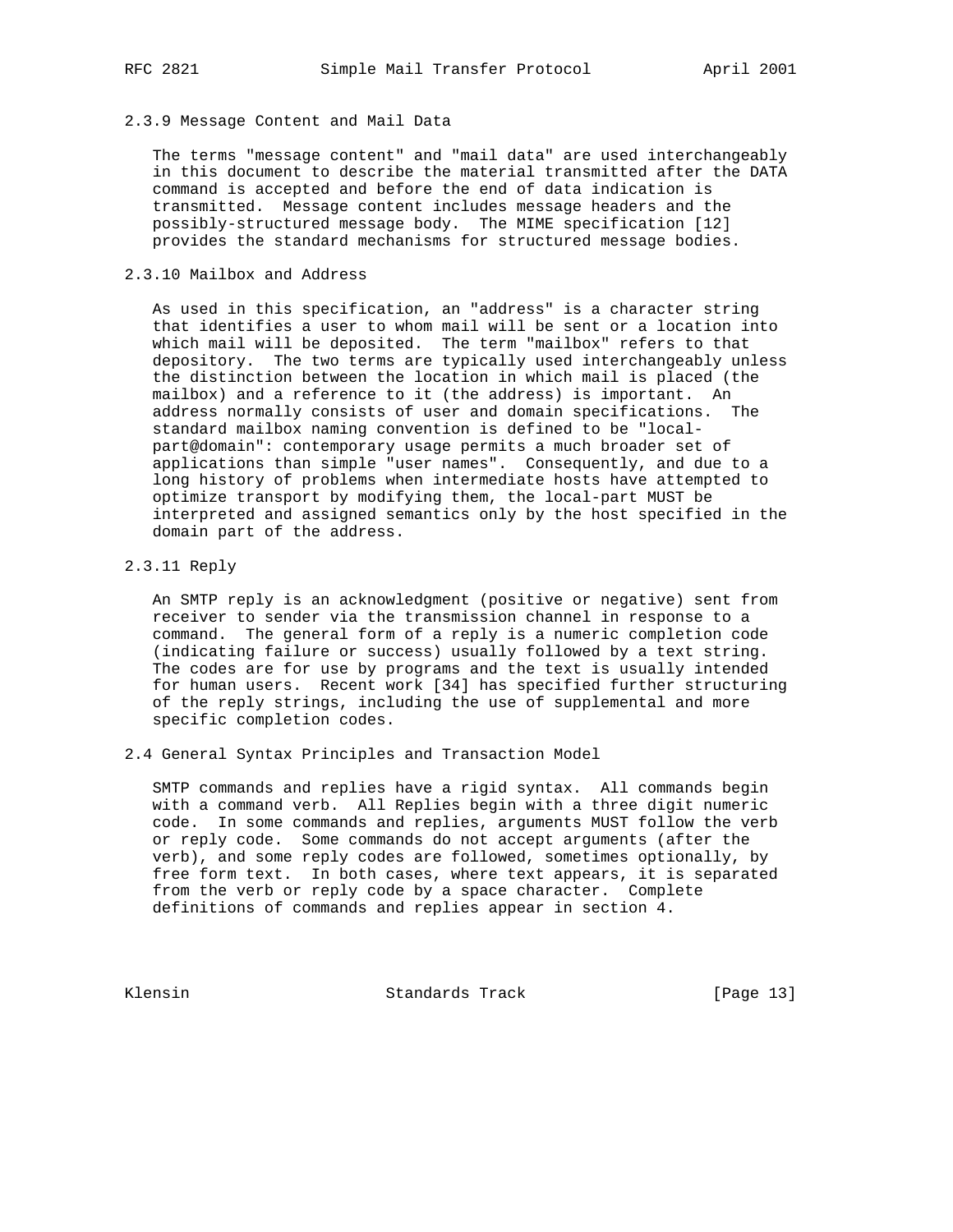Verbs and argument values (e.g., "TO:" or "to:" in the RCPT command and extension name keywords) are not case sensitive, with the sole exception in this specification of a mailbox local-part (SMTP Extensions may explicitly specify case-sensitive elements). That is, a command verb, an argument value other than a mailbox local-part, and free form text MAY be encoded in upper case, lower case, or any mixture of upper and lower case with no impact on its meaning. This is NOT true of a mailbox local-part. The local-part of a mailbox MUST BE treated as case sensitive. Therefore, SMTP implementations MUST take care to preserve the case of mailbox local-parts. Mailbox domains are not case sensitive. In particular, for some hosts the user "smith" is different from the user "Smith". However, exploiting the case sensitivity of mailbox local-parts impedes interoperability and is discouraged.

 A few SMTP servers, in violation of this specification (and RFC 821) require that command verbs be encoded by clients in upper case. Implementations MAY wish to employ this encoding to accommodate those servers.

 The argument field consists of a variable length character string ending with the end of the line, i.e., with the character sequence <CRLF>. The receiver will take no action until this sequence is received.

 The syntax for each command is shown with the discussion of that command. Common elements and parameters are shown in section 4.1.2.

 Commands and replies are composed of characters from the ASCII character set [1]. When the transport service provides an 8-bit byte (octet) transmission channel, each 7-bit character is transmitted right justified in an octet with the high order bit cleared to zero. More specifically, the unextended SMTP service provides seven bit transport only. An originating SMTP client which has not successfully negotiated an appropriate extension with a particular server MUST NOT transmit messages with information in the high-order bit of octets. If such messages are transmitted in violation of this rule, receiving SMTP servers MAY clear the high-order bit or reject the message as invalid. In general, a relay SMTP SHOULD assume that the message content it has received is valid and, assuming that the envelope permits doing so, relay it without inspecting that content. Of course, if the content is mislabeled and the data path cannot accept the actual content, this may result in ultimate delivery of a severely garbled message to the recipient. Delivery SMTP systems MAY reject ("bounce") such messages rather than deliver them. No sending SMTP system is permitted to send envelope commands in any character

Klensin Standards Track [Page 14]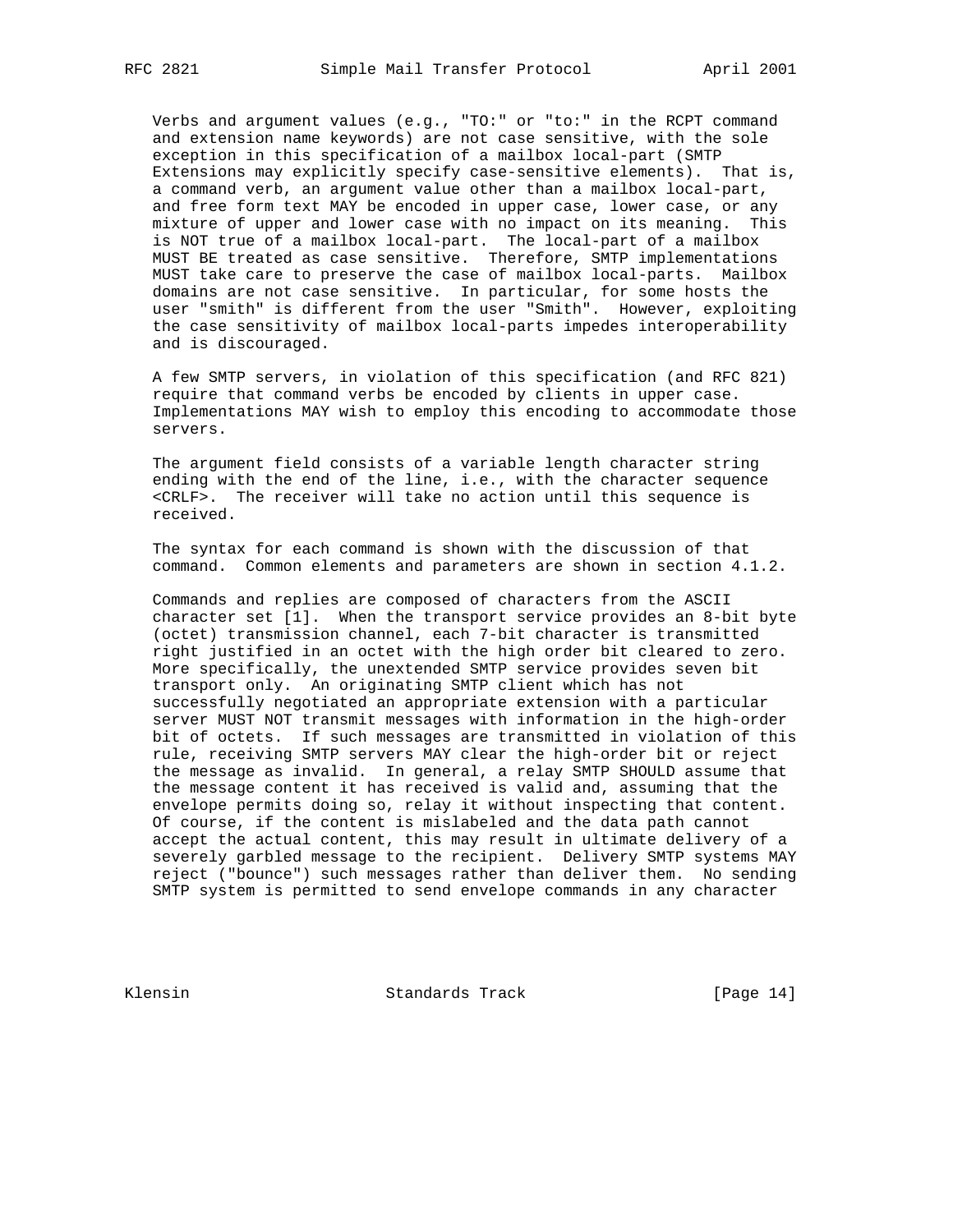set other than US-ASCII; receiving systems SHOULD reject such commands, normally using "500 syntax error - invalid character" replies.

 Eight-bit message content transmission MAY be requested of the server by a client using extended SMTP facilities, notably the "8BITMIME" extension [20]. 8BITMIME SHOULD be supported by SMTP servers. However, it MUST not be construed as authorization to transmit unrestricted eight bit material. 8BITMIME MUST NOT be requested by senders for material with the high bit on that is not in MIME format with an appropriate content-transfer encoding; servers MAY reject such messages.

 The metalinguistic notation used in this document corresponds to the "Augmented BNF" used in other Internet mail system documents. The reader who is not familiar with that syntax should consult the ABNF specification [8]. Metalanguage terms used in running text are surrounded by pointed brackets (e.g., <CRLF>) for clarity.

3. The SMTP Procedures: An Overview

 This section contains descriptions of the procedures used in SMTP: session initiation, the mail transaction, forwarding mail, verifying mailbox names and expanding mailing lists, and the opening and closing exchanges. Comments on relaying, a note on mail domains, and a discussion of changing roles are included at the end of this section. Several complete scenarios are presented in appendix D.

3.1 Session Initiation

 An SMTP session is initiated when a client opens a connection to a server and the server responds with an opening message.

 SMTP server implementations MAY include identification of their software and version information in the connection greeting reply after the 220 code, a practice that permits more efficient isolation and repair of any problems. Implementations MAY make provision for SMTP servers to disable the software and version announcement where it causes security concerns. While some systems also identify their contact point for mail problems, this is not a substitute for maintaining the required "postmaster" address (see section 4.5.1).

 The SMTP protocol allows a server to formally reject a transaction while still allowing the initial connection as follows: a 554 response MAY be given in the initial connection opening message instead of the 220. A server taking this approach MUST still wait for the client to send a QUIT (see section 4.1.1.10) before closing the connection and SHOULD respond to any intervening commands with

Klensin Chamber Standards Track [Page 15]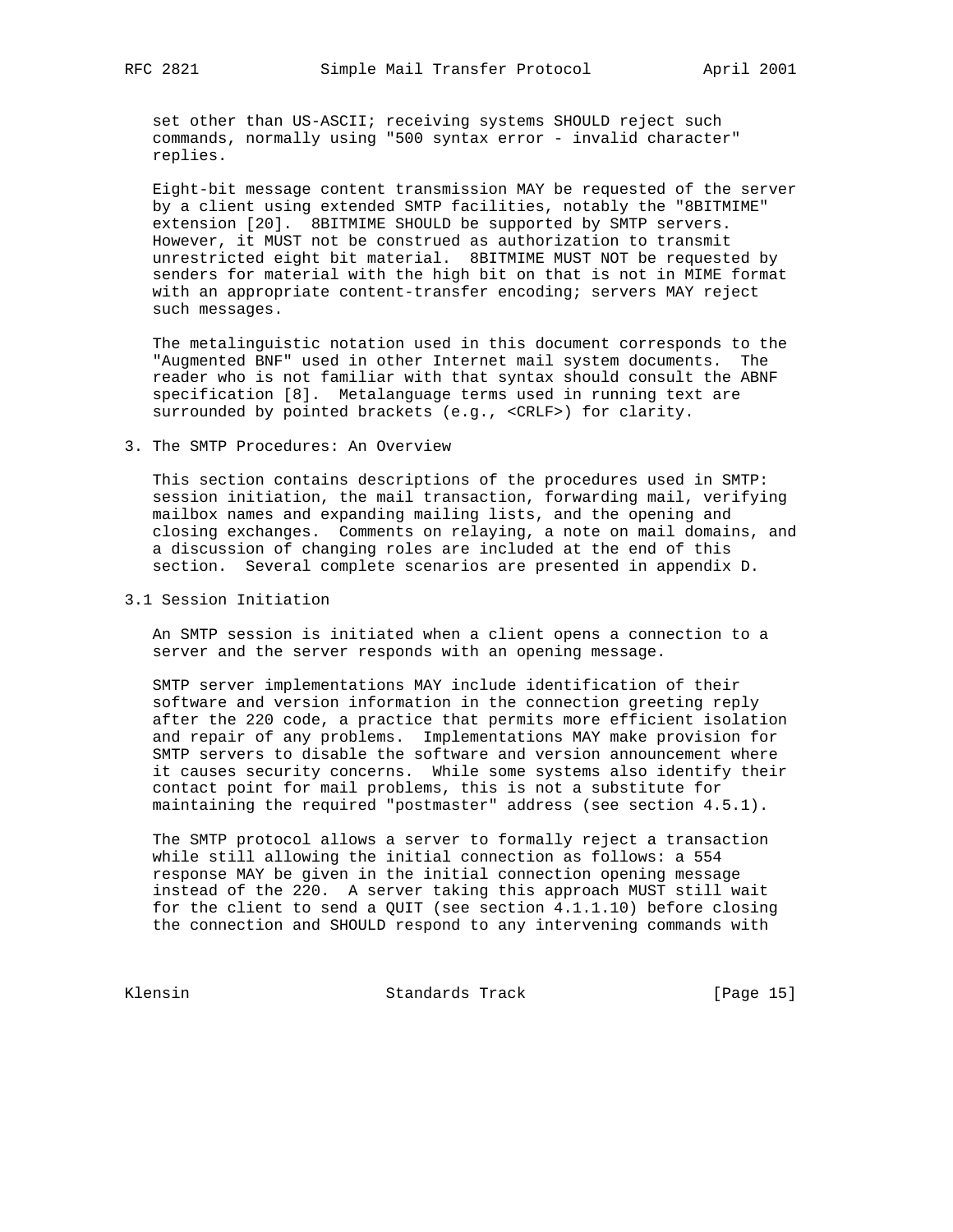"503 bad sequence of commands". Since an attempt to make an SMTP connection to such a system is probably in error, a server returning a 554 response on connection opening SHOULD provide enough information in the reply text to facilitate debugging of the sending system.

## 3.2 Client Initiation

 Once the server has sent the welcoming message and the client has received it, the client normally sends the EHLO command to the server, indicating the client's identity. In addition to opening the session, use of EHLO indicates that the client is able to process service extensions and requests that the server provide a list of the extensions it supports. Older SMTP systems which are unable to support service extensions and contemporary clients which do not require service extensions in the mail session being initiated, MAY use HELO instead of EHLO. Servers MUST NOT return the extended EHLO-style response to a HELO command. For a particular connection attempt, if the server returns a "command not recognized" response to EHLO, the client SHOULD be able to fall back and send HELO.

 In the EHLO command the host sending the command identifies itself; the command may be interpreted as saying "Hello, I am <domain>" (and, in the case of EHLO, "and I support service extension requests").

3.3 Mail Transactions

 There are three steps to SMTP mail transactions. The transaction starts with a MAIL command which gives the sender identification. (In general, the MAIL command may be sent only when no mail transaction is in progress; see section 4.1.4.) A series of one or more RCPT commands follows giving the receiver information. Then a DATA command initiates transfer of the mail data and is terminated by the "end of mail" data indicator, which also confirms the transaction.

The first step in the procedure is the MAIL command.

MAIL FROM:<reverse-path> [SP <mail-parameters> ] <CRLF>

 This command tells the SMTP-receiver that a new mail transaction is starting and to reset all its state tables and buffers, including any recipients or mail data. The <reverse-path> portion of the first or only argument contains the source mailbox (between "<" and ">" brackets), which can be used to report errors (see section 4.2 for a discussion of error reporting). If accepted, the SMTP server returns a 250 OK reply. If the mailbox specification is not acceptable for some reason, the server MUST return a reply indicating whether the

Klensin Chamber Standards Track [Page 16]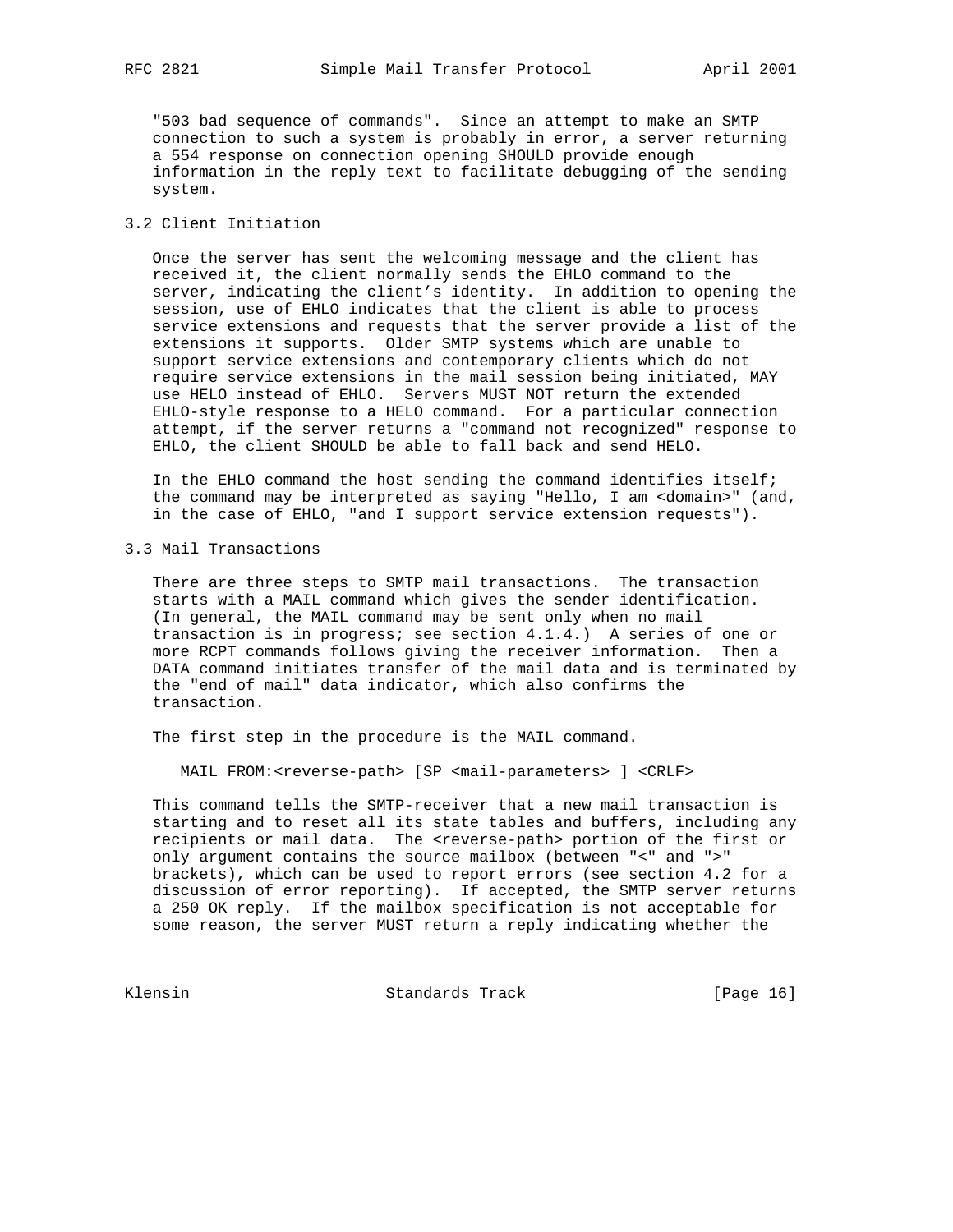failure is permanent (i.e., will occur again if the client tries to send the same address again) or temporary (i.e., the address might be accepted if the client tries again later). Despite the apparent scope of this requirement, there are circumstances in which the acceptability of the reverse-path may not be determined until one or more forward-paths (in RCPT commands) can be examined. In those cases, the server MAY reasonably accept the reverse-path (with a 250 reply) and then report problems after the forward-paths are received and examined. Normally, failures produce 550 or 553 replies.

 Historically, the <reverse-path> can contain more than just a mailbox, however, contemporary systems SHOULD NOT use source routing (see appendix C).

 The optional <mail-parameters> are associated with negotiated SMTP service extensions (see section 2.2).

The second step in the procedure is the RCPT command.

RCPT TO:<forward-path> [ SP <rcpt-parameters> ] <CRLF>

 The first or only argument to this command includes a forward-path (normally a mailbox and domain, always surrounded by "<" and ">" brackets) identifying one recipient. If accepted, the SMTP server returns a 250 OK reply and stores the forward-path. If the recipient is known not to be a deliverable address, the SMTP server returns a 550 reply, typically with a string such as "no such user - " and the mailbox name (other circumstances and reply codes are possible). This step of the procedure can be repeated any number of times.

 The <forward-path> can contain more than just a mailbox. Historically, the <forward-path> can be a source routing list of hosts and the destination mailbox, however, contemporary SMTP clients SHOULD NOT utilize source routes (see appendix C). Servers MUST be prepared to encounter a list of source routes in the forward path, but SHOULD ignore the routes or MAY decline to support the relaying they imply. Similarly, servers MAY decline to accept mail that is destined for other hosts or systems. These restrictions make a server useless as a relay for clients that do not support full SMTP functionality. Consequently, restricted-capability clients MUST NOT assume that any SMTP server on the Internet can be used as their mail processing (relaying) site. If a RCPT command appears without a previous MAIL command, the server MUST return a 503 "Bad sequence of commands" response. The optional <rcpt-parameters> are associated with negotiated SMTP service extensions (see section 2.2).

 The third step in the procedure is the DATA command (or some alternative specified in a service extension).

Klensin Chamber Standards Track [Page 17]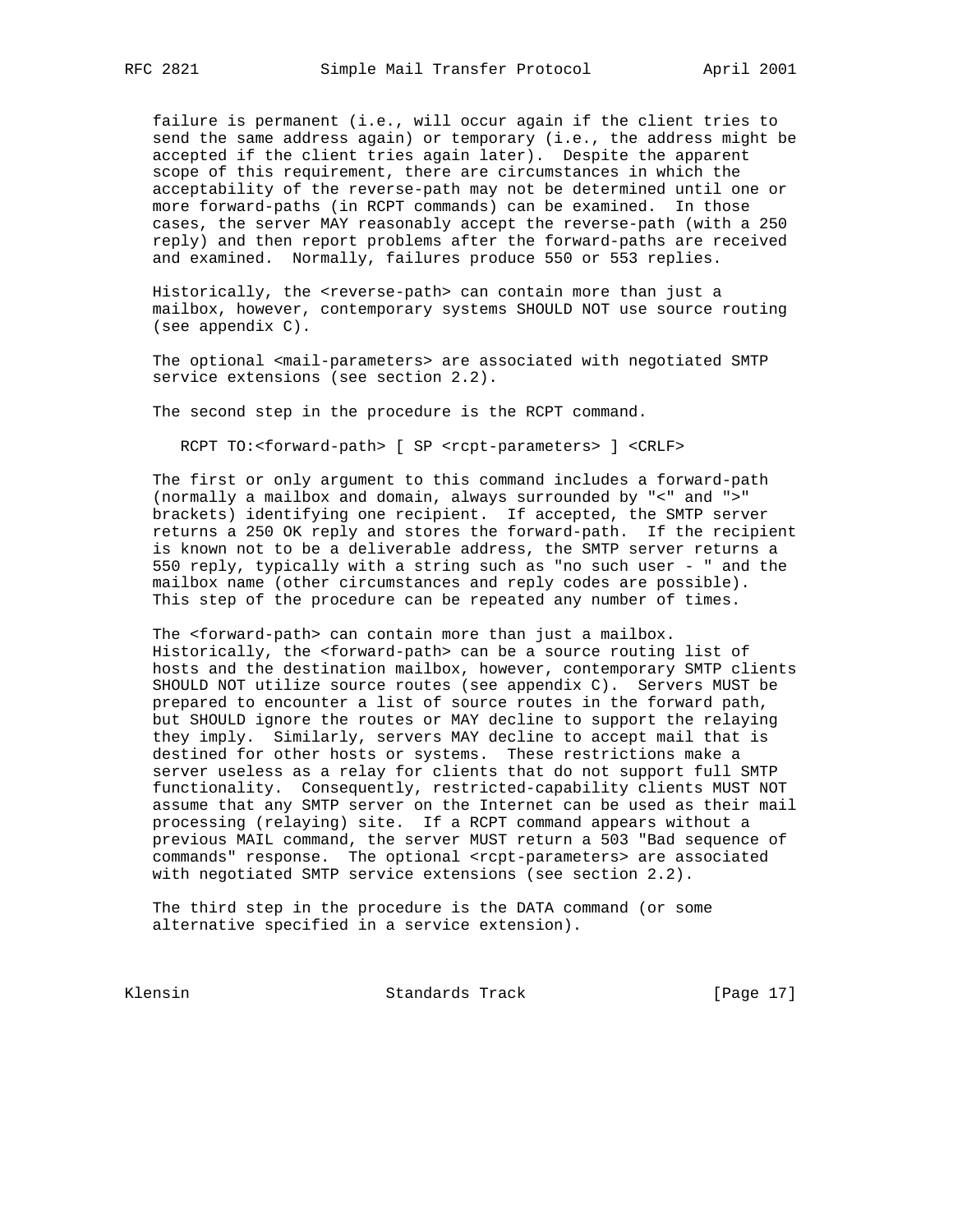## DATA <CRLF>

 If accepted, the SMTP server returns a 354 Intermediate reply and considers all succeeding lines up to but not including the end of mail data indicator to be the message text. When the end of text is successfully received and stored the SMTP-receiver sends a 250 OK reply.

 Since the mail data is sent on the transmission channel, the end of mail data must be indicated so that the command and reply dialog can be resumed. SMTP indicates the end of the mail data by sending a line containing only a "." (period or full stop). A transparency procedure is used to prevent this from interfering with the user's text (see section 4.5.2).

 The end of mail data indicator also confirms the mail transaction and tells the SMTP server to now process the stored recipients and mail data. If accepted, the SMTP server returns a 250 OK reply. The DATA command can fail at only two points in the protocol exchange:

- If there was no MAIL, or no RCPT, command, or all such commands were rejected, the server MAY return a "command out of sequence" (503) or "no valid recipients" (554) reply in response to the DATA command. If one of those replies (or any other 5yz reply) is received, the client MUST NOT send the message data; more generally, message data MUST NOT be sent unless a 354 reply is received.
- If the verb is initially accepted and the 354 reply issued, the DATA command should fail only if the mail transaction was incomplete (for example, no recipients), or if resources were unavailable (including, of course, the server unexpectedly becoming unavailable), or if the server determines that the message should be rejected for policy or other reasons.

 However, in practice, some servers do not perform recipient verification until after the message text is received. These servers SHOULD treat a failure for one or more recipients as a "subsequent failure" and return a mail message as discussed in section 6. Using a "550 mailbox not found" (or equivalent) reply code after the data are accepted makes it difficult or impossible for the client to determine which recipients failed.

 When RFC 822 format [7, 32] is being used, the mail data include the memo header items such as Date, Subject, To, Cc, From. Server SMTP systems SHOULD NOT reject messages based on perceived defects in the RFC 822 or MIME [12] message header or message body. In particular,

Klensin Chamber Standards Track [Page 18]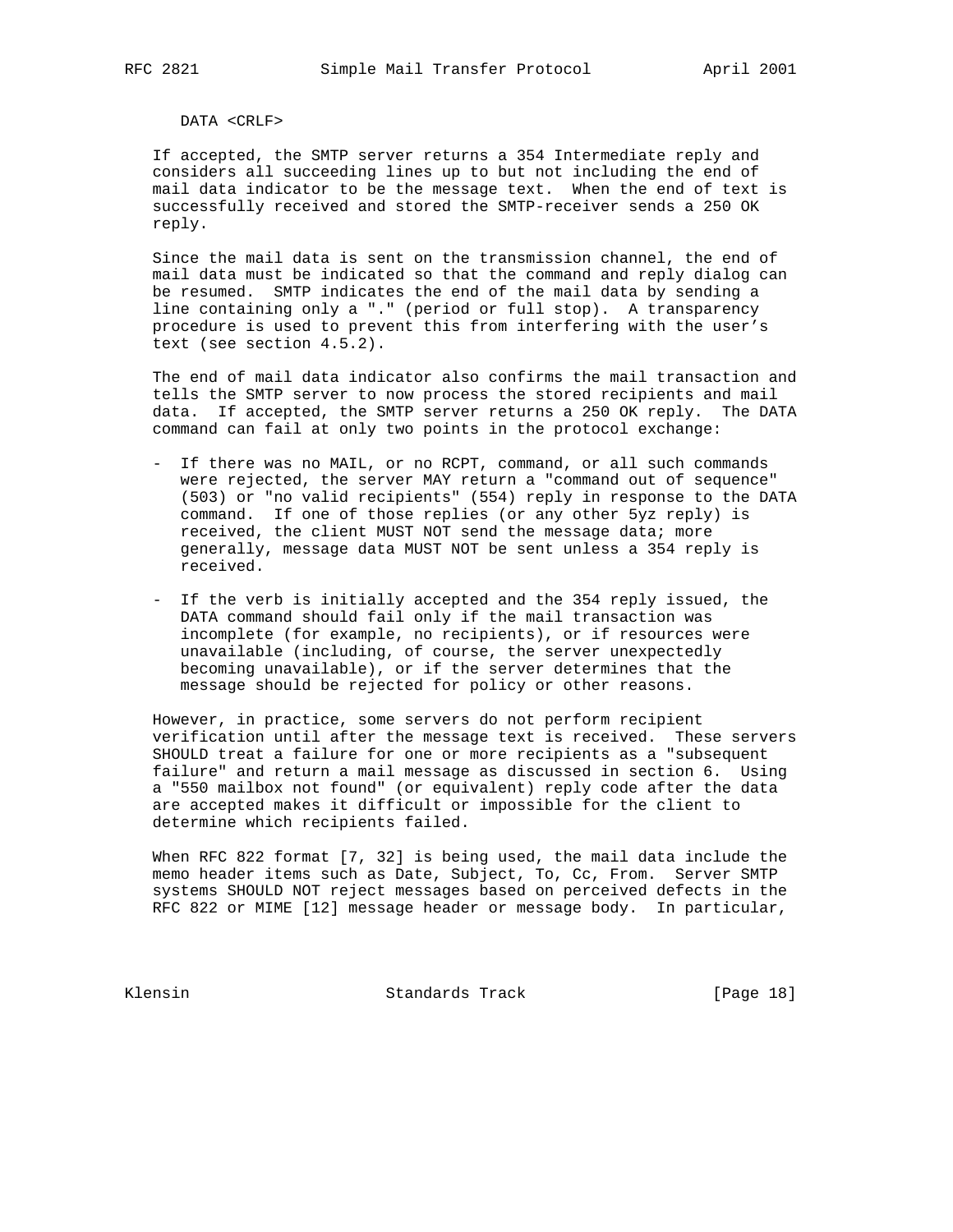they MUST NOT reject messages in which the numbers of Resent-fields do not match or Resent-to appears without Resent-from and/or Resent date.

Mail transaction commands MUST be used in the order discussed above.

3.4 Forwarding for Address Correction or Updating

 Forwarding support is most often required to consolidate and simplify addresses within, or relative to, some enterprise and less frequently to establish addresses to link a person's prior address with current one. Silent forwarding of messages (without server notification to the sender), for security or non-disclosure purposes, is common in the contemporary Internet.

 In both the enterprise and the "new address" cases, information hiding (and sometimes security) considerations argue against exposure of the "final" address through the SMTP protocol as a side-effect of the forwarding activity. This may be especially important when the final address may not even be reachable by the sender. Consequently, the "forwarding" mechanisms described in section 3.2 of RFC 821, and especially the 251 (corrected destination) and 551 reply codes from RCPT must be evaluated carefully by implementers and, when they are available, by those configuring systems.

In particular:

 \* Servers MAY forward messages when they are aware of an address change. When they do so, they MAY either provide address-updating information with a 251 code, or may forward "silently" and return a 250 code. But, if a 251 code is used, they MUST NOT assume that the client will actually update address information or even return that information to the user.

Alternately,

 \* Servers MAY reject or bounce messages when they are not deliverable when addressed. When they do so, they MAY either provide address-updating information with a 551 code, or may reject the message as undeliverable with a 550 code and no address-specific information. But, if a 551 code is used, they MUST NOT assume that the client will actually update address information or even return that information to the user.

 SMTP server implementations that support the 251 and/or 551 reply codes are strongly encouraged to provide configuration mechanisms so that sites which conclude that they would undesirably disclose information can disable or restrict their use.

Klensin Chamber Standards Track [Page 19]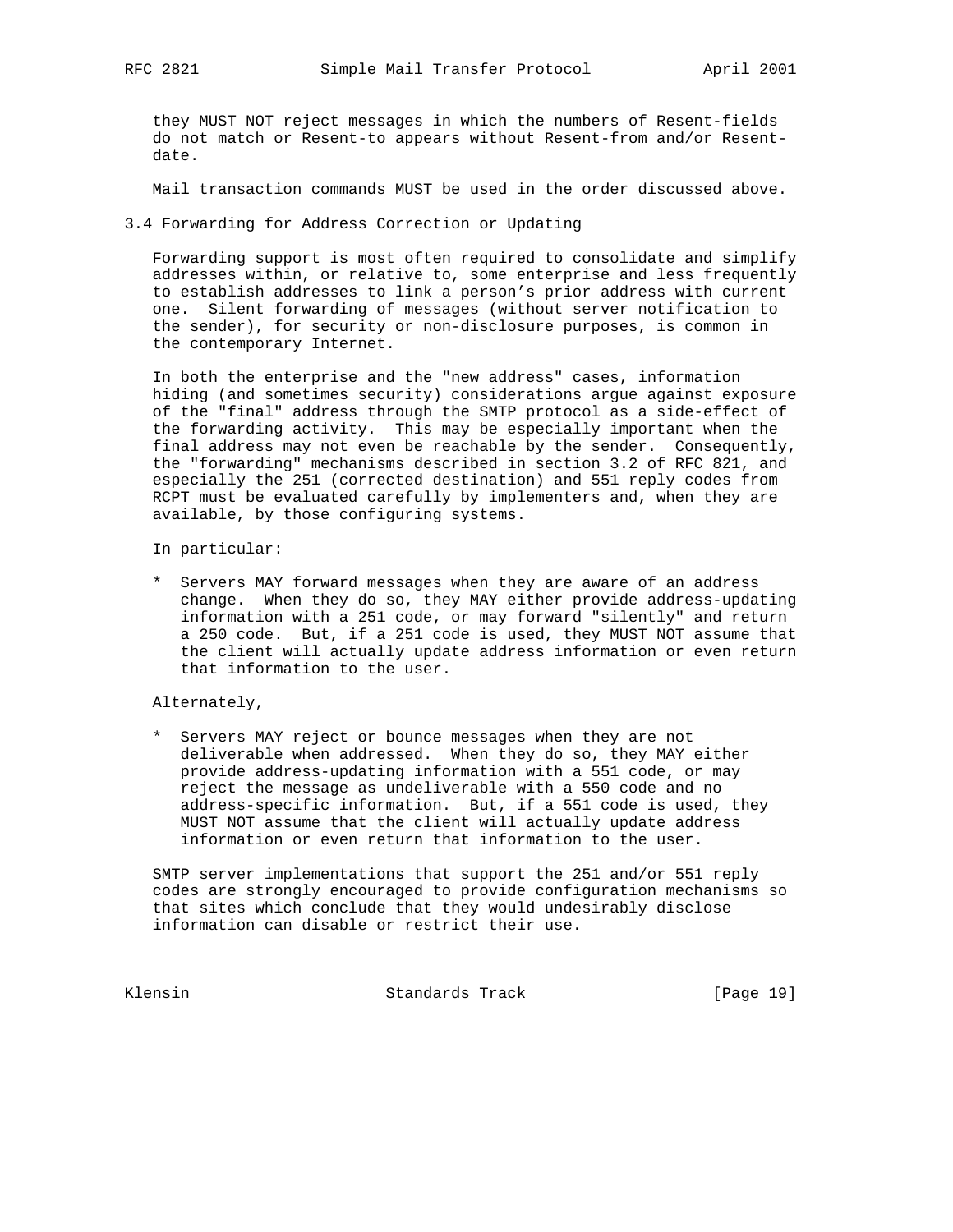3.5 Commands for Debugging Addresses

3.5.1 Overview

 SMTP provides commands to verify a user name or obtain the content of a mailing list. This is done with the VRFY and EXPN commands, which have character string arguments. Implementations SHOULD support VRFY and EXPN (however, see section 3.5.2 and 7.3).

 For the VRFY command, the string is a user name or a user name and domain (see below). If a normal (i.e., 250) response is returned, the response MAY include the full name of the user and MUST include the mailbox of the user. It MUST be in either of the following forms:

 User Name <local-part@domain> local-part@domain

 When a name that is the argument to VRFY could identify more than one mailbox, the server MAY either note the ambiguity or identify the alternatives. In other words, any of the following are legitimate response to VRFY:

553 User ambiguous

or

 553- Ambiguous; Possibilities are 553-Joe Smith <jsmith@foo.com> 553-Harry Smith <hsmith@foo.com> 553 Melvin Smith <dweep@foo.com>

or

 553-Ambiguous; Possibilities 553- <jsmith@foo.com> 553- <hsmith@foo.com> 553 <dweep@foo.com>

 Under normal circumstances, a client receiving a 553 reply would be expected to expose the result to the user. Use of exactly the forms given, and the "user ambiguous" or "ambiguous" keywords, possibly supplemented by extended reply codes such as those described in [34], will facilitate automated translation into other languages as needed. Of course, a client that was highly automated or that was operating in another language than English, might choose to try to translate the response, to return some other indication to the user than the

Klensin Chamber Standards Track [Page 20]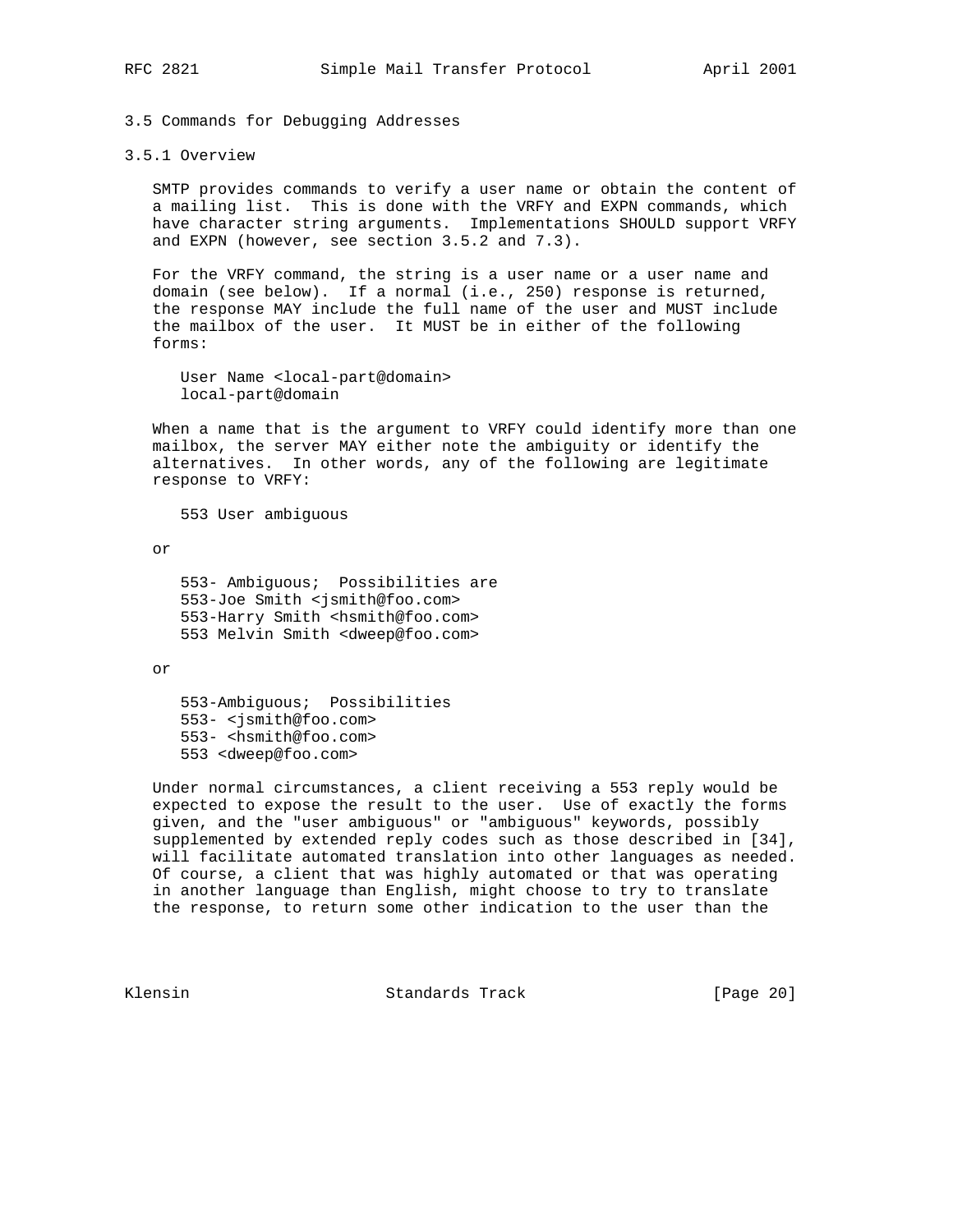literal text of the reply, or to take some automated action such as consulting a directory service for additional information before reporting to the user.

 For the EXPN command, the string identifies a mailing list, and the successful (i.e., 250) multiline response MAY include the full name of the users and MUST give the mailboxes on the mailing list.

 In some hosts the distinction between a mailing list and an alias for a single mailbox is a bit fuzzy, since a common data structure may hold both types of entries, and it is possible to have mailing lists containing only one mailbox. If a request is made to apply VRFY to a mailing list, a positive response MAY be given if a message so addressed would be delivered to everyone on the list, otherwise an error SHOULD be reported (e.g., "550 That is a mailing list, not a user" or "252 Unable to verify members of mailing list"). If a request is made to expand a user name, the server MAY return a positive response consisting of a list containing one name, or an error MAY be reported (e.g., "550 That is a user name, not a mailing list").

 In the case of a successful multiline reply (normal for EXPN) exactly one mailbox is to be specified on each line of the reply. The case of an ambiguous request is discussed above.

 "User name" is a fuzzy term and has been used deliberately. An implementation of the VRFY or EXPN commands MUST include at least recognition of local mailboxes as "user names". However, since current Internet practice often results in a single host handling mail for multiple domains, hosts, especially hosts that provide this functionality, SHOULD accept the "local-part@domain" form as a "user name"; hosts MAY also choose to recognize other strings as "user names".

 The case of expanding a mailbox list requires a multiline reply, such as:

 C: EXPN Example-People S: 250-Jon Postel <Postel@isi.edu> S: 250-Fred Fonebone <Fonebone@physics.foo-u.edu> S: 250 Sam Q. Smith <SQSmith@specific.generic.com>

or

 C: EXPN Executive-Washroom-List S: 550 Access Denied to You.

Klensin Changel Standards Track [Page 21]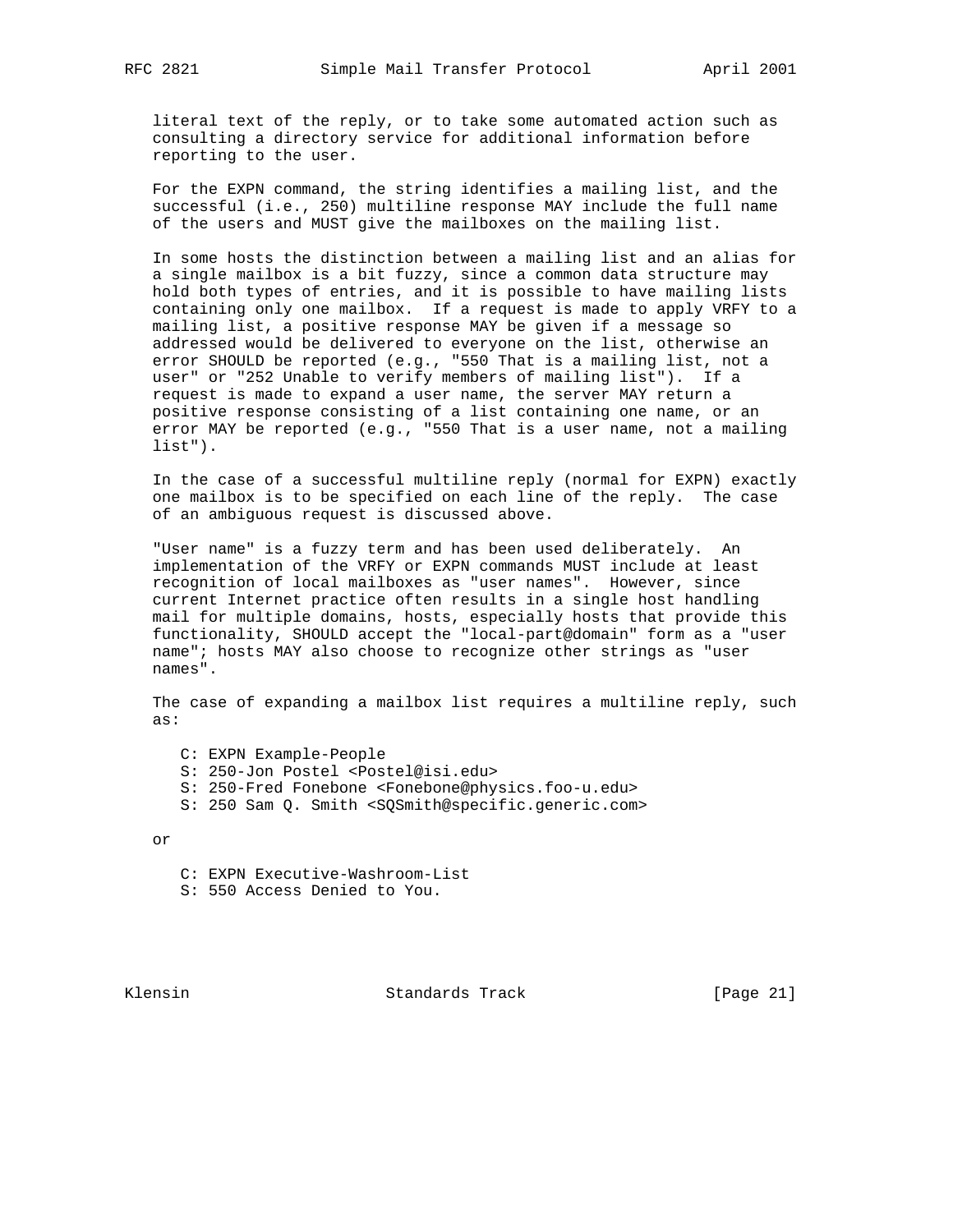The character string arguments of the VRFY and EXPN commands cannot be further restricted due to the variety of implementations of the user name and mailbox list concepts. On some systems it may be appropriate for the argument of the EXPN command to be a file name for a file containing a mailing list, but again there are a variety of file naming conventions in the Internet. Similarly, historical variations in what is returned by these commands are such that the response SHOULD be interpreted very carefully, if at all, and SHOULD generally only be used for diagnostic purposes.

## 3.5.2 VRFY Normal Response

 When normal (2yz or 551) responses are returned from a VRFY or EXPN request, the reply normally includes the mailbox name, i.e., "<local-part@domain>", where "domain" is a fully qualified domain name, MUST appear in the syntax. In circumstances exceptional enough to justify violating the intent of this specification, free-form text MAY be returned. In order to facilitate parsing by both computers and people, addresses SHOULD appear in pointed brackets. When addresses, rather than free-form debugging information, are returned, EXPN and VRFY MUST return only valid domain addresses that are usable in SMTP RCPT commands. Consequently, if an address implies delivery to a program or other system, the mailbox name used to reach that target MUST be given. Paths (explicit source routes) MUST NOT be returned by VRFY or EXPN.

 Server implementations SHOULD support both VRFY and EXPN. For security reasons, implementations MAY provide local installations a way to disable either or both of these commands through configuration options or the equivalent. When these commands are supported, they are not required to work across relays when relaying is supported. Since they were both optional in RFC 821, they MUST be listed as service extensions in an EHLO response, if they are supported.

#### 3.5.3 Meaning of VRFY or EXPN Success Response

 A server MUST NOT return a 250 code in response to a VRFY or EXPN command unless it has actually verified the address. In particular, a server MUST NOT return 250 if all it has done is to verify that the syntax given is valid. In that case, 502 (Command not implemented) or 500 (Syntax error, command unrecognized) SHOULD be returned. As stated elsewhere, implementation (in the sense of actually validating addresses and returning information) of VRFY and EXPN are strongly recommended. Hence, implementations that return 500 or 502 for VRFY are not in full compliance with this specification.

Klensin Chamber Standards Track [Page 22]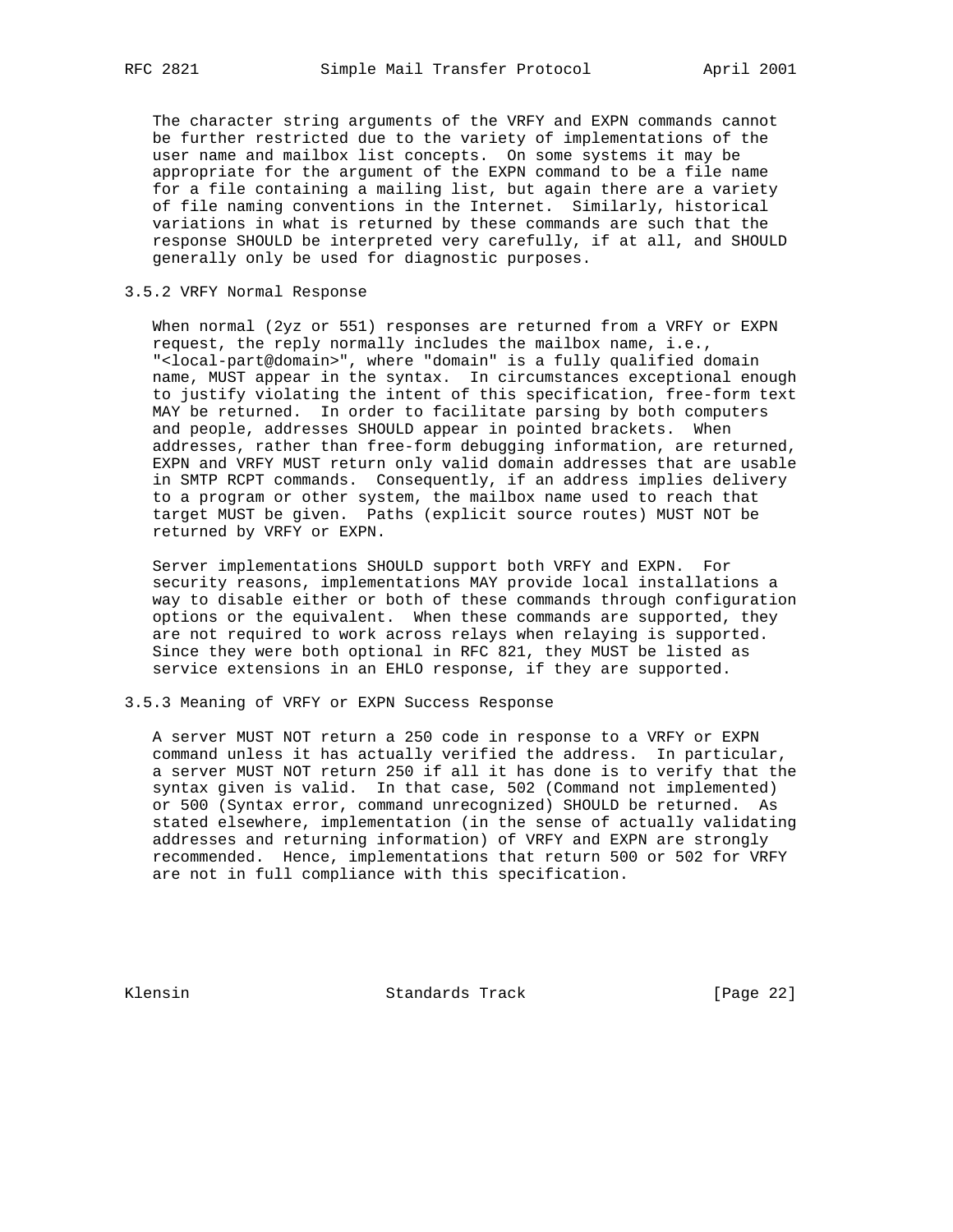There may be circumstances where an address appears to be valid but cannot reasonably be verified in real time, particularly when a server is acting as a mail exchanger for another server or domain. "Apparent validity" in this case would normally involve at least syntax checking and might involve verification that any domains specified were ones to which the host expected to be able to relay mail. In these situations, reply code 252 SHOULD be returned. These cases parallel the discussion of RCPT verification discussed in section 2.1. Similarly, the discussion in section 3.4 applies to the use of reply codes 251 and 551 with VRFY (and EXPN) to indicate addresses that are recognized but that would be forwarded or bounced were mail received for them. Implementations generally SHOULD be more aggressive about address verification in the case of VRFY than in the case of RCPT, even if it takes a little longer to do so.

3.5.4 Semantics and Applications of EXPN

 EXPN is often very useful in debugging and understanding problems with mailing lists and multiple-target-address aliases. Some systems have attempted to use source expansion of mailing lists as a means of eliminating duplicates. The propagation of aliasing systems with mail on the Internet, for hosts (typically with MX and CNAME DNS records), for mailboxes (various types of local host aliases), and in various proxying arrangements, has made it nearly impossible for these strategies to work consistently, and mail systems SHOULD NOT attempt them.

3.6 Domains

 Only resolvable, fully-qualified, domain names (FQDNs) are permitted when domain names are used in SMTP. In other words, names that can be resolved to MX RRs or A RRs (as discussed in section 5) are permitted, as are CNAME RRs whose targets can be resolved, in turn, to MX or A RRs. Local nicknames or unqualified names MUST NOT be used. There are two exceptions to the rule requiring FQDNs:

- The domain name given in the EHLO command MUST BE either a primary host name (a domain name that resolves to an A RR) or, if the host has no name, an address literal as described in section 4.1.1.1.
- The reserved mailbox name "postmaster" may be used in a RCPT command without domain qualification (see section 4.1.1.3) and MUST be accepted if so used.

Klensin Chamber Standards Track [Page 23]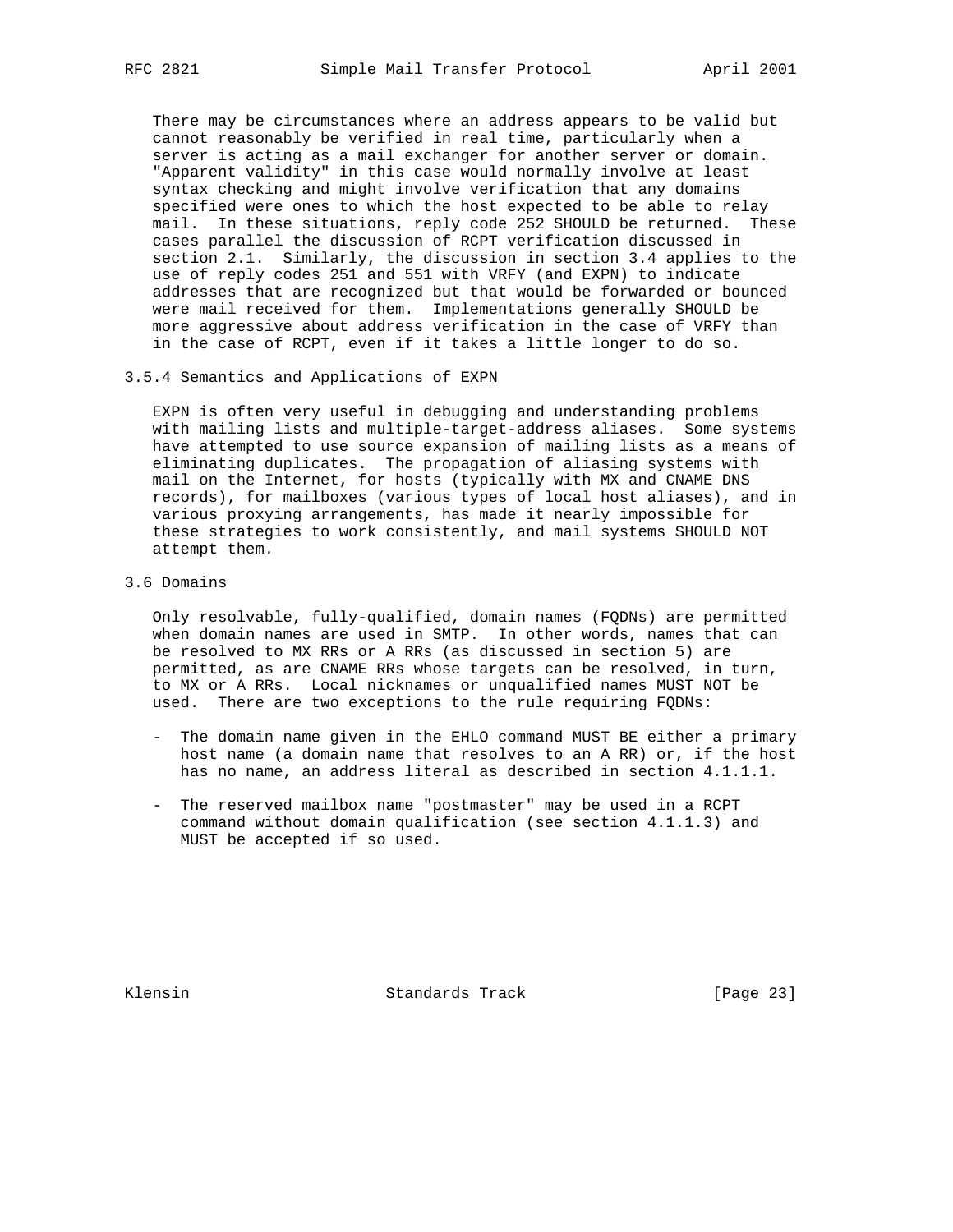#### 3.7 Relaying

 In general, the availability of Mail eXchanger records in the domain name system [22, 27] makes the use of explicit source routes in the Internet mail system unnecessary. Many historical problems with their interpretation have made their use undesirable. SMTP clients SHOULD NOT generate explicit source routes except under unusual circumstances. SMTP servers MAY decline to act as mail relays or to accept addresses that specify source routes. When route information is encountered, SMTP servers are also permitted to ignore the route information and simply send to the final destination specified as the last element in the route and SHOULD do so. There has been an invalid practice of using names that do not appear in the DNS as destination names, with the senders counting on the intermediate hosts specified in source routing to resolve any problems. If source routes are stripped, this practice will cause failures. This is one of several reasons why SMTP clients MUST NOT generate invalid source routes or depend on serial resolution of names.

 When source routes are not used, the process described in RFC 821 for constructing a reverse-path from the forward-path is not applicable and the reverse-path at the time of delivery will simply be the address that appeared in the MAIL command.

 A relay SMTP server is usually the target of a DNS MX record that designates it, rather than the final delivery system. The relay server may accept or reject the task of relaying the mail in the same way it accepts or rejects mail for a local user. If it accepts the task, it then becomes an SMTP client, establishes a transmission channel to the next SMTP server specified in the DNS (according to the rules in section 5), and sends it the mail. If it declines to relay mail to a particular address for policy reasons, a 550 response SHOULD be returned.

 Many mail-sending clients exist, especially in conjunction with facilities that receive mail via POP3 or IMAP, that have limited capability to support some of the requirements of this specification, such as the ability to queue messages for subsequent delivery attempts. For these clients, it is common practice to make private arrangements to send all messages to a single server for processing and subsequent distribution. SMTP, as specified here, is not ideally suited for this role, and work is underway on standardized mail submission protocols that might eventually supercede the current practices. In any event, because these arrangements are private and fall outside the scope of this specification, they are not described here.

Klensin Standards Track [Page 24]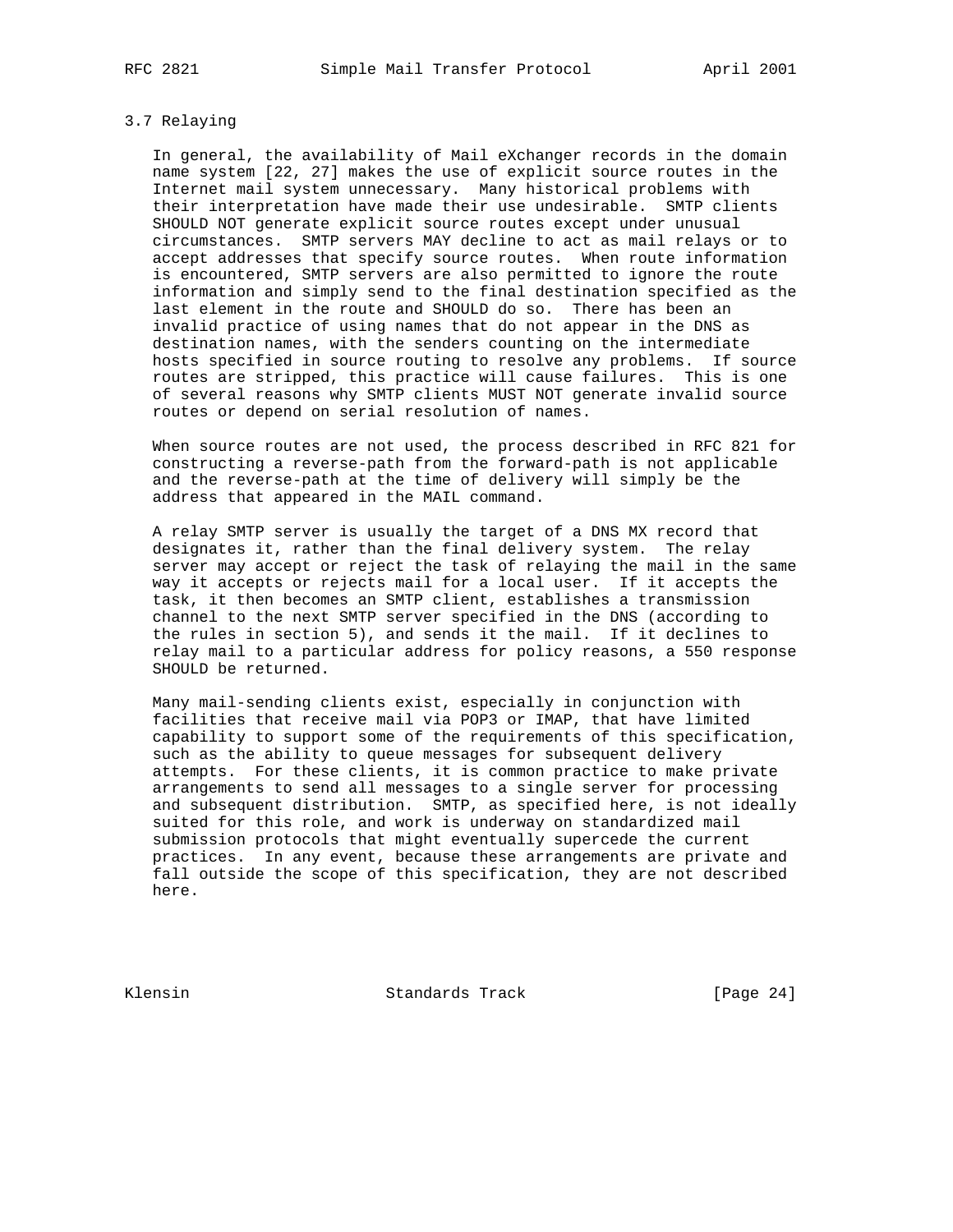It is important to note that MX records can point to SMTP servers which act as gateways into other environments, not just SMTP relays and final delivery systems; see sections 3.8 and 5.

 If an SMTP server has accepted the task of relaying the mail and later finds that the destination is incorrect or that the mail cannot be delivered for some other reason, then it MUST construct an "undeliverable mail" notification message and send it to the originator of the undeliverable mail (as indicated by the reverse path). Formats specified for non-delivery reports by other standards (see, for example, [24, 25]) SHOULD be used if possible.

 This notification message must be from the SMTP server at the relay host or the host that first determines that delivery cannot be accomplished. Of course, SMTP servers MUST NOT send notification messages about problems transporting notification messages. One way to prevent loops in error reporting is to specify a null reverse-path in the MAIL command of a notification message. When such a message is transmitted the reverse-path MUST be set to null (see section 4.5.5 for additional discussion). A MAIL command with a null reverse-path appears as follows:

MAIL FROM:<>

 As discussed in section 2.4.1, a relay SMTP has no need to inspect or act upon the headers or body of the message data and MUST NOT do so except to add its own "Received:" header (section 4.4) and, optionally, to attempt to detect looping in the mail system (see section 6.2).

3.8 Mail Gatewaying

 While the relay function discussed above operates within the Internet SMTP transport service environment, MX records or various forms of explicit routing may require that an intermediate SMTP server perform a translation function between one transport service and another. As discussed in section 2.3.8, when such a system is at the boundary between two transport service environments, we refer to it as a "gateway" or "gateway SMTP".

 Gatewaying mail between different mail environments, such as different mail formats and protocols, is complex and does not easily yield to standardization. However, some general requirements may be given for a gateway between the Internet and another mail environment.

Klensin Chamber Standards Track [Page 25]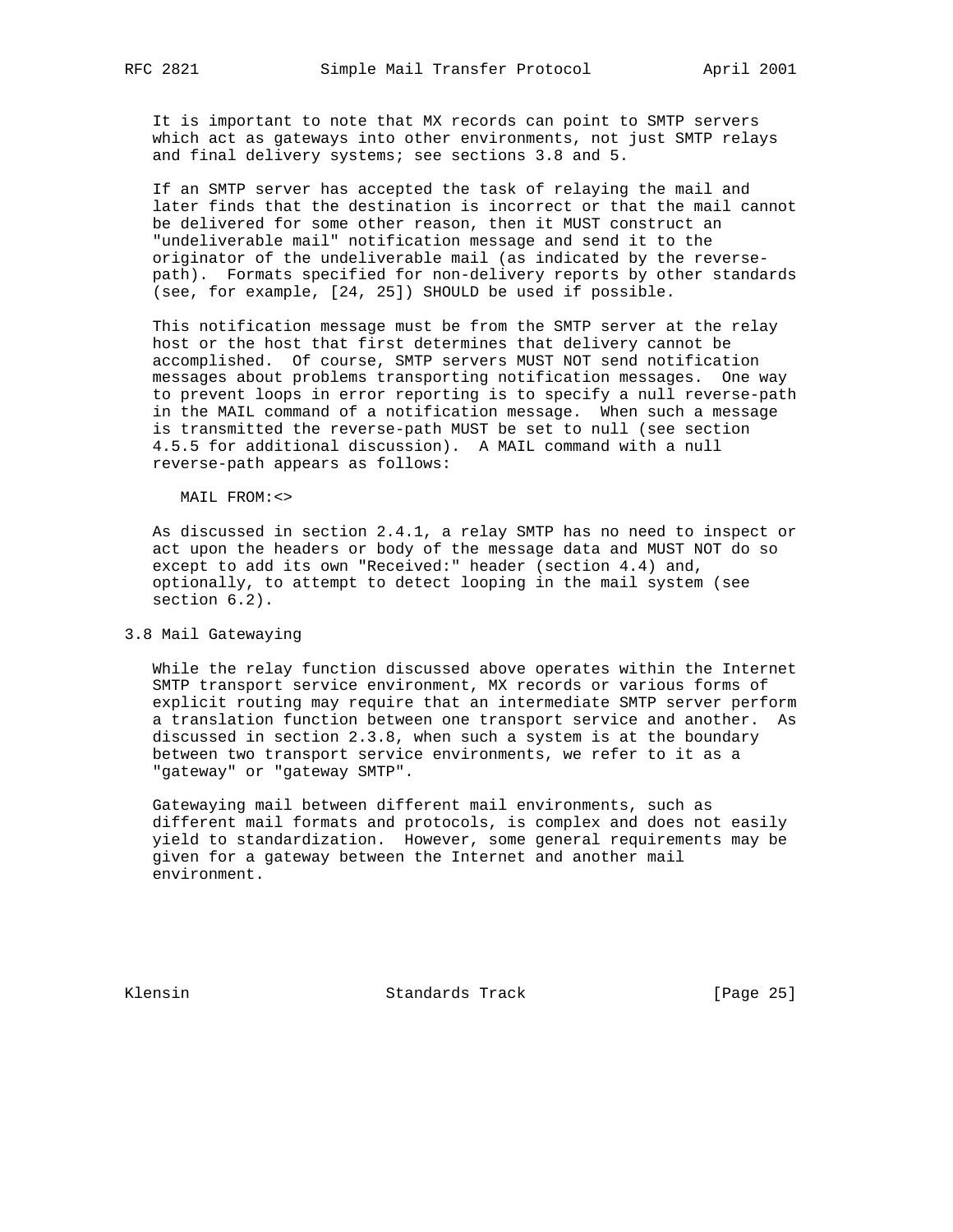# 3.8.1 Header Fields in Gatewaying

 Header fields MAY be rewritten when necessary as messages are gatewayed across mail environment boundaries. This may involve inspecting the message body or interpreting the local-part of the destination address in spite of the prohibitions in section 2.4.1.

 Other mail systems gatewayed to the Internet often use a subset of RFC 822 headers or provide similar functionality with a different syntax, but some of these mail systems do not have an equivalent to the SMTP envelope. Therefore, when a message leaves the Internet environment, it may be necessary to fold the SMTP envelope information into the message header. A possible solution would be to create new header fields to carry the envelope information (e.g., "X-SMTP-MAIL:" and "X-SMTP-RCPT:"); however, this would require changes in mail programs in foreign environments and might risk disclosure of private information (see section 7.2).

#### 3.8.2 Received Lines in Gatewaying

 When forwarding a message into or out of the Internet environment, a gateway MUST prepend a Received: line, but it MUST NOT alter in any way a Received: line that is already in the header.

 "Received:" fields of messages originating from other environments may not conform exactly to this specification. However, the most important use of Received: lines is for debugging mail faults, and this debugging can be severely hampered by well-meaning gateways that try to "fix" a Received: line. As another consequence of trace fields arising in non-SMTP environments, receiving systems MUST NOT reject mail based on the format of a trace field and SHOULD be extremely robust in the light of unexpected information or formats in those fields.

 The gateway SHOULD indicate the environment and protocol in the "via" clauses of Received field(s) that it supplies.

#### 3.8.3 Addresses in Gatewaying

 From the Internet side, the gateway SHOULD accept all valid address formats in SMTP commands and in RFC 822 headers, and all valid RFC 822 messages. Addresses and headers generated by gateways MUST conform to applicable Internet standards (including this one and RFC 822). Gateways are, of course, subject to the same rules for handling source routes as those described for other SMTP systems in section 3.3.

Klensin Chamber Standards Track [Page 26]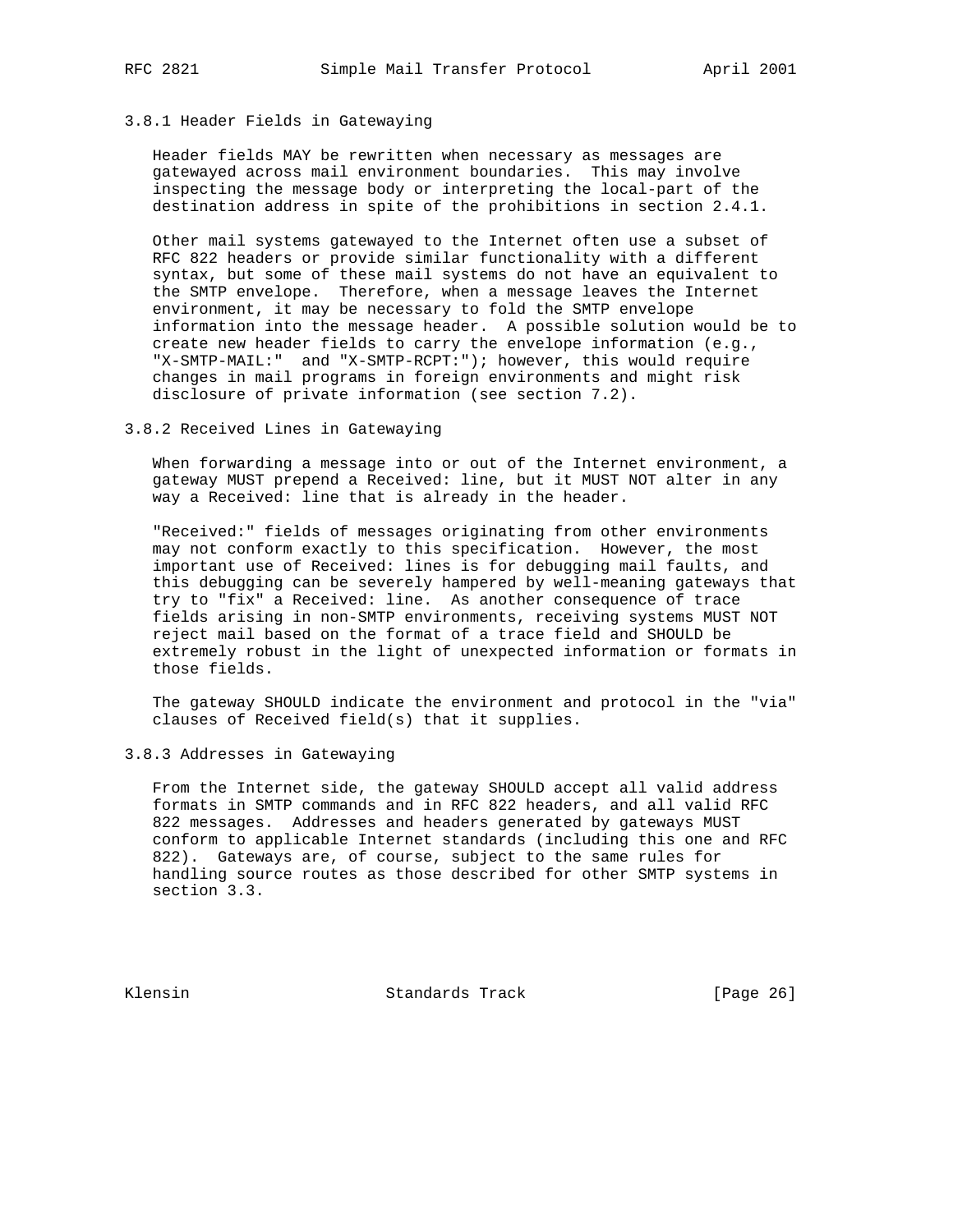## 3.8.4 Other Header Fields in Gatewaying

 The gateway MUST ensure that all header fields of a message that it forwards into the Internet mail environment meet the requirements for Internet mail. In particular, all addresses in "From:", "To:", "Cc:", etc., fields MUST be transformed (if necessary) to satisfy RFC 822 syntax, MUST reference only fully-qualified domain names, and MUST be effective and useful for sending replies. The translation algorithm used to convert mail from the Internet protocols to another environment's protocol SHOULD ensure that error messages from the foreign mail environment are delivered to the return path from the SMTP envelope, not to the sender listed in the "From:" field (or other fields) of the RFC 822 message.

3.8.5 Envelopes in Gatewaying

 Similarly, when forwarding a message from another environment into the Internet, the gateway SHOULD set the envelope return path in accordance with an error message return address, if supplied by the foreign environment. If the foreign environment has no equivalent concept, the gateway must select and use a best approximation, with the message originator's address as the default of last resort.

3.9 Terminating Sessions and Connections

 An SMTP connection is terminated when the client sends a QUIT command. The server responds with a positive reply code, after which it closes the connection.

An SMTP server MUST NOT intentionally close the connection except:

- After receiving a QUIT command and responding with a 221 reply.
- After detecting the need to shut down the SMTP service and returning a 421 response code. This response code can be issued after the server receives any command or, if necessary, asynchronously from command receipt (on the assumption that the client will receive it after the next command is issued).

 In particular, a server that closes connections in response to commands that are not understood is in violation of this specification. Servers are expected to be tolerant of unknown commands, issuing a 500 reply and awaiting further instructions from the client.

Klensin Standards Track [Page 27]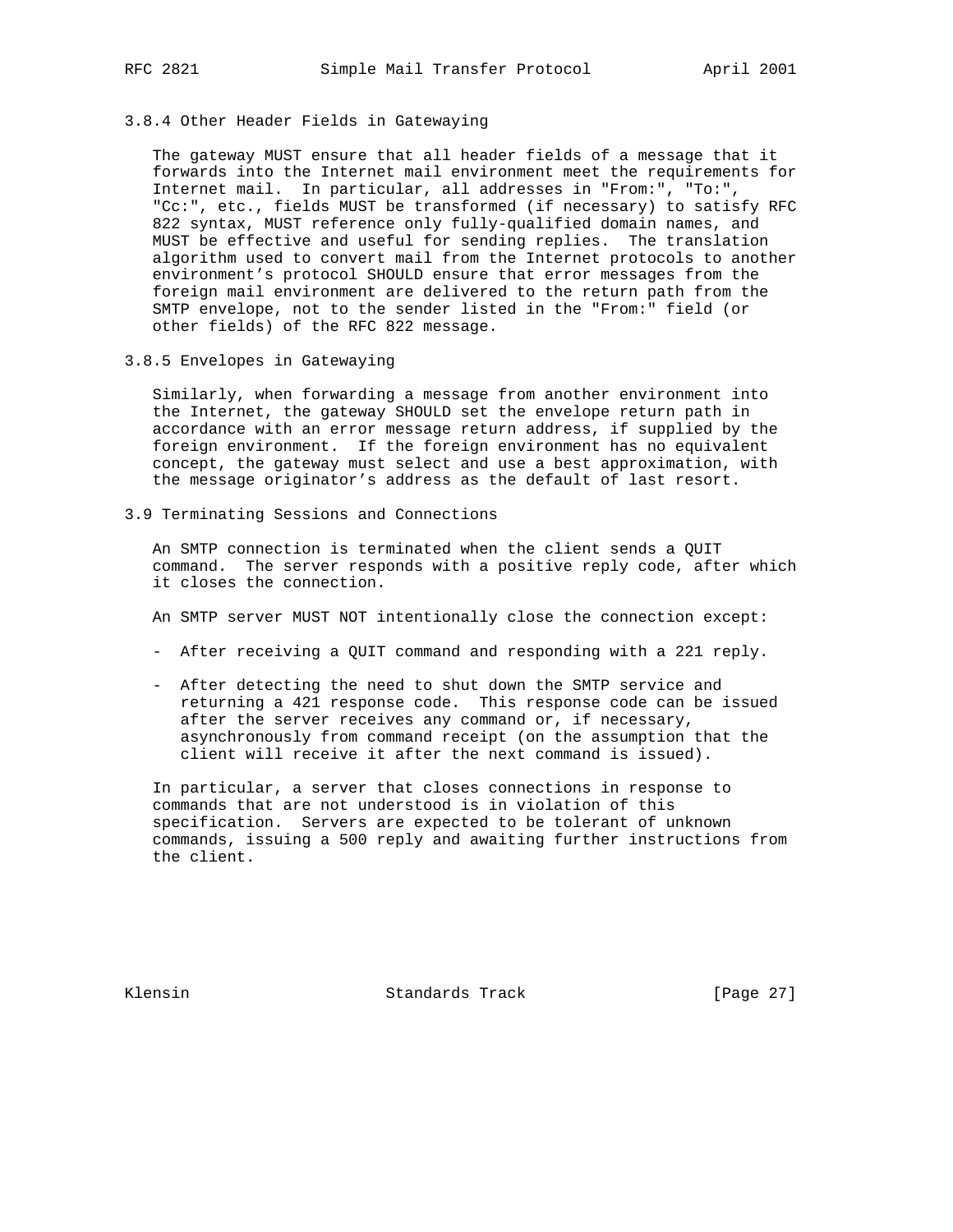An SMTP server which is forcibly shut down via external means SHOULD attempt to send a line containing a 421 response code to the SMTP client before exiting. The SMTP client will normally read the 421 response code after sending its next command.

 SMTP clients that experience a connection close, reset, or other communications failure due to circumstances not under their control (in violation of the intent of this specification but sometimes unavoidable) SHOULD, to maintain the robustness of the mail system, treat the mail transaction as if a 451 response had been received and act accordingly.

## 3.10 Mailing Lists and Aliases

 An SMTP-capable host SHOULD support both the alias and the list models of address expansion for multiple delivery. When a message is delivered or forwarded to each address of an expanded list form, the return address in the envelope ("MAIL FROM:") MUST be changed to be the address of a person or other entity who administers the list. However, in this case, the message header [32] MUST be left unchanged; in particular, the "From" field of the message header is unaffected.

 An important mail facility is a mechanism for multi-destination delivery of a single message, by transforming (or "expanding" or "exploding") a pseudo-mailbox address into a list of destination mailbox addresses. When a message is sent to such a pseudo-mailbox (sometimes called an "exploder"), copies are forwarded or redistributed to each mailbox in the expanded list. Servers SHOULD simply utilize the addresses on the list; application of heuristics or other matching rules to eliminate some addresses, such as that of the originator, is strongly discouraged. We classify such a pseudo mailbox as an "alias" or a "list", depending upon the expansion rules.

3.10.1 Alias

 To expand an alias, the recipient mailer simply replaces the pseudo mailbox address in the envelope with each of the expanded addresses in turn; the rest of the envelope and the message body are left unchanged. The message is then delivered or forwarded to each expanded address.

#### 3.10.2 List

 A mailing list may be said to operate by "redistribution" rather than by "forwarding". To expand a list, the recipient mailer replaces the pseudo-mailbox address in the envelope with all of the expanded

Klensin Standards Track [Page 28]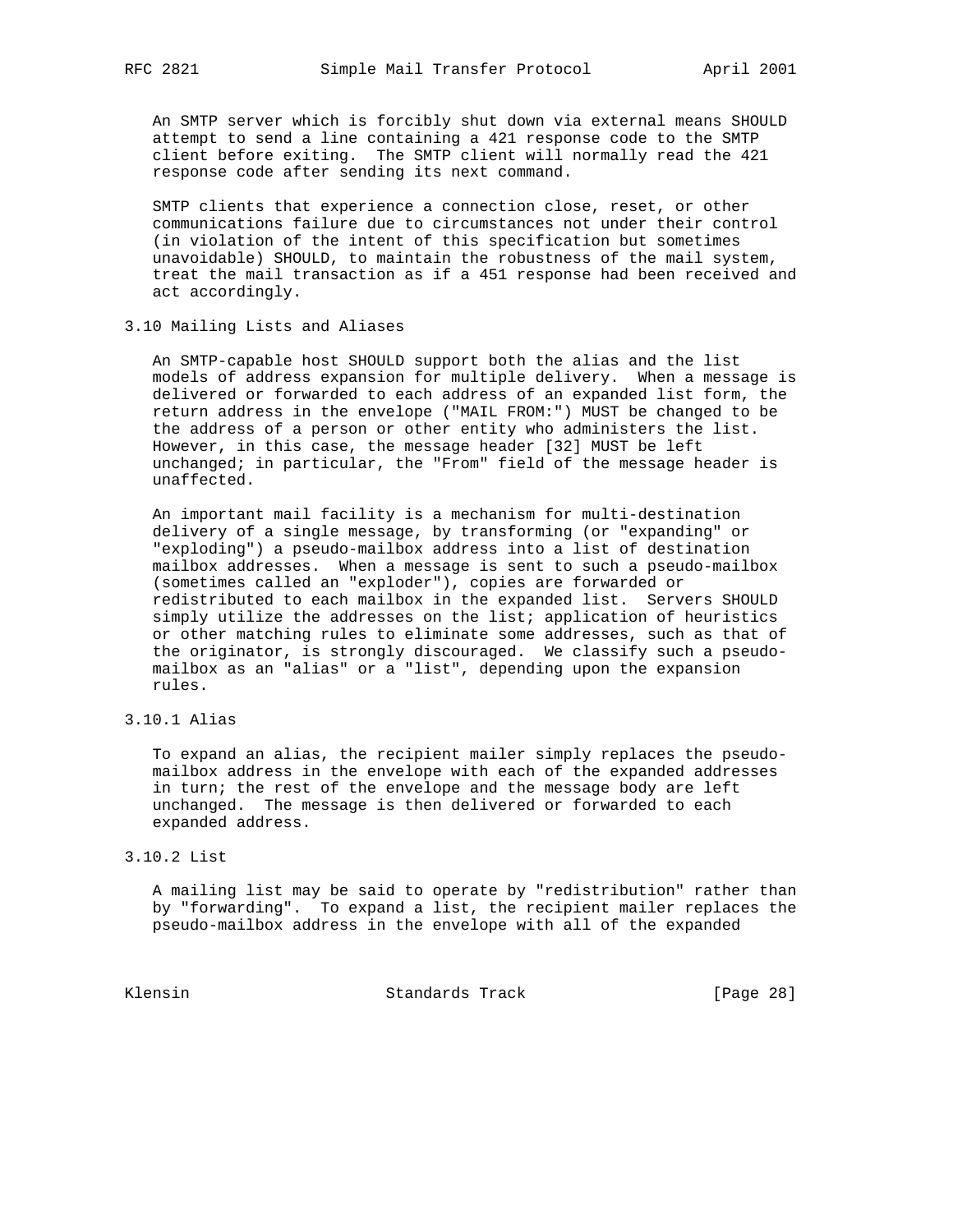addresses. The return address in the envelope is changed so that all error messages generated by the final deliveries will be returned to a list administrator, not to the message originator, who generally has no control over the contents of the list and will typically find error messages annoying.

- 4. The SMTP Specifications
- 4.1 SMTP Commands
- 4.1.1 Command Semantics and Syntax

 The SMTP commands define the mail transfer or the mail system function requested by the user. SMTP commands are character strings terminated by <CRLF>. The commands themselves are alphabetic characters terminated by <SP> if parameters follow and <CRLF> otherwise. (In the interest of improved interoperability, SMTP receivers are encouraged to tolerate trailing white space before the terminating <CRLF>.) The syntax of the local part of a mailbox must conform to receiver site conventions and the syntax specified in section 4.1.2. The SMTP commands are discussed below. The SMTP replies are discussed in section 4.2.

 A mail transaction involves several data objects which are communicated as arguments to different commands. The reverse-path is the argument of the MAIL command, the forward-path is the argument of the RCPT command, and the mail data is the argument of the DATA command. These arguments or data objects must be transmitted and held pending the confirmation communicated by the end of mail data indication which finalizes the transaction. The model for this is that distinct buffers are provided to hold the types of data objects, that is, there is a reverse-path buffer, a forward-path buffer, and a mail data buffer. Specific commands cause information to be appended to a specific buffer, or cause one or more buffers to be cleared.

 Several commands (RSET, DATA, QUIT) are specified as not permitting parameters. In the absence of specific extensions offered by the server and accepted by the client, clients MUST NOT send such parameters and servers SHOULD reject commands containing them as having invalid syntax.

4.1.1.1 Extended HELLO (EHLO) or HELLO (HELO)

 These commands are used to identify the SMTP client to the SMTP server. The argument field contains the fully-qualified domain name of the SMTP client if one is available. In situations in which the SMTP client system does not have a meaningful domain name (e.g., when its address is dynamically allocated and no reverse mapping record is

Klensin Chandards Track [Page 29]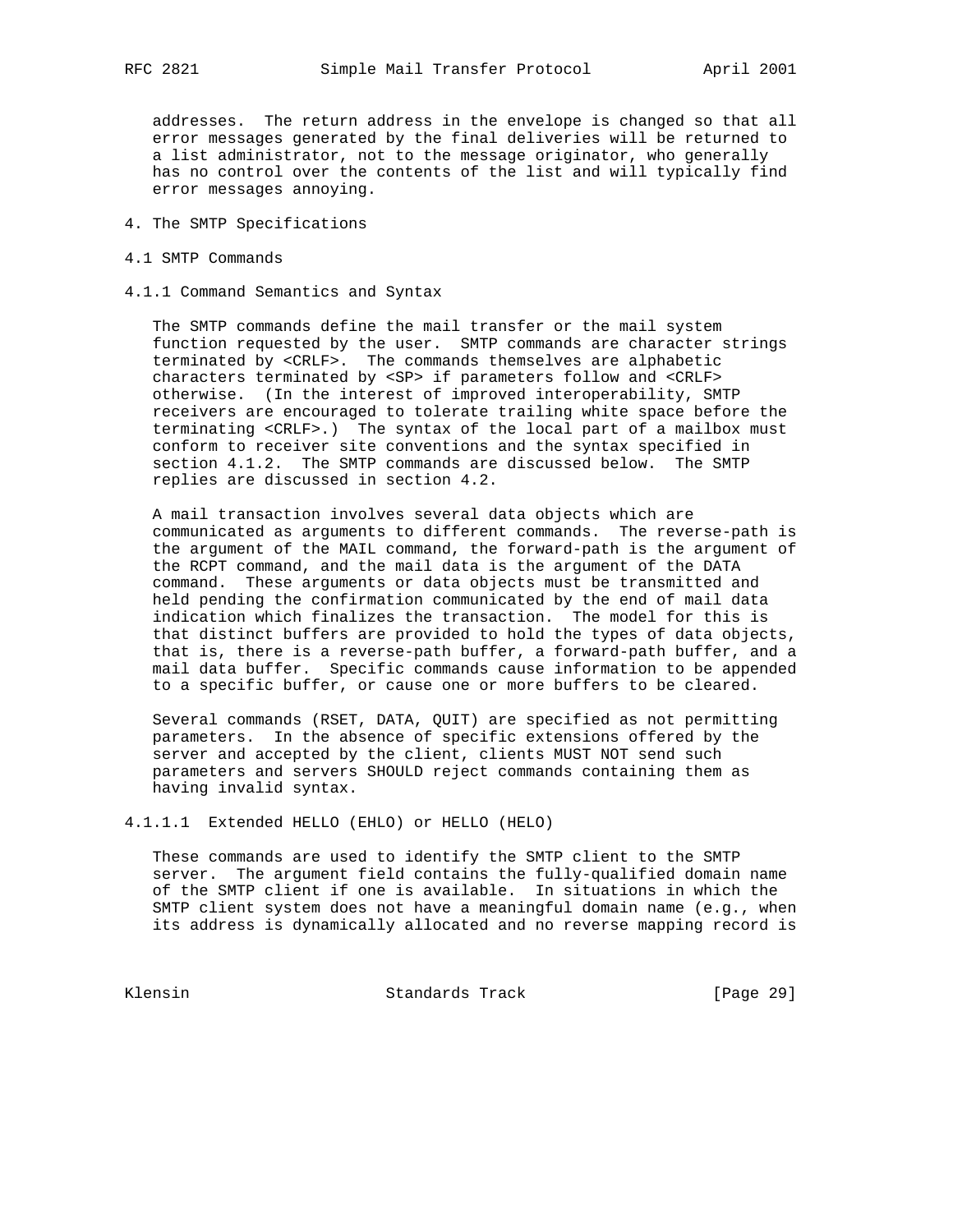available), the client SHOULD send an address literal (see section 4.1.3), optionally followed by information that will help to identify the client system. y The SMTP server identifies itself to the SMTP client in the connection greeting reply and in the response to this command.

 A client SMTP SHOULD start an SMTP session by issuing the EHLO command. If the SMTP server supports the SMTP service extensions it will give a successful response, a failure response, or an error response. If the SMTP server, in violation of this specification, does not support any SMTP service extensions it will generate an error response. Older client SMTP systems MAY, as discussed above, use HELO (as specified in RFC 821) instead of EHLO, and servers MUST support the HELO command and reply properly to it. In any event, a client MUST issue HELO or EHLO before starting a mail transaction.

 These commands, and a "250 OK" reply to one of them, confirm that both the SMTP client and the SMTP server are in the initial state, that is, there is no transaction in progress and all state tables and buffers are cleared.

Syntax:

| ehlo |  | = "EHLO" SP Domain CRLF |  |
|------|--|-------------------------|--|
| helo |  | = "HELO" SP Domain CRLF |  |

 Normally, the response to EHLO will be a multiline reply. Each line of the response contains a keyword and, optionally, one or more parameters. Following the normal syntax for multiline replies, these keyworks follow the code (250) and a hyphen for all but the last line, and the code and a space for the last line. The syntax for a positive response, using the ABNF notation and terminal symbols of [8], is:

| $ehlo-ok-rsp =$ ("250" | $/$ ( $"250-"$<br>*( $"250-"$ ehlo-line | domain [ SP ehlo-greet ] CRLF )<br>domain [ SP ehlo-greet ] CRLF<br>"250" SP ehlo-line                     | CRLF<br>$\rightarrow$<br>CRLF |
|------------------------|-----------------------------------------|------------------------------------------------------------------------------------------------------------|-------------------------------|
| ehlo-greet             |                                         | $= 1*(8d0-9 / 8d11-12 / 8d14-127)$<br>; string of any characters other than CR or LF                       |                               |
| ehlo-line              |                                         | = ehlo-keyword *( SP ehlo-param )                                                                          |                               |
|                        | ; ehlo-keyword                          | ehlo-keyword = $(ALPHA / DIGIT) * (ALPHA / DIGIT / " -")$<br>; additional syntax of ehlo-params depends on |                               |

| Klensin | Standards Track | [Page 30] |  |
|---------|-----------------|-----------|--|
|         |                 |           |  |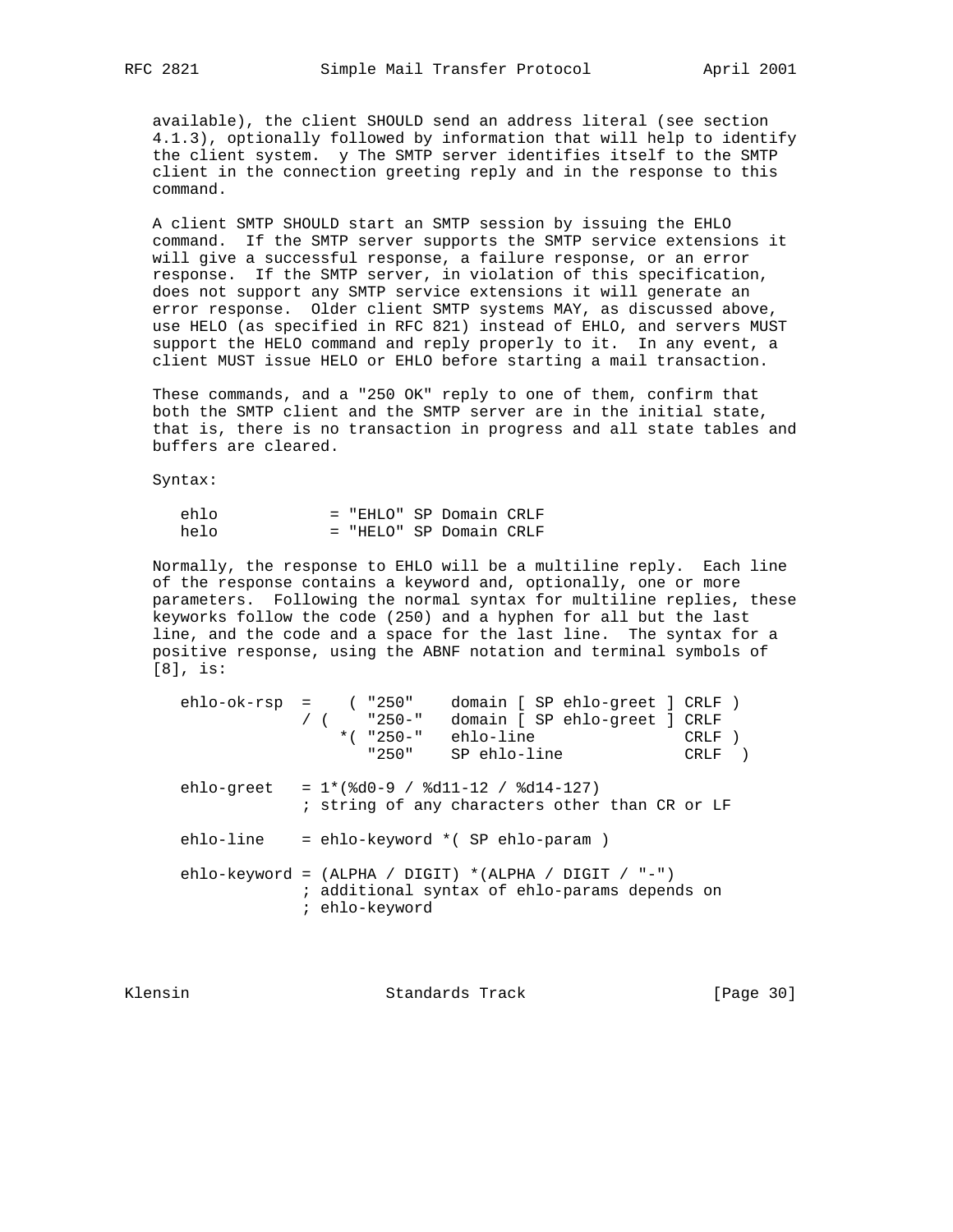$ehlo-param = 1*(8d33-127)$  ; any CHAR excluding <SP> and all ; control characters (US-ASCII 0-31 inclusive)

 Although EHLO keywords may be specified in upper, lower, or mixed case, they MUST always be recognized and processed in a case insensitive manner. This is simply an extension of practices specified in RFC 821 and section 2.4.1.

4.1.1.2 MAIL (MAIL)

 This command is used to initiate a mail transaction in which the mail data is delivered to an SMTP server which may, in turn, deliver it to one or more mailboxes or pass it on to another system (possibly using SMTP). The argument field contains a reverse-path and may contain optional parameters. In general, the MAIL command may be sent only when no mail transaction is in progress, see section 4.1.4.

 The reverse-path consists of the sender mailbox. Historically, that mailbox might optionally have been preceded by a list of hosts, but that behavior is now deprecated (see appendix C). In some types of reporting messages for which a reply is likely to cause a mail loop (for example, mail delivery and nondelivery notifications), the reverse-path may be null (see section 3.7).

 This command clears the reverse-path buffer, the forward-path buffer, and the mail data buffer; and inserts the reverse-path information from this command into the reverse-path buffer.

 If service extensions were negotiated, the MAIL command may also carry parameters associated with a particular service extension.

Syntax:

 "MAIL FROM:" ("<>" / Reverse-Path) [SP Mail-parameters] CRLF

4.1.1.3 RECIPIENT (RCPT)

 This command is used to identify an individual recipient of the mail data; multiple recipients are specified by multiple use of this command. The argument field contains a forward-path and may contain optional parameters.

 The forward-path normally consists of the required destination mailbox. Sending systems SHOULD not generate the optional list of hosts known as a source route. Receiving systems MUST recognize

Klensin Chamber Standards Track [Page 31]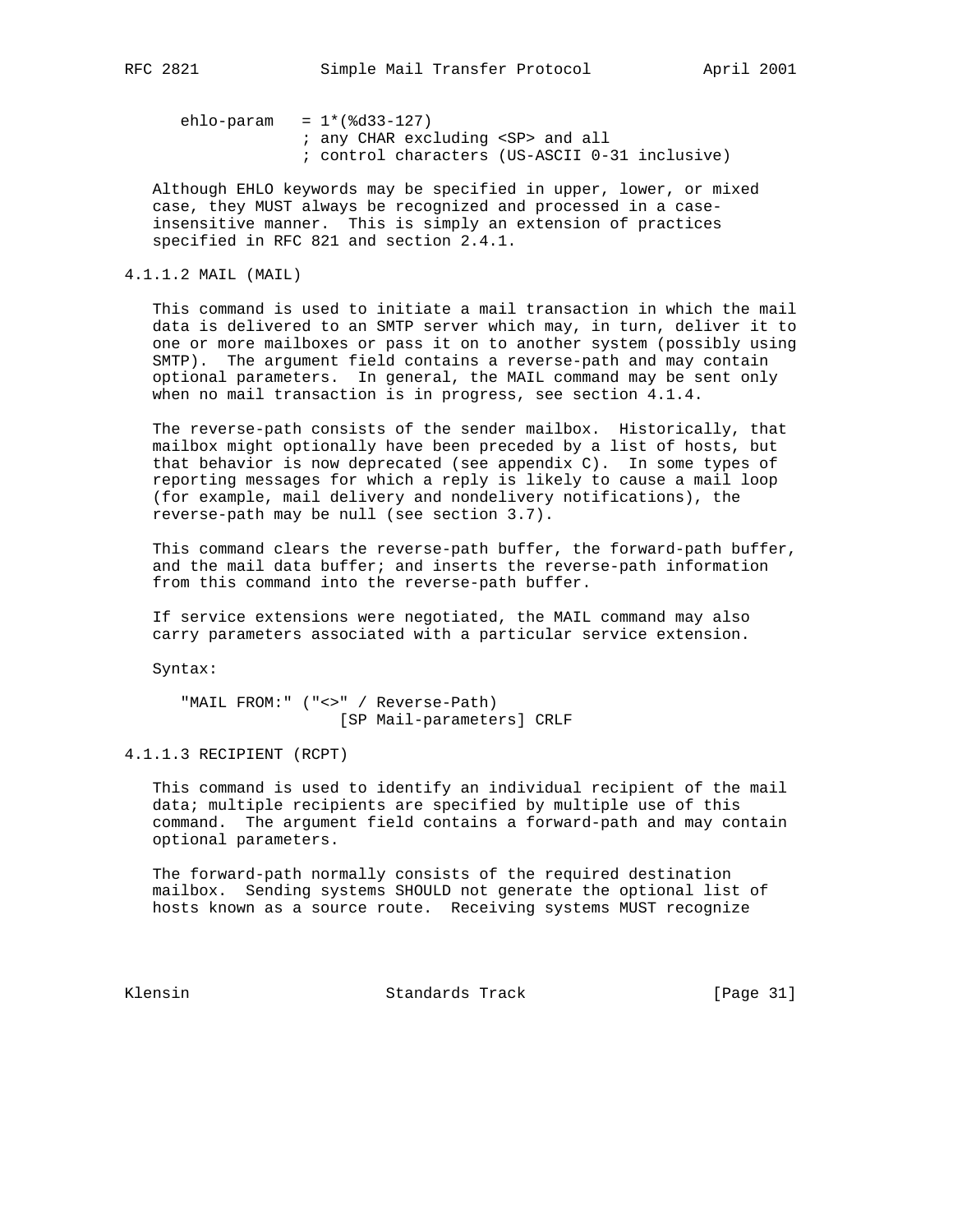source route syntax but SHOULD strip off the source route specification and utilize the domain name associated with the mailbox as if the source route had not been provided.

 Similarly, relay hosts SHOULD strip or ignore source routes, and names MUST NOT be copied into the reverse-path. When mail reaches its ultimate destination (the forward-path contains only a destination mailbox), the SMTP server inserts it into the destination mailbox in accordance with its host mail conventions.

 For example, mail received at relay host xyz.com with envelope commands

 MAIL FROM:<userx@y.foo.org> RCPT TO:<@hosta.int,@jkl.org:userc@d.bar.org>

 will normally be sent directly on to host d.bar.org with envelope commands

 MAIL FROM:<userx@y.foo.org> RCPT TO:<userc@d.bar.org>

 As provided in appendix C, xyz.com MAY also choose to relay the message to hosta.int, using the envelope commands

 MAIL FROM:<userx@y.foo.org> RCPT TO:<@hosta.int,@jkl.org:userc@d.bar.org>

or to jkl.org, using the envelope commands

 MAIL FROM:<userx@y.foo.org> RCPT TO:<@jkl.org:userc@d.bar.org>

 Of course, since hosts are not required to relay mail at all, xyz.com may also reject the message entirely when the RCPT command is received, using a 550 code (since this is a "policy reason").

 If service extensions were negotiated, the RCPT command may also carry parameters associated with a particular service extension offered by the server. The client MUST NOT transmit parameters other than those associated with a service extension offered by the server in its EHLO response.

#### Syntax:

 "RCPT TO:" ("<Postmaster@" domain ">" / "<Postmaster>" / Forward-Path) [SP Rcpt-parameters] CRLF

Klensin Charles Standards Track [Page 32]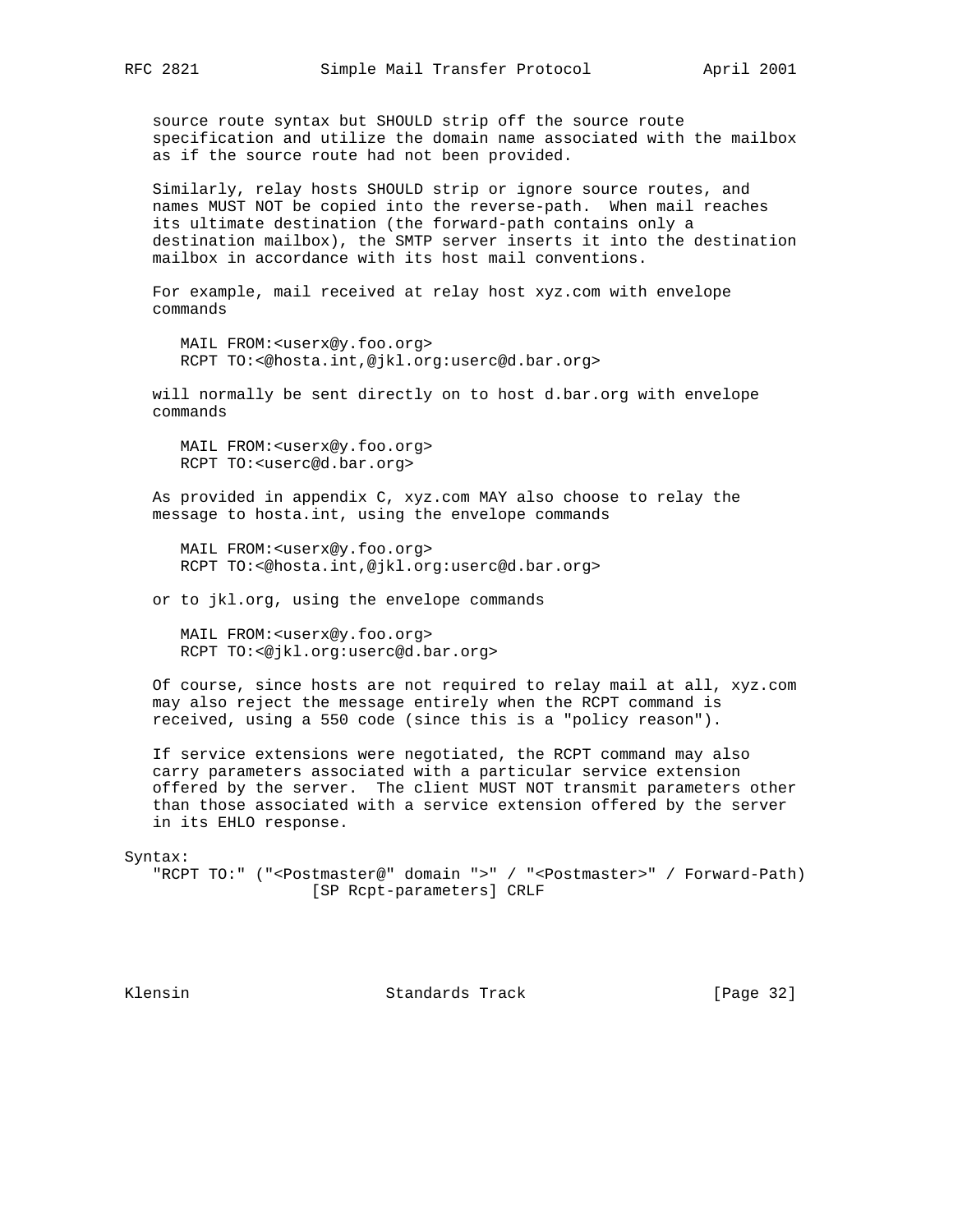#### 4.1.1.4 DATA (DATA)

 The receiver normally sends a 354 response to DATA, and then treats the lines (strings ending in <CRLF> sequences, as described in section 2.3.7) following the command as mail data from the sender. This command causes the mail data to be appended to the mail data buffer. The mail data may contain any of the 128 ASCII character codes, although experience has indicated that use of control characters other than SP, HT, CR, and LF may cause problems and SHOULD be avoided when possible.

 The mail data is terminated by a line containing only a period, that is, the character sequence "<CRLF>.<CRLF>" (see section 4.5.2). This is the end of mail data indication. Note that the first <CRLF> of this terminating sequence is also the <CRLF> that ends the final line of the data (message text) or, if there was no data, ends the DATA command itself. An extra <CRLF> MUST NOT be added, as that would cause an empty line to be added to the message. The only exception to this rule would arise if the message body were passed to the originating SMTP-sender with a final "line" that did not end in <CRLF>; in that case, the originating SMTP system MUST either reject the message as invalid or add <CRLF> in order to have the receiving SMTP server recognize the "end of data" condition.

The custom of accepting lines ending only in <LF>, as a concession to non-conforming behavior on the part of some UNIX systems, has proven to cause more interoperability problems than it solves, and SMTP server systems MUST NOT do this, even in the name of improved robustness. In particular, the sequence "<LF>.<LF>" (bare line feeds, without carriage returns) MUST NOT be treated as equivalent to <CRLF>.<CRLF> as the end of mail data indication.

 Receipt of the end of mail data indication requires the server to process the stored mail transaction information. This processing consumes the information in the reverse-path buffer, the forward-path buffer, and the mail data buffer, and on the completion of this command these buffers are cleared. If the processing is successful, the receiver MUST send an OK reply. If the processing fails the receiver MUST send a failure reply. The SMTP model does not allow for partial failures at this point: either the message is accepted by the server for delivery and a positive response is returned or it is not accepted and a failure reply is returned. In sending a positive completion reply to the end of data indication, the receiver takes full responsibility for the message (see section 6.1). Errors that are diagnosed subsequently MUST be reported in a mail message, as discussed in section 4.4.

Klensin Standards Track [Page 33]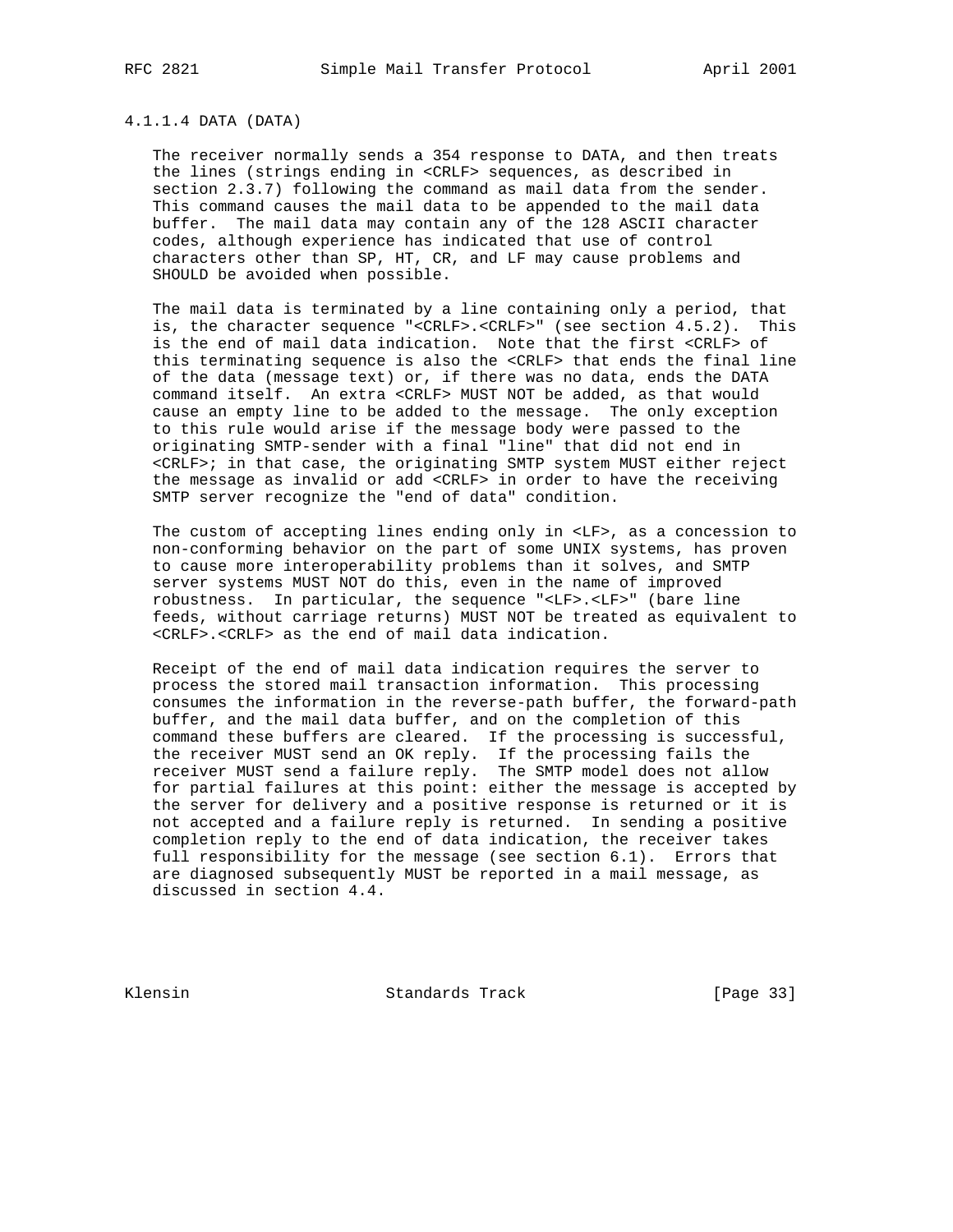When the SMTP server accepts a message either for relaying or for final delivery, it inserts a trace record (also referred to interchangeably as a "time stamp line" or "Received" line) at the top of the mail data. This trace record indicates the identity of the host that sent the message, the identity of the host that received the message (and is inserting this time stamp), and the date and time the message was received. Relayed messages will have multiple time stamp lines. Details for formation of these lines, including their syntax, is specified in section 4.4.

 Additional discussion about the operation of the DATA command appears in section 3.3.

 Syntax: "DATA" CRLF

4.1.1.5 RESET (RSET)

 This command specifies that the current mail transaction will be aborted. Any stored sender, recipients, and mail data MUST be discarded, and all buffers and state tables cleared. The receiver MUST send a "250 OK" reply to a RSET command with no arguments. A reset command may be issued by the client at any time. It is effectively equivalent to a NOOP (i.e., if has no effect) if issued immediately after EHLO, before EHLO is issued in the session, after an end-of-data indicator has been sent and acknowledged, or immediately before a QUIT. An SMTP server MUST NOT close the connection as the result of receiving a RSET; that action is reserved for QUIT (see section 4.1.1.10).

 Since EHLO implies some additional processing and response by the server, RSET will normally be more efficient than reissuing that command, even though the formal semantics are the same.

 There are circumstances, contrary to the intent of this specification, in which an SMTP server may receive an indication that the underlying TCP connection has been closed or reset. To preserve the robustness of the mail system, SMTP servers SHOULD be prepared for this condition and SHOULD treat it as if a QUIT had been received before the connection disappeared.

 Syntax: "RSET" CRLF

Klensin Chamber Standards Track [Page 34]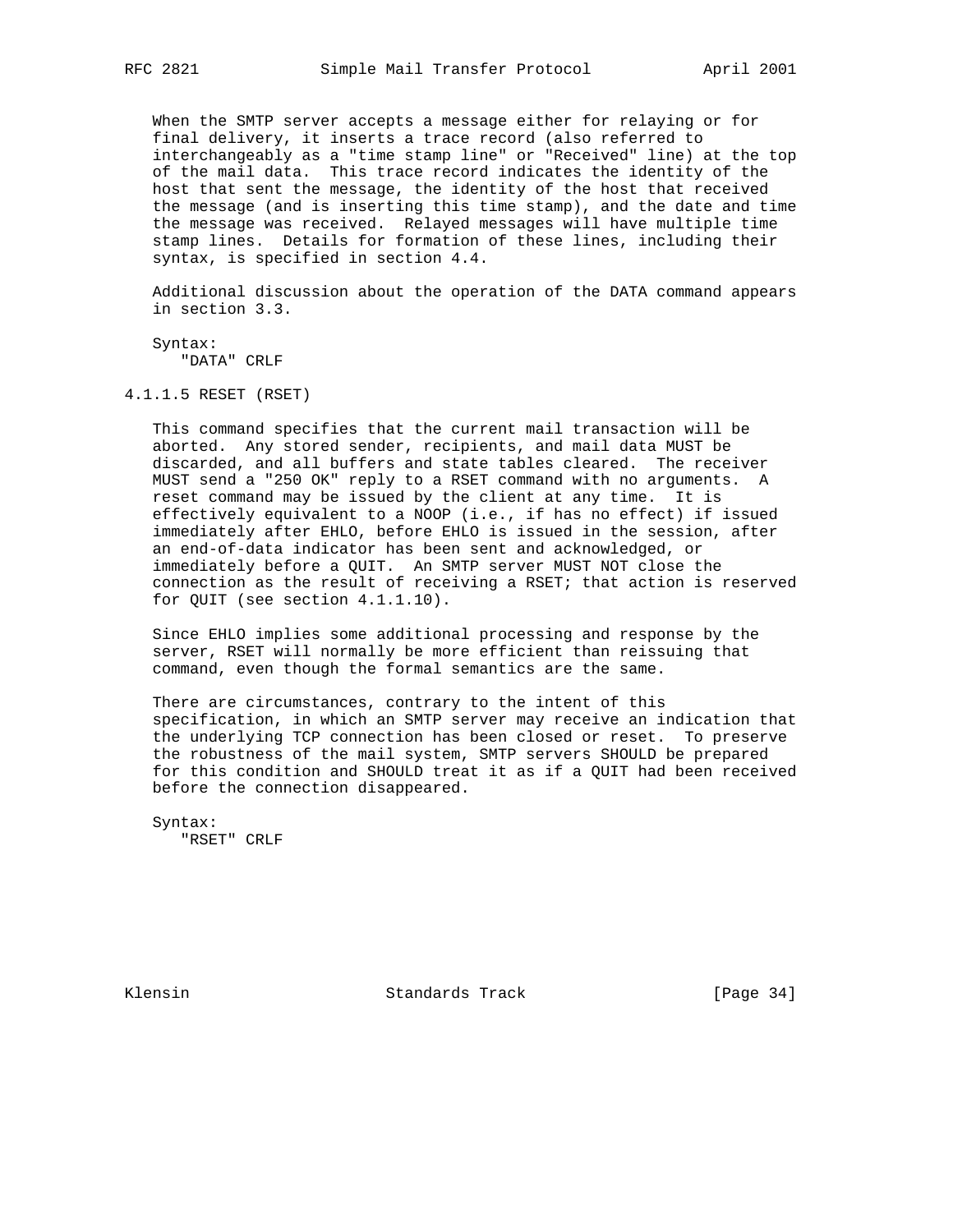4.1.1.6 VERIFY (VRFY)

 This command asks the receiver to confirm that the argument identifies a user or mailbox. If it is a user name, information is returned as specified in section 3.5.

 This command has no effect on the reverse-path buffer, the forward path buffer, or the mail data buffer.

 Syntax: "VRFY" SP String CRLF

4.1.1.7 EXPAND (EXPN)

 This command asks the receiver to confirm that the argument identifies a mailing list, and if so, to return the membership of that list. If the command is successful, a reply is returned containing information as described in section 3.5. This reply will have multiple lines except in the trivial case of a one-member list.

 This command has no effect on the reverse-path buffer, the forward path buffer, or the mail data buffer and may be issued at any time.

 Syntax: "EXPN" SP String CRLF

4.1.1.8 HELP (HELP)

 This command causes the server to send helpful information to the client. The command MAY take an argument (e.g., any command name) and return more specific information as a response.

 This command has no effect on the reverse-path buffer, the forward path buffer, or the mail data buffer and may be issued at any time.

 SMTP servers SHOULD support HELP without arguments and MAY support it with arguments.

 Syntax: "HELP" [ SP String ] CRLF

4.1.1.9 NOOP (NOOP)

 This command does not affect any parameters or previously entered commands. It specifies no action other than that the receiver send an OK reply.

Klensin Charles Standards Track [Page 35]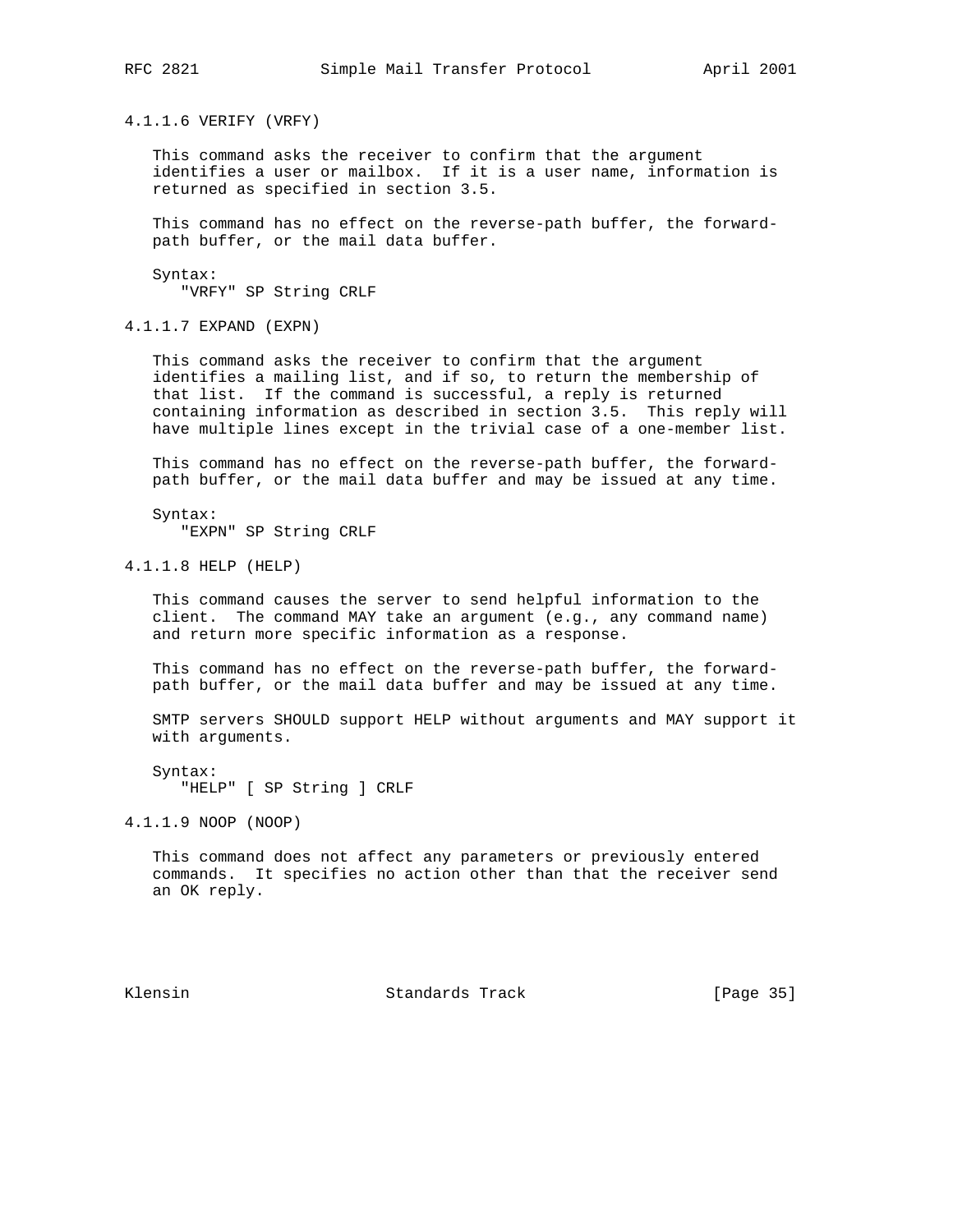This command has no effect on the reverse-path buffer, the forward path buffer, or the mail data buffer and may be issued at any time. If a parameter string is specified, servers SHOULD ignore it.

 Syntax: "NOOP" [ SP String ] CRLF

4.1.1.10 QUIT (QUIT)

 This command specifies that the receiver MUST send an OK reply, and then close the transmission channel.

 The receiver MUST NOT intentionally close the transmission channel until it receives and replies to a QUIT command (even if there was an error). The sender MUST NOT intentionally close the transmission channel until it sends a QUIT command and SHOULD wait until it receives the reply (even if there was an error response to a previous command). If the connection is closed prematurely due to violations of the above or system or network failure, the server MUST cancel any pending transaction, but not undo any previously completed transaction, and generally MUST act as if the command or transaction in progress had received a temporary error (i.e., a 4yz response).

The QUIT command may be issued at any time.

 Syntax: "QUIT" CRLF

4.1.2 Command Argument Syntax

 The syntax of the argument fields of the above commands (using the syntax specified in [8] where applicable) is given below. Some of the productions given below are used only in conjunction with source routes as described in appendix C. Terminals not defined in this document, such as ALPHA, DIGIT, SP, CR, LF, CRLF, are as defined in the "core" syntax [8 (section 6)] or in the message format syntax [32].

 Reverse-path = Path Forward-path = Path Path = "<" [ A-d-l ":" ] Mailbox ">"  $A-d-1 = At-domain * ( " , " A-d-1 )$  ; Note that this form, the so-called "source route", ; MUST BE accepted, SHOULD NOT be generated, and SHOULD be ; ignored. At-domain = "@" domain Mail-parameters = esmtp-param \*(SP esmtp-param) Rcpt-parameters = esmtp-param \*(SP esmtp-param)

Klensin Standards Track [Page 36]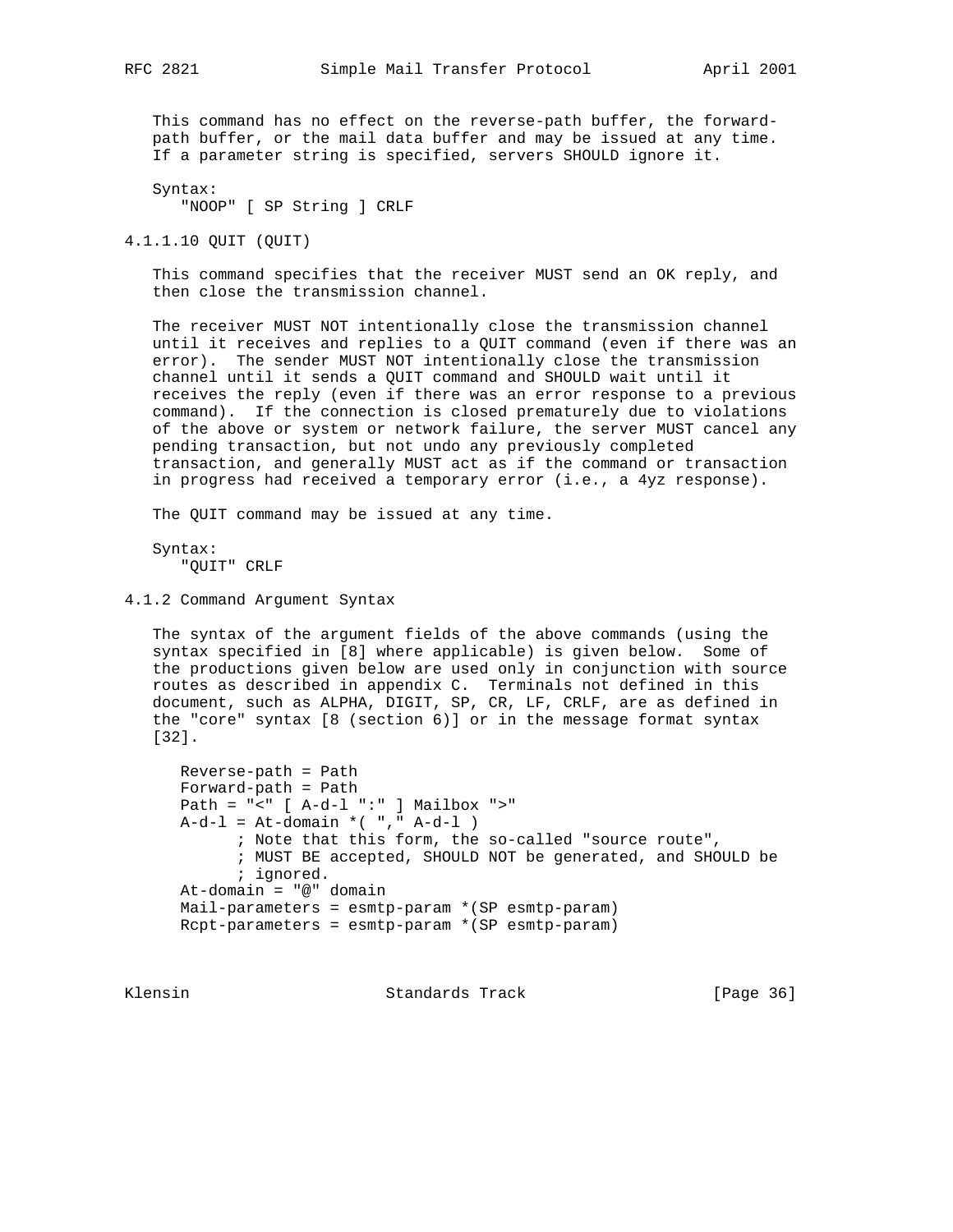```
 esmtp-param = esmtp-keyword ["=" esmtp-value]
 esmtp-keyword = (ALPHA / DIGIT) *(ALPHA / DIGIT / "-")
 esmtp-value = 1*(%d33-60 / %d62-127)
            ; any CHAR excluding "=", SP, and control characters
      Keyword = Ldh-str
      Argument = Atom
      Domain = (sub-domain 1*("." sub-domain)) / address-literal
      sub-domain = Let-dig [Ldh-str]
      address-literal = "[" IPv4-address-literal /
                            IPv6-address-literal /
                            General-address-literal "]"
            ; See section 4.1.3
      Mailbox = Local-part "@" Domain
      Local-part = Dot-string / Quoted-string
            ; MAY be case-sensitive
     Dot -string = Atom * ("." Atom)Atom = 1*atext
      Quoted-string = DQUOTE *qcontent DQUOTE
      String = Atom / Quoted-string
```
 While the above definition for Local-part is relatively permissive, for maximum interoperability, a host that expects to receive mail SHOULD avoid defining mailboxes where the Local-part requires (or uses) the Quoted-string form or where the Local-part is case sensitive. For any purposes that require generating or comparing Local-parts (e.g., to specific mailbox names), all quoted forms MUST be treated as equivalent and the sending system SHOULD transmit the form that uses the minimum quoting possible.

 Systems MUST NOT define mailboxes in such a way as to require the use in SMTP of non-ASCII characters (octets with the high order bit set to one) or ASCII "control characters" (decimal value 0-31 and 127). These characters MUST NOT be used in MAIL or RCPT commands or other commands that require mailbox names.

Note that the backslash, " $\mathcal{N}$ ", is a quote character, which is used to indicate that the next character is to be used literally (instead of its normal interpretation). For example, "Joe\,Smith" indicates a single nine character user field with the comma being the fourth character of the field.

Klensin Charles Standards Track [Page 37]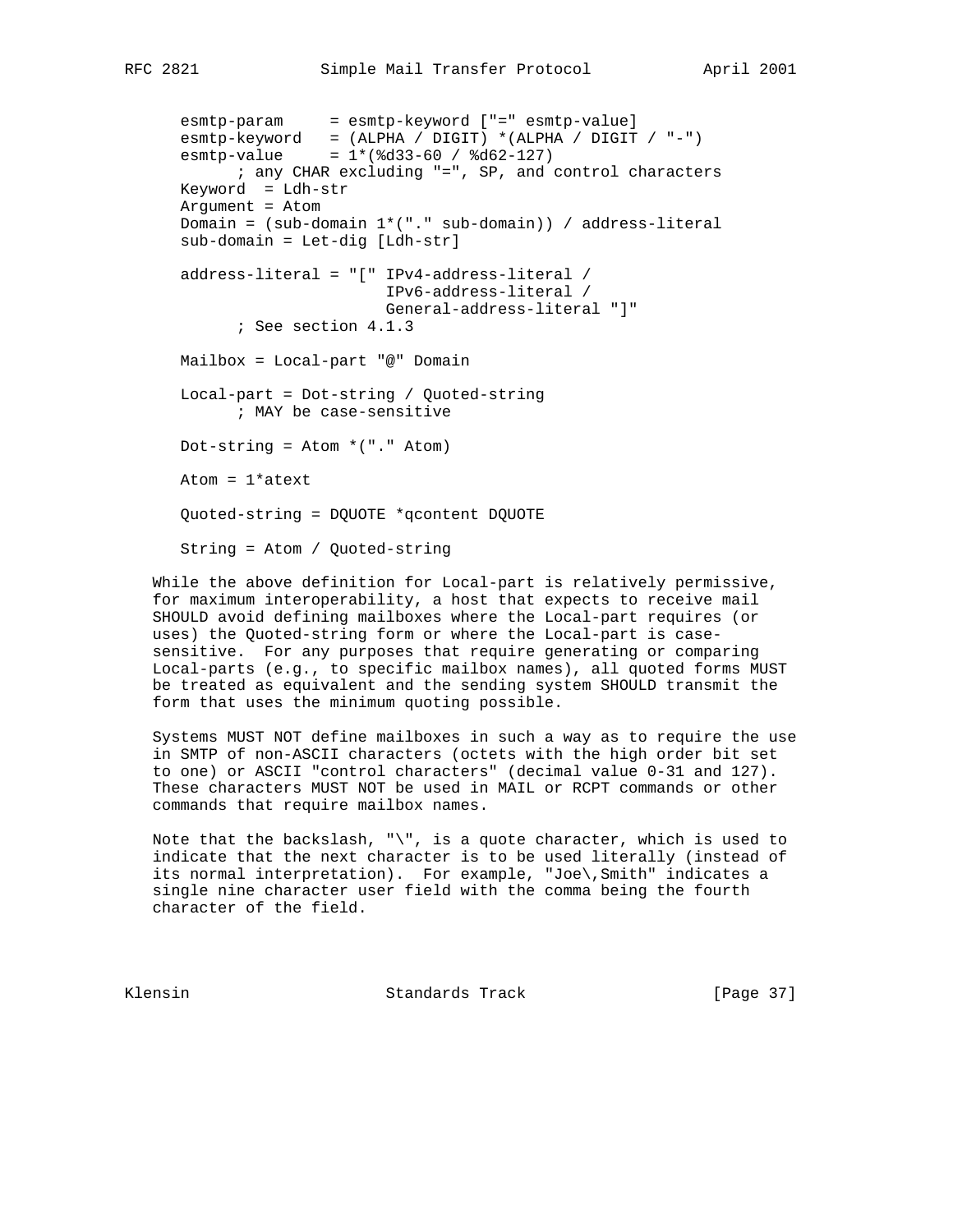To promote interoperability and consistent with long-standing guidance about conservative use of the DNS in naming and applications (e.g., see section 2.3.1 of the base DNS document, RFC1035 [22]), characters outside the set of alphas, digits, and hyphen MUST NOT appear in domain name labels for SMTP clients or servers. In particular, the underscore character is not permitted. SMTP servers that receive a command in which invalid character codes have been employed, and for which there are no other reasons for rejection, MUST reject that command with a 501 response.

## 4.1.3 Address Literals

 Sometimes a host is not known to the domain name system and communication (and, in particular, communication to report and repair the error) is blocked. To bypass this barrier a special literal form of the address is allowed as an alternative to a domain name. For IPv4 addresses, this form uses four small decimal integers separated by dots and enclosed by brackets such as [123.255.37.2], which indicates an (IPv4) Internet Address in sequence-of-octets form. For IPv6 and other forms of addressing that might eventually be standardized, the form consists of a standardized "tag" that identifies the address syntax, a colon, and the address itself, in a format specified as part of the IPv6 standards [17].

# Specifically:

```
 IPv4-address-literal = Snum 3("." Snum)
 IPv6-address-literal = "IPv6:" IPv6-addr
 General-address-literal = Standardized-tag ":" 1*dcontent
 Standardized-tag = Ldh-str
       ; MUST be specified in a standards-track RFC
       ; and registered with IANA
Snum = 1*3DIGIT ; representing a decimal integer
      ; value in the range 0 through 255
 Let-dig = ALPHA / DIGIT
 Ldh-str = *( ALPHA / DIGIT / "-" ) Let-dig
 IPv6-addr = IPv6-full / IPv6-comp / IPv6v4-full / IPv6v4-comp
IPv6-hex = 1*4HEXDIGIPv6-full = IPv6-hex 7(":: " IPv6-hex) IPv6-comp = [IPv6-hex *5(":" IPv6-hex)] "::" [IPv6-hex *5(":"
            IPv6-hex)]
       ; The "::" represents at least 2 16-bit groups of zeros
       ; No more than 6 groups in addition to the "::" may be
       ; present
 IPv6v4-full = IPv6-hex 5(":" IPv6-hex) ":" IPv4-address-literal
IPv6v4-comp = [IPv6-hex *3(":: " IPv6-hex)] "::"
```
Klensin Chamber Standards Track [Page 38]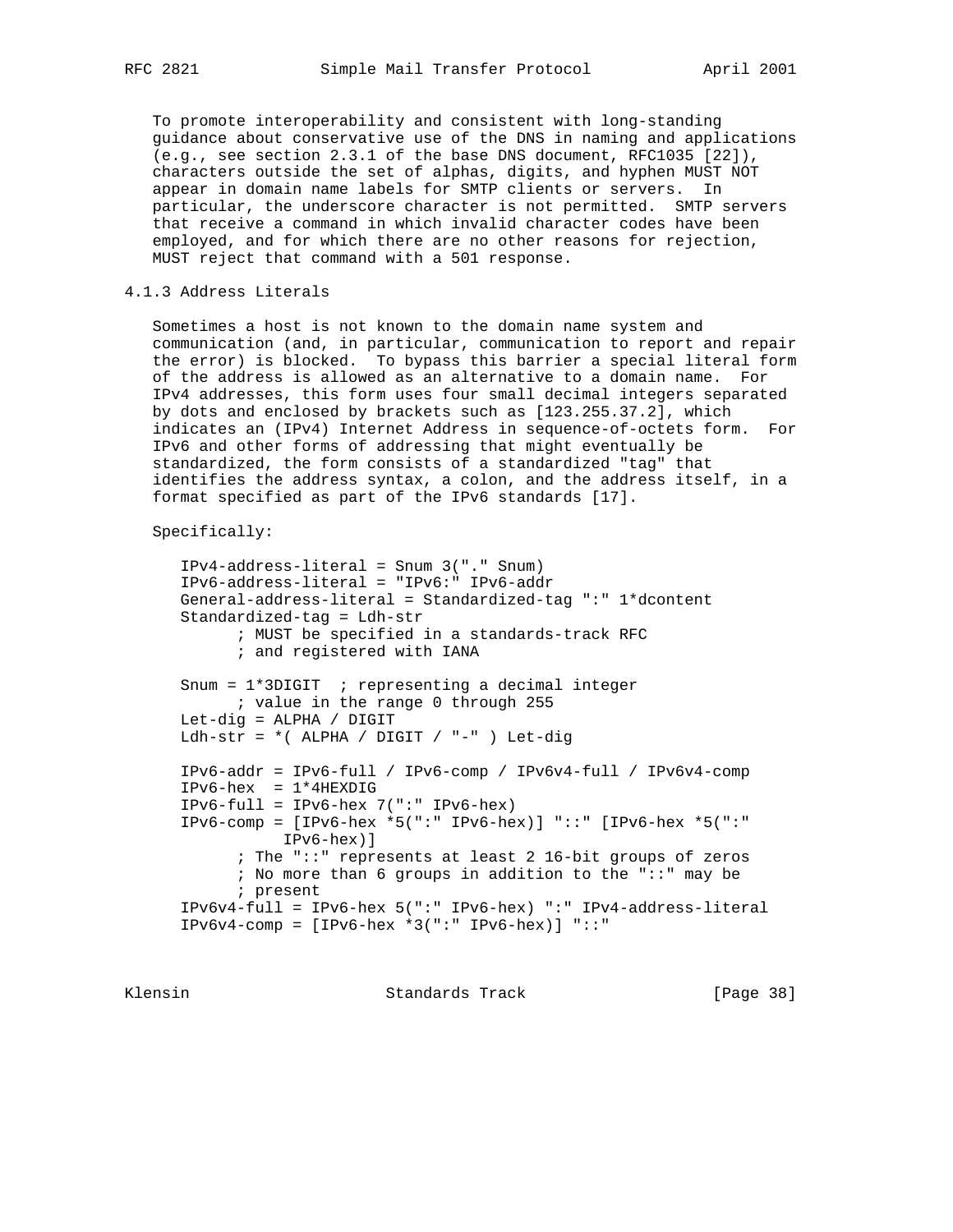[IPv6-hex \*3(":" IPv6-hex) ":"] IPv4-address-literal ; The "::" represents at least 2 16-bit groups of zeros ; No more than 4 groups in addition to the "::" and ; IPv4-address-literal may be present

### 4.1.4 Order of Commands

 There are restrictions on the order in which these commands may be used.

 A session that will contain mail transactions MUST first be initialized by the use of the EHLO command. An SMTP server SHOULD accept commands for non-mail transactions (e.g., VRFY or EXPN) without this initialization.

 An EHLO command MAY be issued by a client later in the session. If it is issued after the session begins, the SMTP server MUST clear all buffers and reset the state exactly as if a RSET command had been issued. In other words, the sequence of RSET followed immediately by EHLO is redundant, but not harmful other than in the performance cost of executing unnecessary commands.

 If the EHLO command is not acceptable to the SMTP server, 501, 500, or 502 failure replies MUST be returned as appropriate. The SMTP server MUST stay in the same state after transmitting these replies that it was in before the EHLO was received.

 The SMTP client MUST, if possible, ensure that the domain parameter to the EHLO command is a valid principal host name (not a CNAME or MX name) for its host. If this is not possible (e.g., when the client's address is dynamically assigned and the client does not have an obvious name), an address literal SHOULD be substituted for the domain name and supplemental information provided that will assist in identifying the client.

 An SMTP server MAY verify that the domain name parameter in the EHLO command actually corresponds to the IP address of the client. However, the server MUST NOT refuse to accept a message for this reason if the verification fails: the information about verification failure is for logging and tracing only.

 The NOOP, HELP, EXPN, VRFY, and RSET commands can be used at any time during a session, or without previously initializing a session. SMTP servers SHOULD process these normally (that is, not return a 503 code) even if no EHLO command has yet been received; clients SHOULD open a session with EHLO before sending these commands.

Klensin Standards Track [Page 39]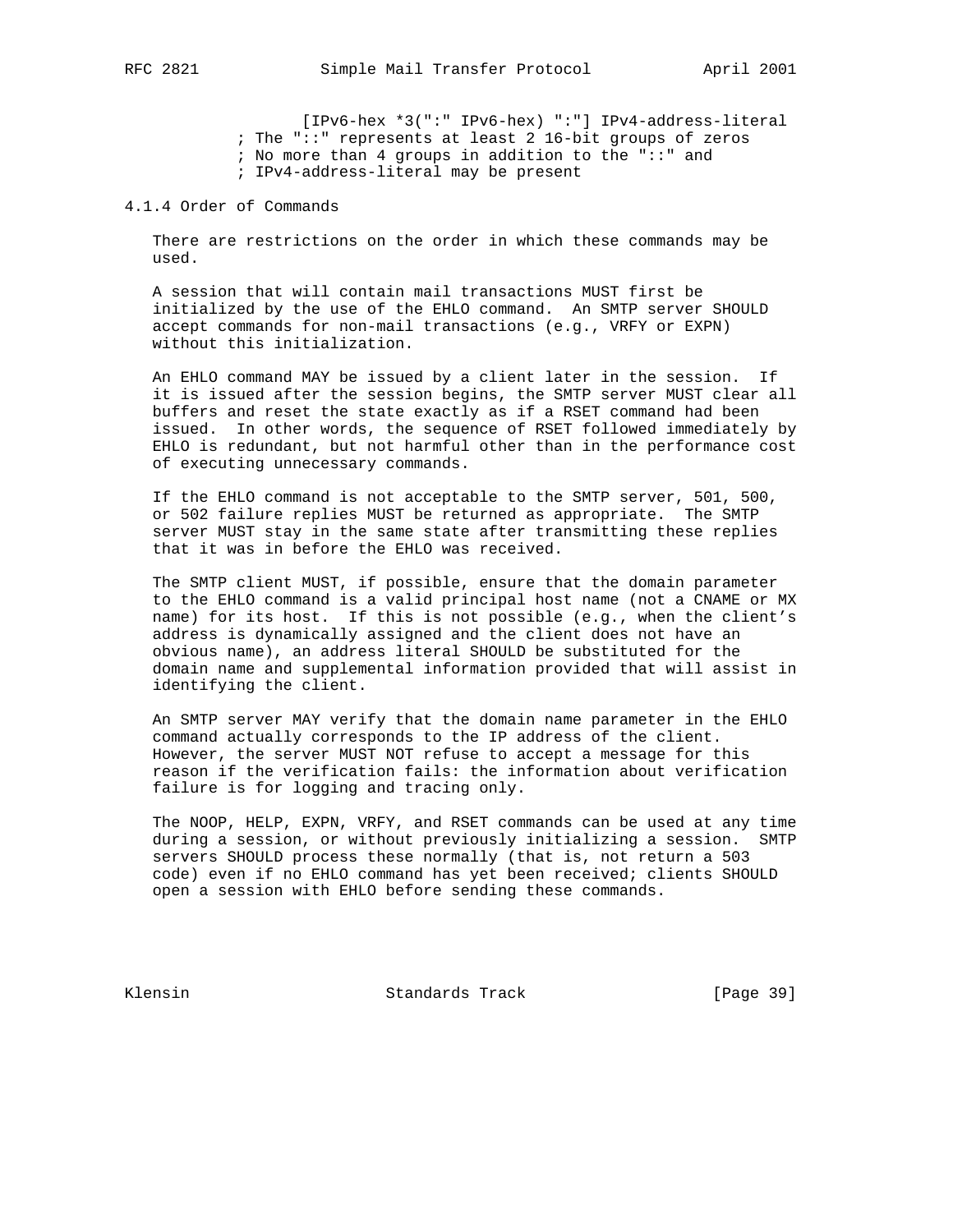If these rules are followed, the example in RFC 821 that shows "550 access denied to you" in response to an EXPN command is incorrect unless an EHLO command precedes the EXPN or the denial of access is based on the client's IP address or other authentication or authorization-determining mechanisms.

 The MAIL command (or the obsolete SEND, SOML, or SAML commands) begins a mail transaction. Once started, a mail transaction consists of a transaction beginning command, one or more RCPT commands, and a DATA command, in that order. A mail transaction may be aborted by the RSET (or a new EHLO) command. There may be zero or more transactions in a session. MAIL (or SEND, SOML, or SAML) MUST NOT be sent if a mail transaction is already open, i.e., it should be sent only if no mail transaction had been started in the session, or it the previous one successfully concluded with a successful DATA command, or if the previous one was aborted with a RSET.

 If the transaction beginning command argument is not acceptable, a 501 failure reply MUST be returned and the SMTP server MUST stay in the same state. If the commands in a transaction are out of order to the degree that they cannot be processed by the server, a 503 failure reply MUST be returned and the SMTP server MUST stay in the same state.

 The last command in a session MUST be the QUIT command. The QUIT command cannot be used at any other time in a session, but SHOULD be used by the client SMTP to request connection closure, even when no session opening command was sent and accepted.

### 4.1.5 Private-use Commands

 As specified in section 2.2.2, commands starting in "X" may be used by bilateral agreement between the client (sending) and server (receiving) SMTP agents. An SMTP server that does not recognize such a command is expected to reply with "500 Command not recognized". An extended SMTP server MAY list the feature names associated with these private commands in the response to the EHLO command.

 Commands sent or accepted by SMTP systems that do not start with "X" MUST conform to the requirements of section 2.2.2.

## 4.2 SMTP Replies

 Replies to SMTP commands serve to ensure the synchronization of requests and actions in the process of mail transfer and to guarantee that the SMTP client always knows the state of the SMTP server. Every command MUST generate exactly one reply.

Klensin Standards Track [Page 40]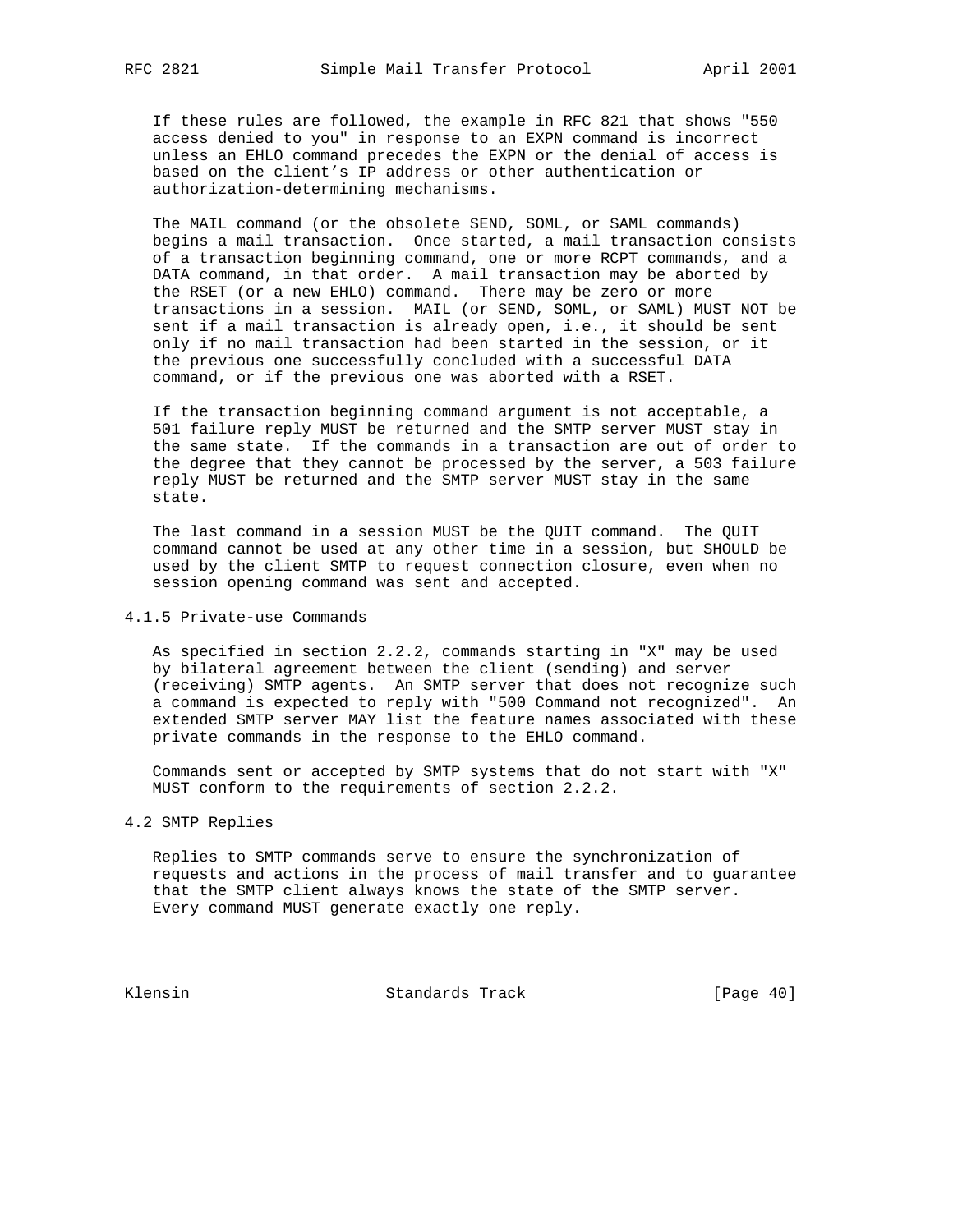The details of the command-reply sequence are described in section 4.3.

 An SMTP reply consists of a three digit number (transmitted as three numeric characters) followed by some text unless specified otherwise in this document. The number is for use by automata to determine what state to enter next; the text is for the human user. The three digits contain enough encoded information that the SMTP client need not examine the text and may either discard it or pass it on to the user, as appropriate. Exceptions are as noted elsewhere in this document. In particular, the 220, 221, 251, 421, and 551 reply codes are associated with message text that must be parsed and interpreted by machines. In the general case, the text may be receiver dependent and context dependent, so there are likely to be varying texts for each reply code. A discussion of the theory of reply codes is given in section 4.2.1. Formally, a reply is defined to be the sequence: a three-digit code, <SP>, one line of text, and <CRLF>, or a multiline reply (as defined in section 4.2.1). Since, in violation of this specification, the text is sometimes not sent, clients which do not receive it SHOULD be prepared to process the code alone (with or without a trailing space character). Only the EHLO, EXPN, and HELP commands are expected to result in multiline replies in normal circumstances, however, multiline replies are allowed for any command.

In ABNF, server responses are:

 Greeting = "220 " Domain [ SP text ] CRLF Reply-line = Reply-code [ SP text ] CRLF

 where "Greeting" appears only in the 220 response that announces that the server is opening its part of the connection.

 An SMTP server SHOULD send only the reply codes listed in this document. An SMTP server SHOULD use the text shown in the examples whenever appropriate.

 An SMTP client MUST determine its actions only by the reply code, not by the text (except for the "change of address" 251 and 551 and, if necessary, 220, 221, and 421 replies); in the general case, any text, including no text at all (although senders SHOULD NOT send bare codes), MUST be acceptable. The space (blank) following the reply code is considered part of the text. Whenever possible, a receiver- SMTP SHOULD test the first digit (severity indication) of the reply code.

Klensin Chamber Standards Track [Page 41]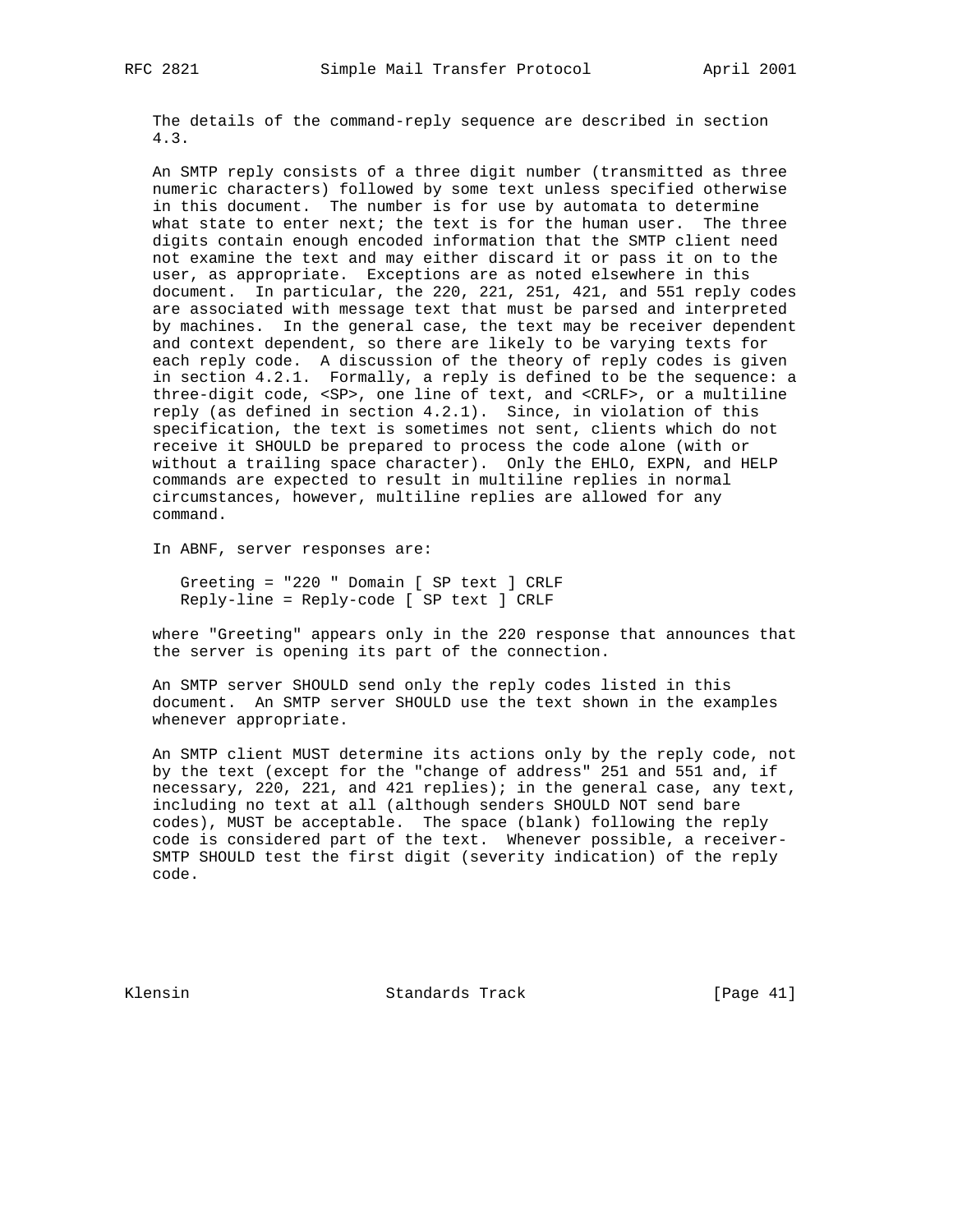The list of codes that appears below MUST NOT be construed as permanent. While the addition of new codes should be a rare and significant activity, with supplemental information in the textual part of the response being preferred, new codes may be added as the result of new Standards or Standards-track specifications. Consequently, a sender-SMTP MUST be prepared to handle codes not specified in this document and MUST do so by interpreting the first digit only.

# 4.2.1 Reply Code Severities and Theory

 The three digits of the reply each have a special significance. The first digit denotes whether the response is good, bad or incomplete. An unsophisticated SMTP client, or one that receives an unexpected code, will be able to determine its next action (proceed as planned, redo, retrench, etc.) by examining this first digit. An SMTP client that wants to know approximately what kind of error occurred (e.g., mail system error, command syntax error) may examine the second digit. The third digit and any supplemental information that may be present is reserved for the finest gradation of information.

There are five values for the first digit of the reply code:

- 1yz Positive Preliminary reply
	- The command has been accepted, but the requested action is being held in abeyance, pending confirmation of the information in this reply. The SMTP client should send another command specifying whether to continue or abort the action. Note: unextended SMTP does not have any commands that allow this type of reply, and so does not have continue or abort commands.
- 2yz Positive Completion reply The requested action has been successfully completed. A new request may be initiated.
- 3yz Positive Intermediate reply The command has been accepted, but the requested action is being held in abeyance, pending receipt of further information. The SMTP client should send another command specifying this information. This reply is used in command sequence groups (i.e., in DATA).
- 4yz Transient Negative Completion reply The command was not accepted, and the requested action did not occur. However, the error condition is temporary and the action may be requested again. The sender should return to the beginning of the command sequence (if any). It is difficult to assign a meaning to "transient" when two different sites (receiver- and

Klensin Chamber Standards Track [Page 42]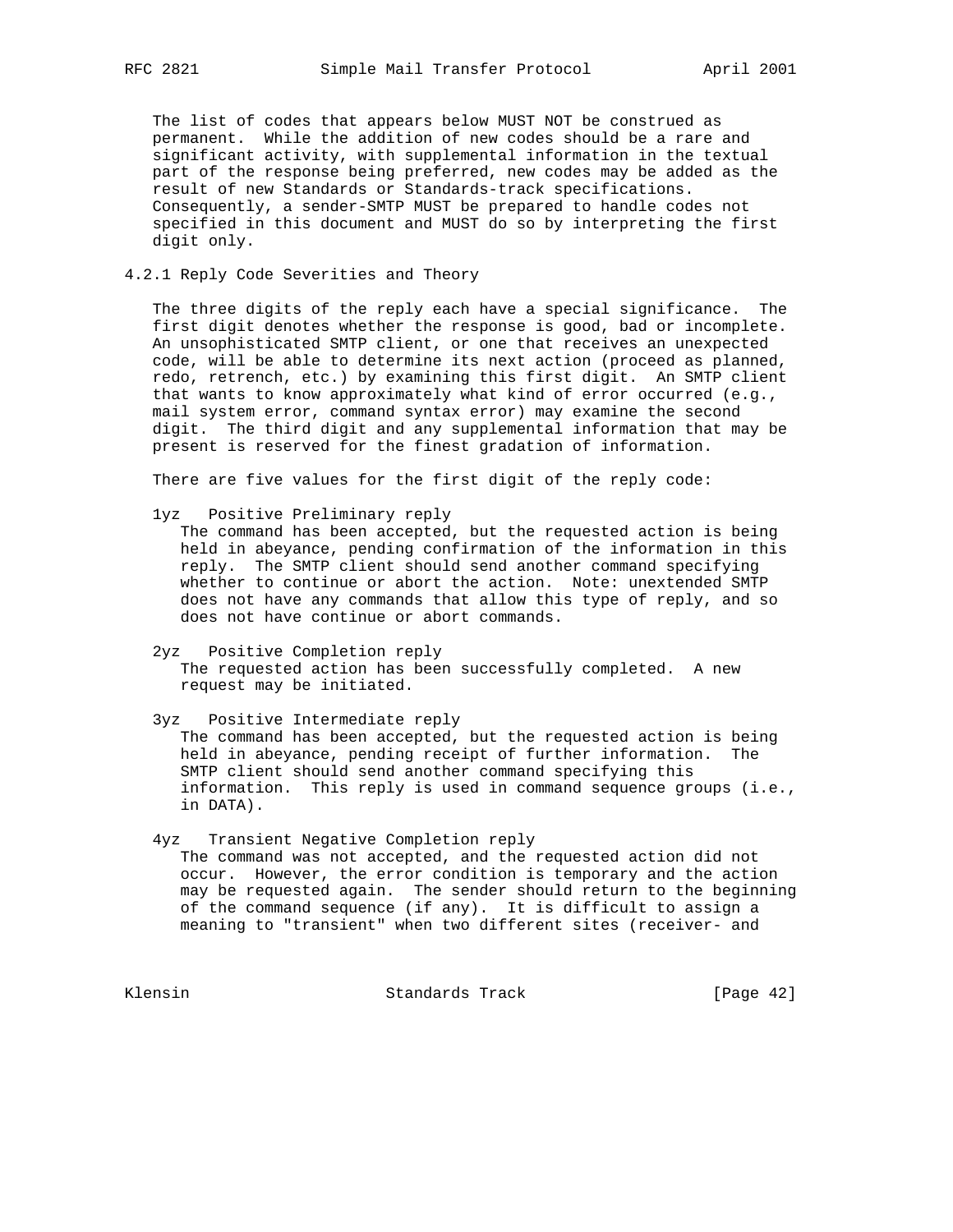sender-SMTP agents) must agree on the interpretation. Each reply in this category might have a different time value, but the SMTP client is encouraged to try again. A rule of thumb to determine whether a reply fits into the 4yz or the 5yz category (see below) is that replies are 4yz if they can be successful if repeated without any change in command form or in properties of the sender or receiver (that is, the command is repeated identically and the receiver does not put up a new implementation.)

 5yz Permanent Negative Completion reply The command was not accepted and the requested action did not occur. The SMTP client is discouraged from repeating the exact request (in the same sequence). Even some "permanent" error conditions can be corrected, so the human user may want to direct the SMTP client to reinitiate the command sequence by direct action at some point in the future (e.g., after the spelling has been changed, or the user has altered the account status).

The second digit encodes responses in specific categories:

- x0z Syntax: These replies refer to syntax errors, syntactically correct commands that do not fit any functional category, and unimplemented or superfluous commands.
- x1z Information: These are replies to requests for information, such as status or help.
- x2z Connections: These are replies referring to the transmission channel.
- x3z Unspecified.
- x4z Unspecified.
- x5z Mail system: These replies indicate the status of the receiver mail system vis-a-vis the requested transfer or other mail system action.

 The third digit gives a finer gradation of meaning in each category specified by the second digit. The list of replies illustrates this. Each reply text is recommended rather than mandatory, and may even change according to the command with which it is associated. On the other hand, the reply codes must strictly follow the specifications in this section. Receiver implementations should not invent new codes for slightly different situations from the ones described here, but rather adapt codes already defined.

Klensin Chamber Standards Track [Page 43]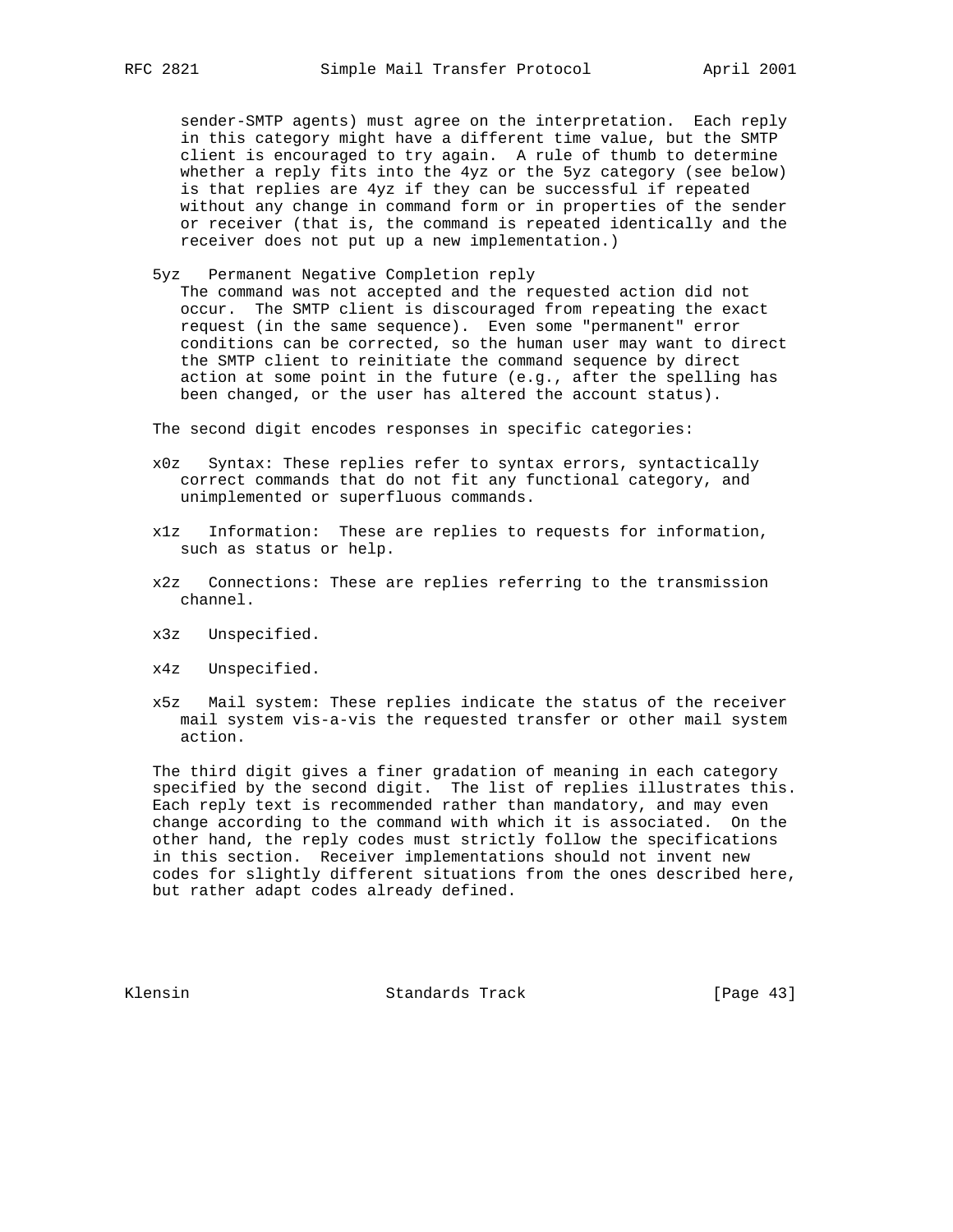For example, a command such as NOOP, whose successful execution does not offer the SMTP client any new information, will return a 250 reply. The reply is 502 when the command requests an unimplemented non-site-specific action. A refinement of that is the 504 reply for a command that is implemented, but that requests an unimplemented parameter.

The reply text may be longer than a single line; in these cases the complete text must be marked so the SMTP client knows when it can stop reading the reply. This requires a special format to indicate a multiple line reply.

 The format for multiline replies requires that every line, except the last, begin with the reply code, followed immediately by a hyphen, "-" (also known as minus), followed by text. The last line will begin with the reply code, followed immediately by <SP>, optionally some text, and <CRLF>. As noted above, servers SHOULD send the <SP> if subsequent text is not sent, but clients MUST be prepared for it to be omitted.

For example:

 123-First line 123-Second line 123-234 text beginning with numbers 123 The last line

 In many cases the SMTP client then simply needs to search for a line beginning with the reply code followed by <SP> or <CRLF> and ignore all preceding lines. In a few cases, there is important data for the client in the reply "text". The client will be able to identify these cases from the current context.

4.2.2 Reply Codes by Function Groups

 500 Syntax error, command unrecognized (This may include errors such as command line too long) 501 Syntax error in parameters or arguments 502 Command not implemented (see section 4.2.4) 503 Bad sequence of commands 504 Command parameter not implemented 211 System status, or system help reply 214 Help message (Information on how to use the receiver or the meaning of a particular non-standard command; this reply is useful only to the human user)

Klensin Standards Track [Page 44]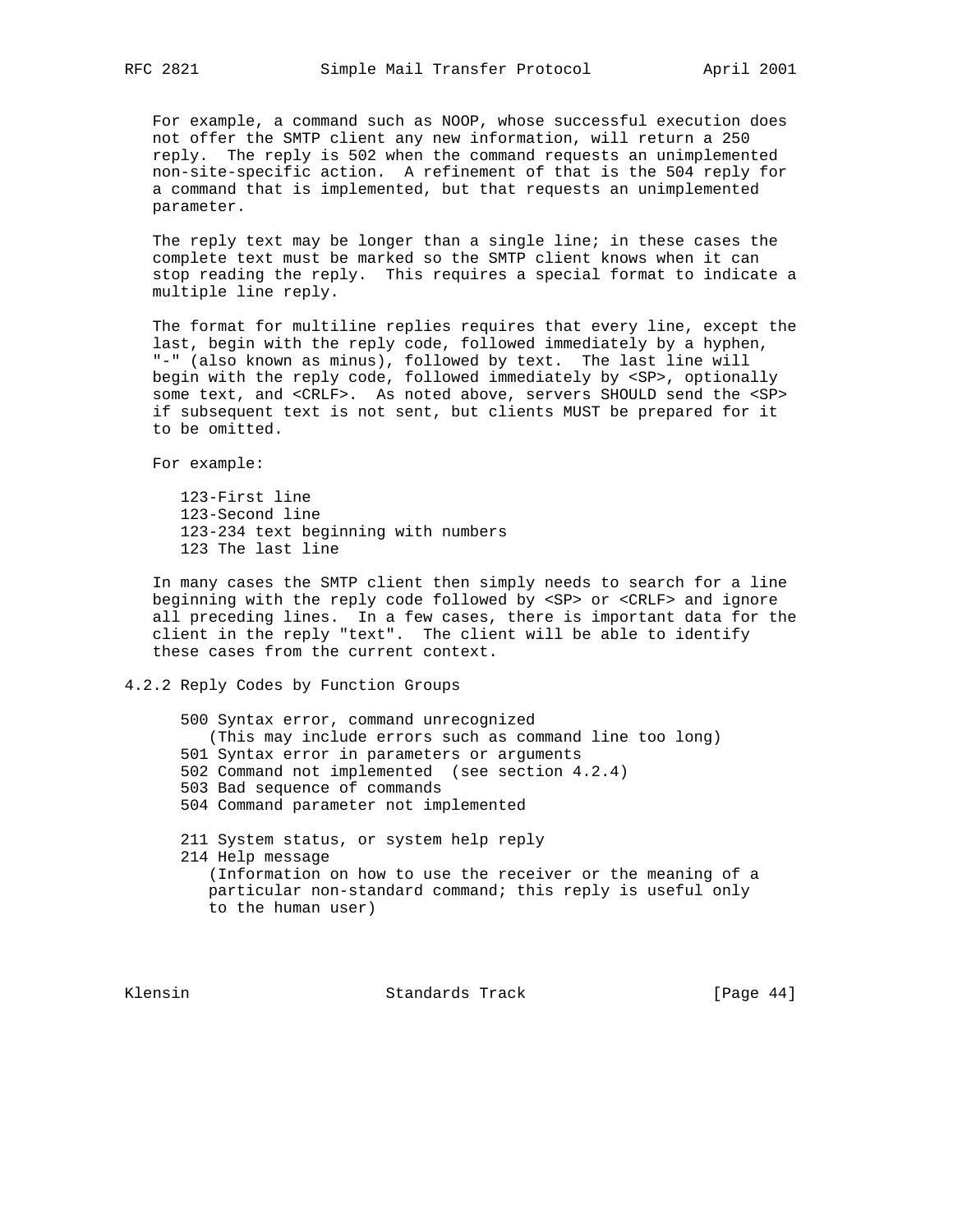```
 220 <domain> Service ready
       221 <domain> Service closing transmission channel
       421 <domain> Service not available, closing transmission channel
          (This may be a reply to any command if the service knows it
         must shut down)
       250 Requested mail action okay, completed
       251 User not local; will forward to <forward-path>
          (See section 3.4)
       252 Cannot VRFY user, but will accept message and attempt
          delivery
          (See section 3.5.3)
       450 Requested mail action not taken: mailbox unavailable
          (e.g., mailbox busy)
       550 Requested action not taken: mailbox unavailable
         (e.g., mailbox not found, no access, or command rejected
         for policy reasons)
       451 Requested action aborted: error in processing
       551 User not local; please try <forward-path>
         (See section 3.4)
       452 Requested action not taken: insufficient system storage
       552 Requested mail action aborted: exceeded storage allocation
       553 Requested action not taken: mailbox name not allowed
          (e.g., mailbox syntax incorrect)
       354 Start mail input; end with <CRLF>.<CRLF>
       554 Transaction failed (Or, in the case of a connection-opening
           response, "No SMTP service here")
4.2.3 Reply Codes in Numeric Order
       211 System status, or system help reply
       214 Help message
         (Information on how to use the receiver or the meaning of a
         particular non-standard command; this reply is useful only
         to the human user)
       220 <domain> Service ready
       221 <domain> Service closing transmission channel
       250 Requested mail action okay, completed
       251 User not local; will forward to <forward-path>
         (See section 3.4)
       252 Cannot VRFY user, but will accept message and attempt
         delivery
          (See section 3.5.3)
       354 Start mail input; end with <CRLF>.<CRLF>
```
Klensin Charles Standards Track [Page 45]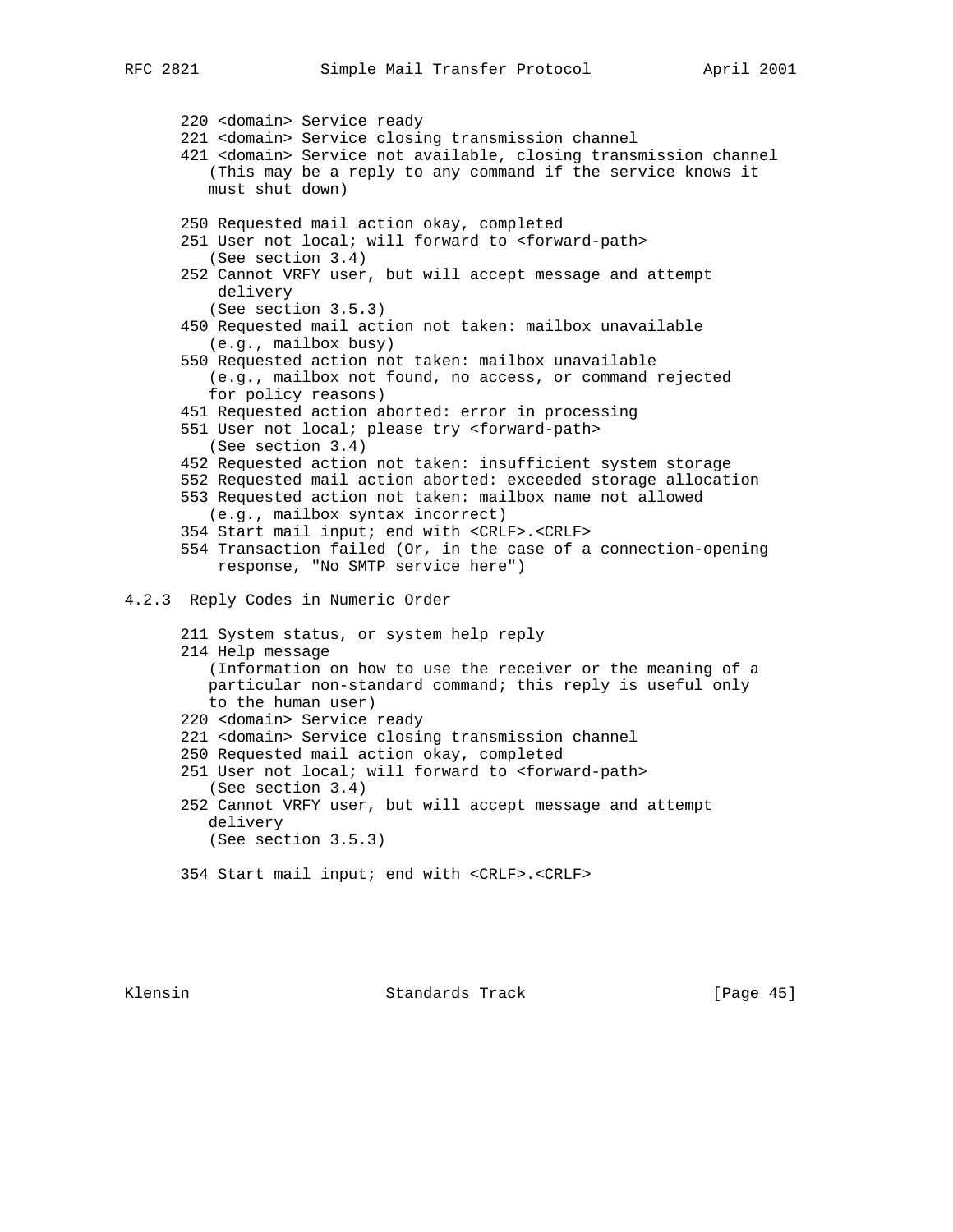- 421 <domain> Service not available, closing transmission channel (This may be a reply to any command if the service knows it must shut down)
- 450 Requested mail action not taken: mailbox unavailable (e.g., mailbox busy)
- 451 Requested action aborted: local error in processing
- 452 Requested action not taken: insufficient system storage 500 Syntax error, command unrecognized
- (This may include errors such as command line too long)
- 501 Syntax error in parameters or arguments
- 502 Command not implemented (see section 4.2.4)
- 503 Bad sequence of commands
- 504 Command parameter not implemented
- 550 Requested action not taken: mailbox unavailable (e.g., mailbox not found, no access, or command rejected for policy reasons)
- 551 User not local; please try <forward-path> (See section 3.4)
- 552 Requested mail action aborted: exceeded storage allocation
- 553 Requested action not taken: mailbox name not allowed (e.g., mailbox syntax incorrect)
- 554 Transaction failed (Or, in the case of a connection-opening response, "No SMTP service here")

4.2.4 Reply Code 502

 Questions have been raised as to when reply code 502 (Command not implemented) SHOULD be returned in preference to other codes. 502 SHOULD be used when the command is actually recognized by the SMTP server, but not implemented. If the command is not recognized, code 500 SHOULD be returned. Extended SMTP systems MUST NOT list capabilities in response to EHLO for which they will return 502 (or 500) replies.

4.2.5 Reply Codes After DATA and the Subsequent <CRLF>.<CRLF>

 When an SMTP server returns a positive completion status (2yz code) after the DATA command is completed with <CRLF>.<CRLF>, it accepts responsibility for:

- delivering the message (if the recipient mailbox exists), or
- if attempts to deliver the message fail due to transient conditions, retrying delivery some reasonable number of times at intervals as specified in section 4.5.4.

Klensin Charles Standards Track [Page 46]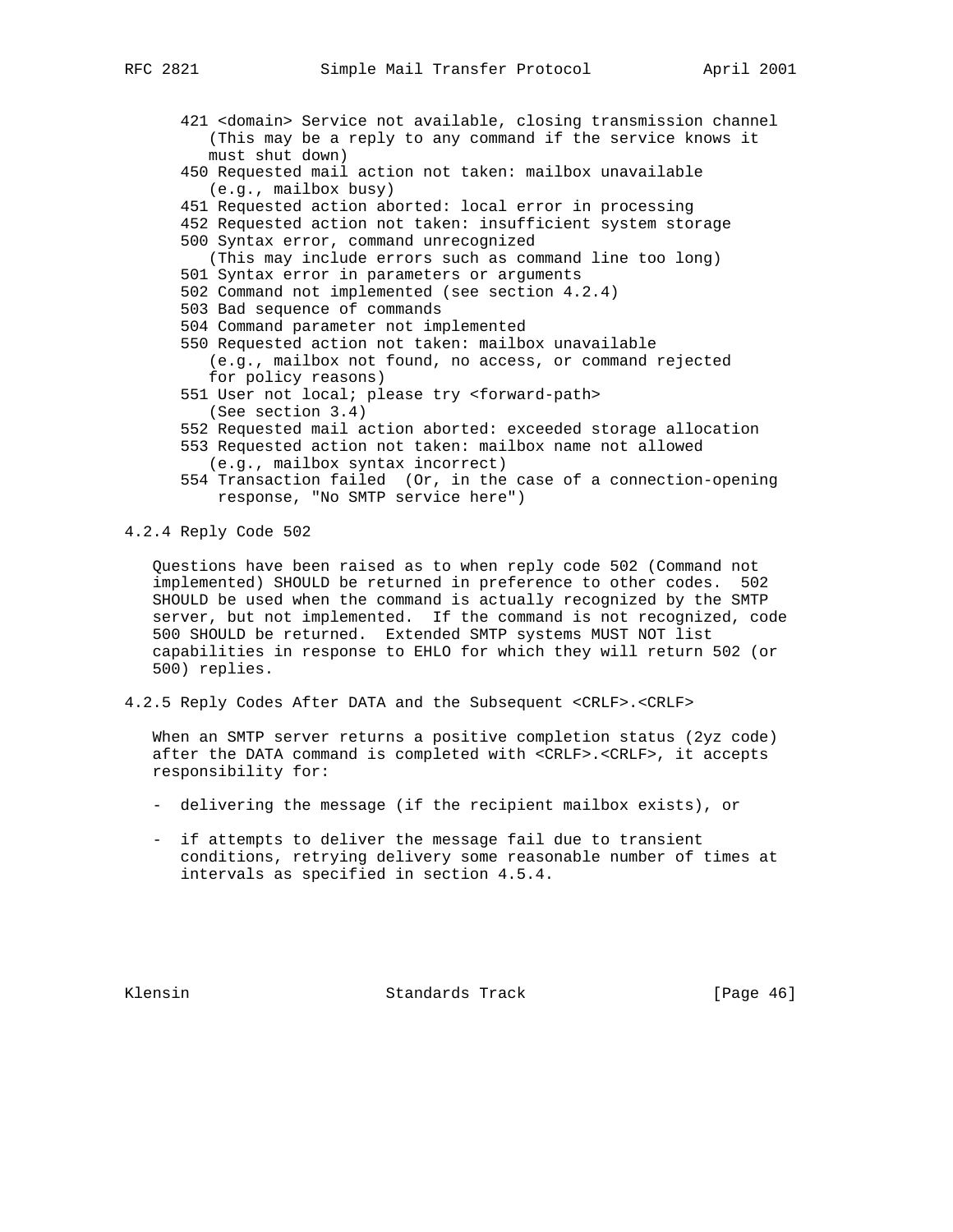- if attempts to deliver the message fail due to permanent conditions, or if repeated attempts to deliver the message fail due to transient conditions, returning appropriate notification to the sender of the original message (using the address in the SMTP MAIL command).

 When an SMTP server returns a permanent error status (5yz) code after the DATA command is completed with <CRLF>.<CRLF>, it MUST NOT make any subsequent attempt to deliver that message. The SMTP client retains responsibility for delivery of that message and may either return it to the user or requeue it for a subsequent attempt (see section  $4.5.4.1$ ).

 The user who originated the message SHOULD be able to interpret the return of a transient failure status (by mail message or otherwise) as a non-delivery indication, just as a permanent failure would be interpreted. I.e., if the client SMTP successfully handles these conditions, the user will not receive such a reply.

 When an SMTP server returns a permanent error status (5yz) code after the DATA command is completely with <CRLF>.<CRLF>, it MUST NOT make any subsequent attempt to deliver the message. As with temporary error status codes, the SMTP client retains responsibility for the message, but SHOULD not again attempt delivery to the same server without user review and intervention of the message.

- 4.3 Sequencing of Commands and Replies
- 4.3.1 Sequencing Overview

 The communication between the sender and receiver is an alternating dialogue, controlled by the sender. As such, the sender issues a command and the receiver responds with a reply. Unless other arrangements are negotiated through service extensions, the sender MUST wait for this response before sending further commands.

 One important reply is the connection greeting. Normally, a receiver will send a 220 "Service ready" reply when the connection is completed. The sender SHOULD wait for this greeting message before sending any commands.

 Note: all the greeting-type replies have the official name (the fully-qualified primary domain name) of the server host as the first word following the reply code. Sometimes the host will have no meaningful name. See 4.1.3 for a discussion of alternatives in these situations.

Klensin Standards Track [Page 47]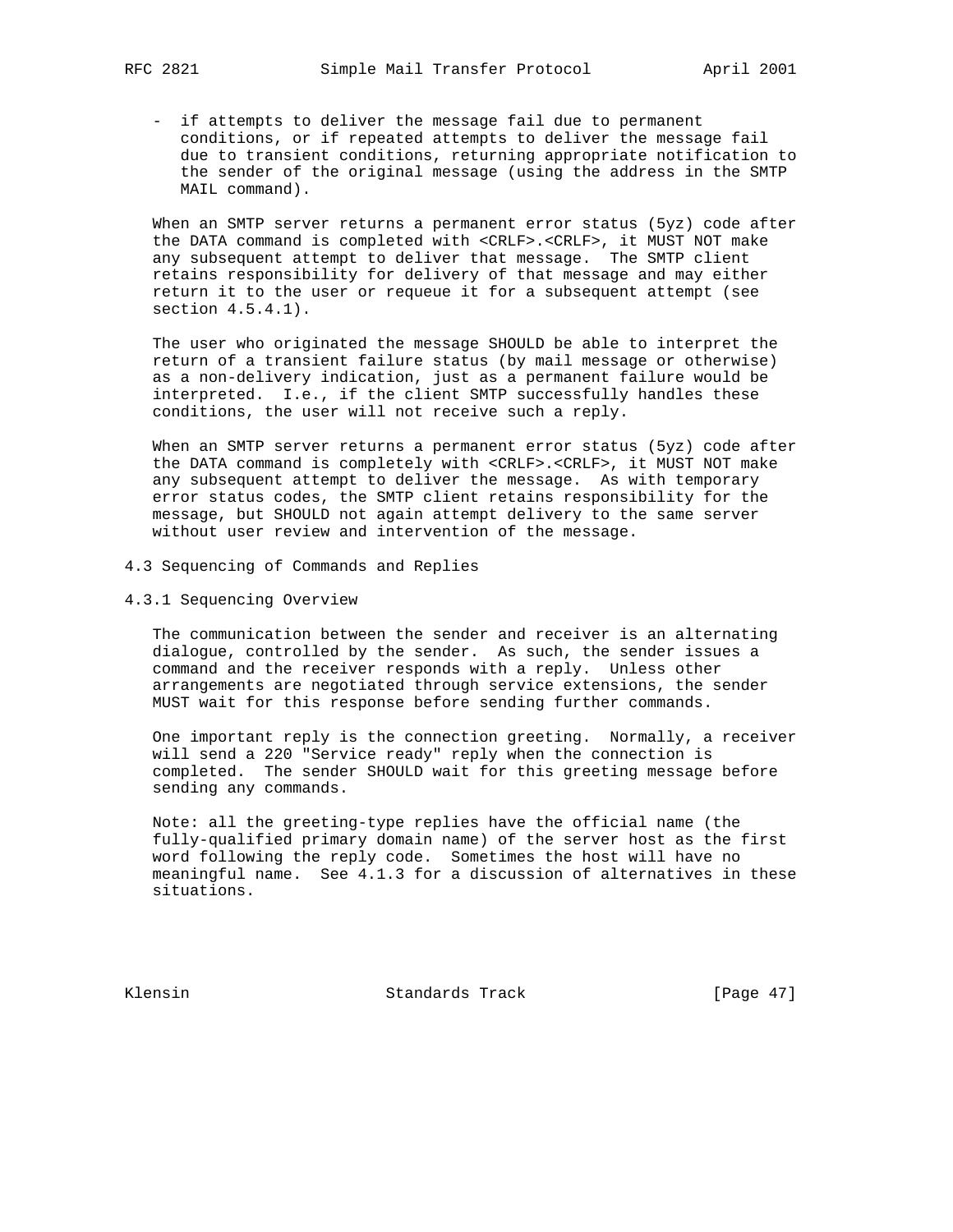For example,

220 ISIF.USC.EDU Service ready

220 mail.foo.com SuperSMTP v 6.1.2 Service ready

or

or

220 [10.0.0.1] Clueless host service ready

 The table below lists alternative success and failure replies for each command. These SHOULD be strictly adhered to: a receiver may substitute text in the replies, but the meaning and action implied by the code numbers and by the specific command reply sequence cannot be altered.

4.3.2 Command-Reply Sequences

 Each command is listed with its usual possible replies. The prefixes used before the possible replies are "I" for intermediate, "S" for success, and "E" for error. Since some servers may generate other replies under special circumstances, and to allow for future extension, SMTP clients SHOULD, when possible, interpret only the first digit of the reply and MUST be prepared to deal with unrecognized reply codes by interpreting the first digit only. Unless extended using the mechanisms described in section 2.2, SMTP servers MUST NOT transmit reply codes to an SMTP client that are other than three digits or that do not start in a digit between 2 and 5 inclusive.

 These sequencing rules and, in principle, the codes themselves, can be extended or modified by SMTP extensions offered by the server and accepted (requested) by the client.

 In addition to the codes listed below, any SMTP command can return any of the following codes if the corresponding unusual circumstances are encountered:

- 500 For the "command line too long" case or if the command name was not recognized. Note that producing a "command not recognized" error in response to the required subset of these commands is a violation of this specification.
- 501 Syntax error in command or arguments. In order to provide for future extensions, commands that are specified in this document as not accepting arguments (DATA, RSET, QUIT) SHOULD return a 501 message if arguments are supplied in the absence of EHLO advertised extensions.
- 421 Service shutting down and closing transmission channel

Klensin Chamber Standards Track [Page 48]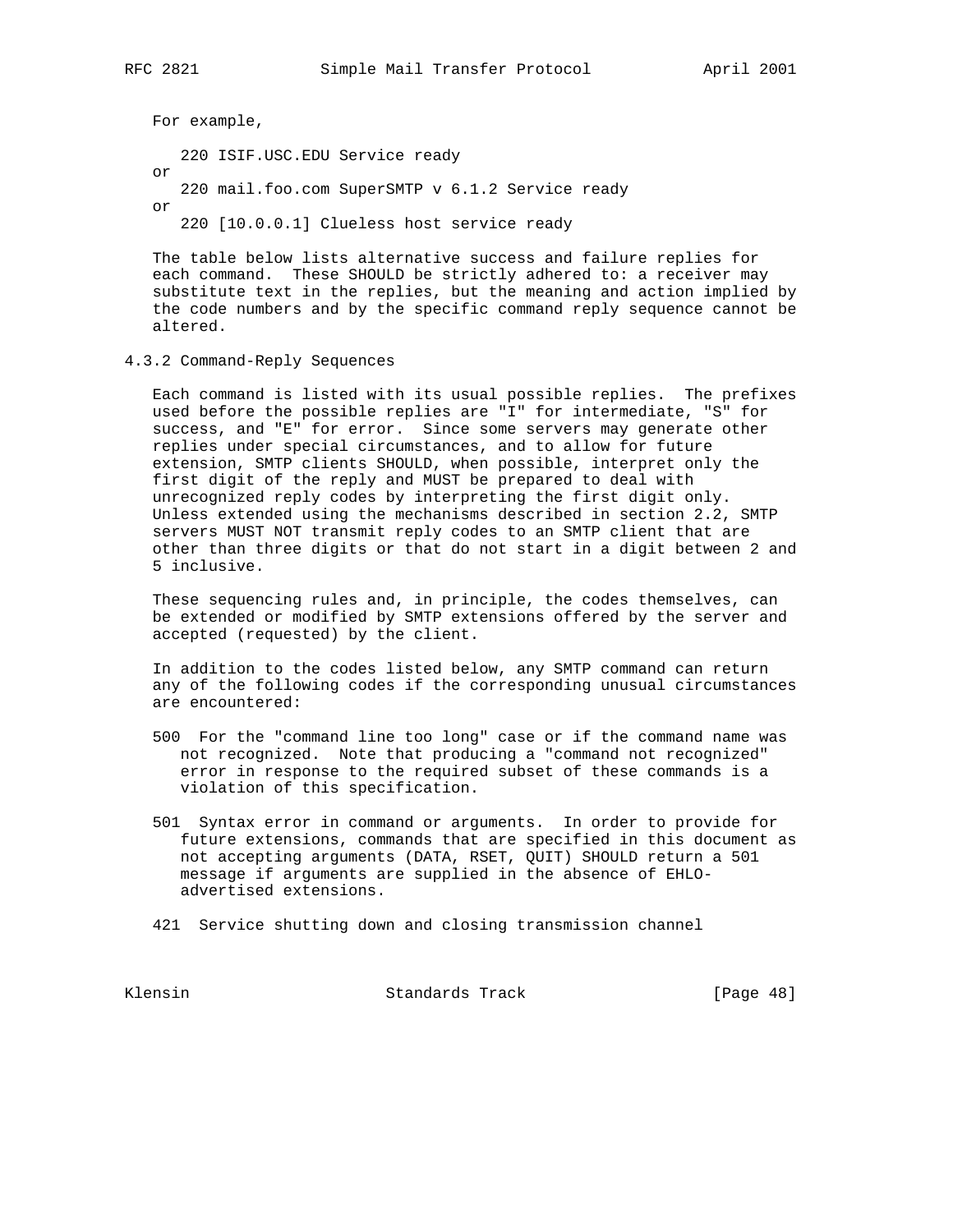Specific sequences are: CONNECTION ESTABLISHMENT S: 220 E: 554 EHLO or HELO S: 250 E: 504, 550 MAIL S: 250 E: 552, 451, 452, 550, 553, 503 RCPT S: 250, 251 (but see section 3.4 for discussion of 251 and 551) E: 550, 551, 552, 553, 450, 451, 452, 503, 550 DATA I: 354 -> data -> S: 250 E: 552, 554, 451, 452 E: 451, 554, 503 RSET S: 250 VRFY S: 250, 251, 252 E: 550, 551, 553, 502, 504 EXPN S: 250, 252 E: 550, 500, 502, 504 HELP S: 211, 214 E: 502, 504 NOOP S: 250 QUIT S: 221

4.4 Trace Information

 When an SMTP server receives a message for delivery or further processing, it MUST insert trace ("time stamp" or "Received") information at the beginning of the message content, as discussed in section 4.1.1.4.

This line MUST be structured as follows:

 - The FROM field, which MUST be supplied in an SMTP environment, SHOULD contain both (1) the name of the source host as presented in the EHLO command and (2) an address literal containing the IP address of the source, determined from the TCP connection.

Klensin Chamber Standards Track (Page 49)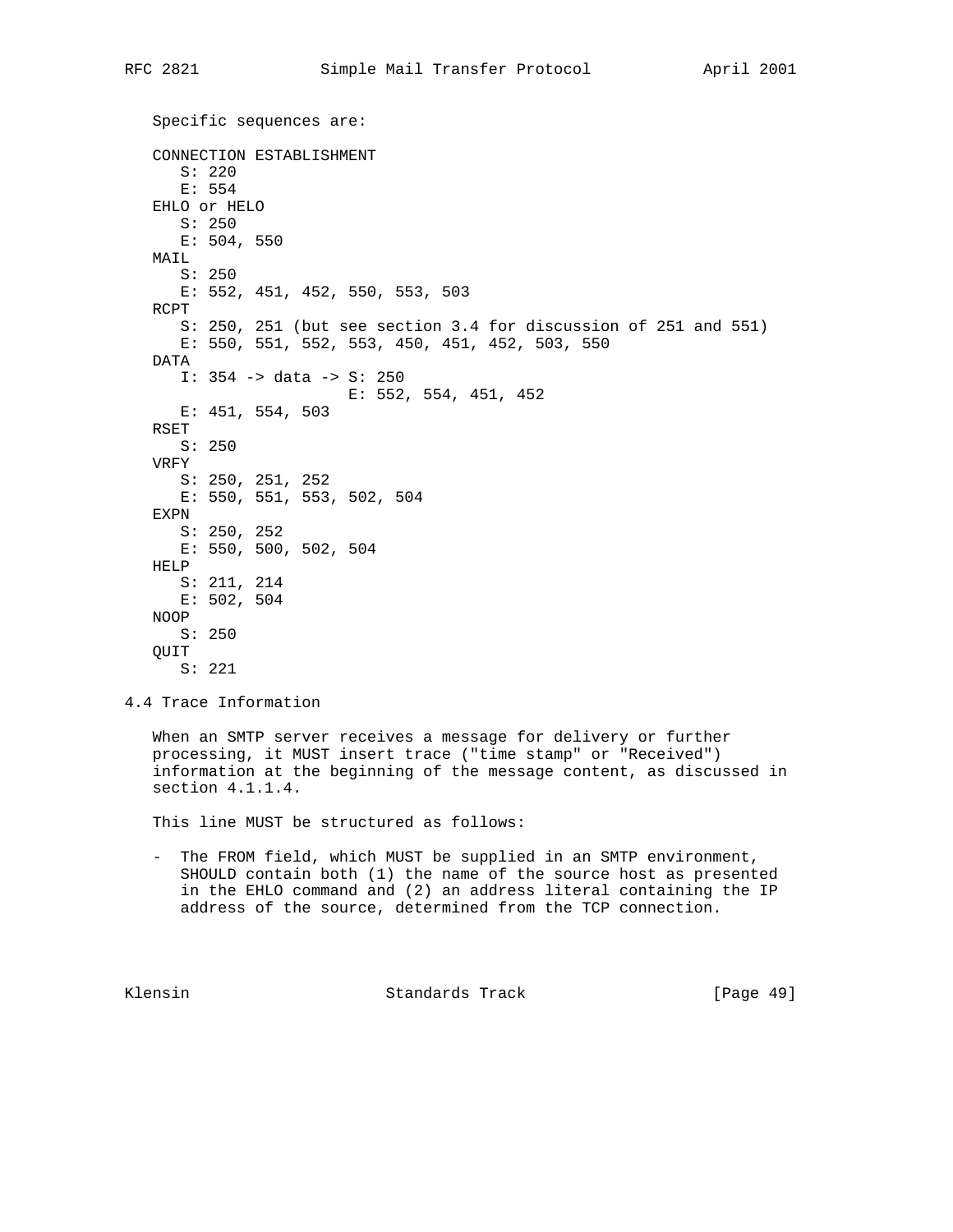- 
- The ID field MAY contain an "@" as suggested in RFC 822, but this is not required.
- The FOR field MAY contain a list of <path> entries when multiple RCPT commands have been given. This may raise some security issues and is usually not desirable; see section 7.2.

 An Internet mail program MUST NOT change a Received: line that was previously added to the message header. SMTP servers MUST prepend Received lines to messages; they MUST NOT change the order of existing lines or insert Received lines in any other location.

 As the Internet grows, comparability of Received fields is important for detecting problems, especially slow relays. SMTP servers that create Received fields SHOULD use explicit offsets in the dates (e.g., -0800), rather than time zone names of any type. Local time (with an offset) is preferred to UT when feasible. This formulation allows slightly more information about local circumstances to be specified. If UT is needed, the receiver need merely do some simple arithmetic to convert the values. Use of UT loses information about the time zone-location of the server. If it is desired to supply a time zone name, it SHOULD be included in a comment.

 When the delivery SMTP server makes the "final delivery" of a message, it inserts a return-path line at the beginning of the mail data. This use of return-path is required; mail systems MUST support it. The return-path line preserves the information in the <reverse path> from the MAIL command. Here, final delivery means the message has left the SMTP environment. Normally, this would mean it had been delivered to the destination user or an associated mail drop, but in some cases it may be further processed and transmitted by another mail system.

 It is possible for the mailbox in the return path to be different from the actual sender's mailbox, for example, if error responses are to be delivered to a special error handling mailbox rather than to the message sender. When mailing lists are involved, this arrangement is common and useful as a means of directing errors to the list maintainer rather than the message originator.

 The text above implies that the final mail data will begin with a return path line, followed by one or more time stamp lines. These lines will be followed by the mail data headers and body [32].

 It is sometimes difficult for an SMTP server to determine whether or not it is making final delivery since forwarding or other operations may occur after the message is accepted for delivery. Consequently,

Klensin Chamber Standards Track [Page 50]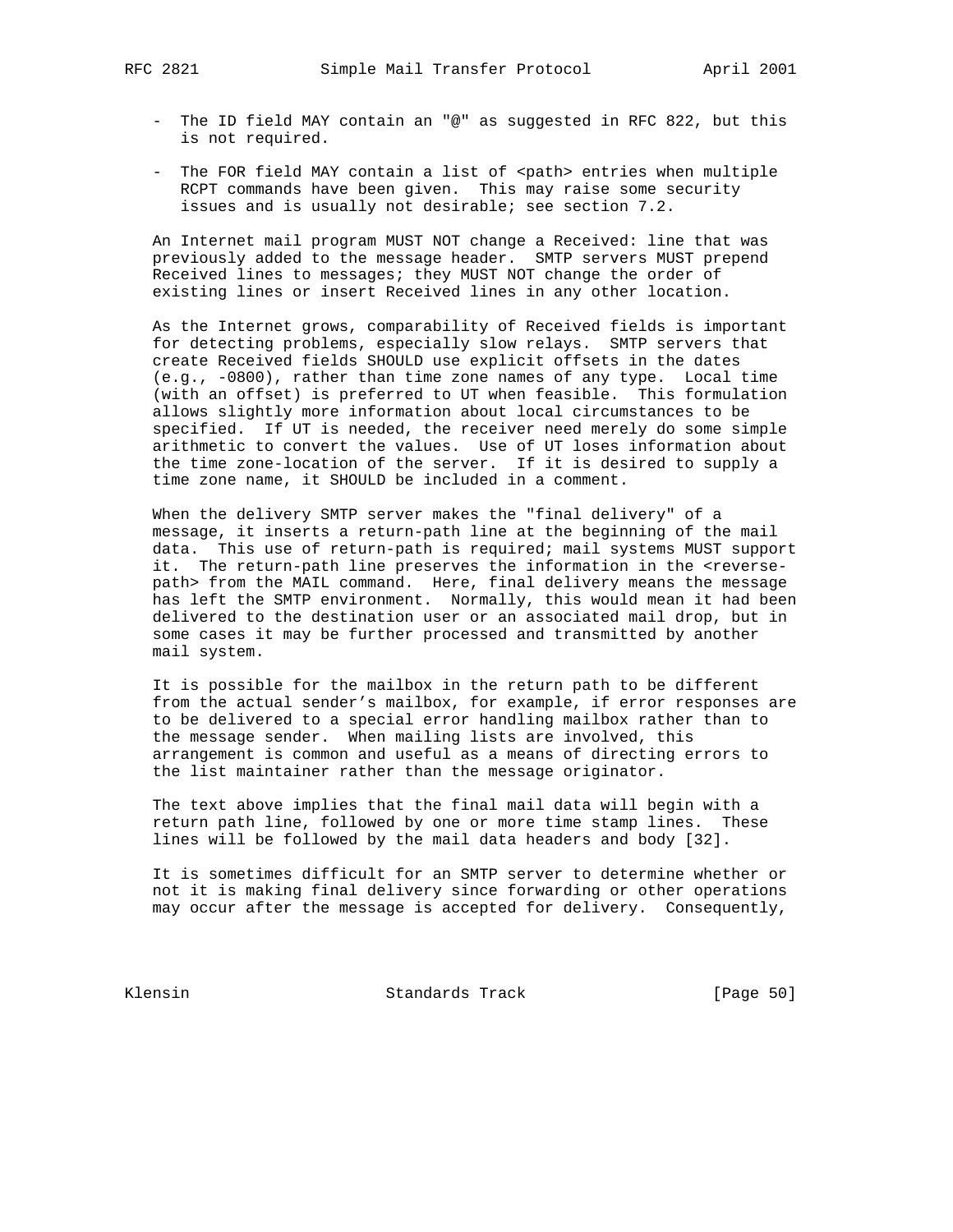any further (forwarding, gateway, or relay) systems MAY remove the return path and rebuild the MAIL command as needed to ensure that exactly one such line appears in a delivered message.

 A message-originating SMTP system SHOULD NOT send a message that already contains a Return-path header. SMTP servers performing a relay function MUST NOT inspect the message data, and especially not to the extent needed to determine if Return-path headers are present. SMTP servers making final delivery MAY remove Return-path headers before adding their own.

 The primary purpose of the Return-path is to designate the address to which messages indicating non-delivery or other mail system failures are to be sent. For this to be unambiguous, exactly one return path SHOULD be present when the message is delivered. Systems using RFC 822 syntax with non-SMTP transports SHOULD designate an unambiguous address, associated with the transport envelope, to which error reports (e.g., non-delivery messages) should be sent.

 Historical note: Text in RFC 822 that appears to contradict the use of the Return-path header (or the envelope reverse path address from the MAIL command) as the destination for error messages is not applicable on the Internet. The reverse path address (as copied into the Return-path) MUST be used as the target of any mail containing delivery error messages.

In particular:

- a gateway from SMTP->elsewhere SHOULD insert a return-path header, unless it is known that the "elsewhere" transport also uses Internet domain addresses and maintains the envelope sender address separately.
- a gateway from elsewhere->SMTP SHOULD delete any return-path header present in the message, and either copy that information to the SMTP envelope or combine it with information present in the envelope of the other transport system to construct the reverse path argument to the MAIL command in the SMTP envelope.

 The server must give special treatment to cases in which the processing following the end of mail data indication is only partially successful. This could happen if, after accepting several recipients and the mail data, the SMTP server finds that the mail data could be successfully delivered to some, but not all, of the recipients. In such cases, the response to the DATA command MUST be an OK reply. However, the SMTP server MUST compose and send an "undeliverable mail" notification message to the originator of the message.

Klensin Chamber Standards Track [Page 51]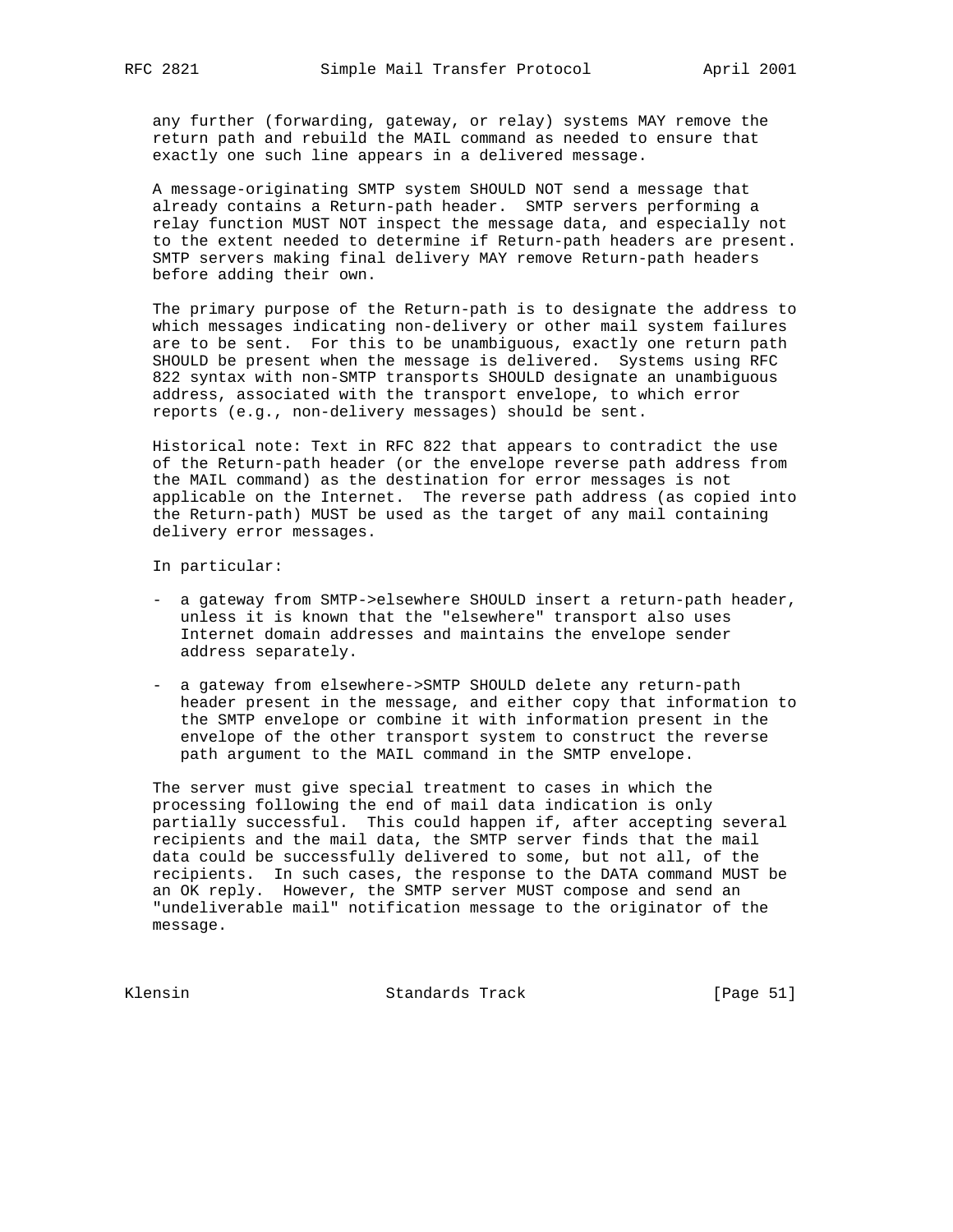A single notification listing all of the failed recipients or separate notification messages MUST be sent for each failed recipient. For economy of processing by the sender, the former is preferred when possible. All undeliverable mail notification messages are sent using the MAIL command (even if they result from processing the obsolete SEND, SOML, or SAML commands) and use a null return path as discussed in section 3.7. The time stamp line and the return path line are formally defined as follows: Return-path-line = "Return-Path:" FWS Reverse-path <CRLF> Time-stamp-line = "Received:" FWS Stamp <CRLF> Stamp = From-domain By-domain Opt-info ";" FWS date-time ; where "date-time" is as defined in [32] ; but the "obs-" forms, especially two-digit ; years, are prohibited in SMTP and MUST NOT be used. From-domain = "FROM" FWS Extended-Domain CFWS By-domain = "BY" FWS Extended-Domain CFWS Extended-Domain = Domain / ( Domain FWS "(" TCP-info ")" ) / ( Address-literal FWS "(" TCP-info ")" ) TCP-info = Address-literal / ( Domain FWS Address-literal ) ; Information derived by server from TCP connection ; not client EHLO. Opt-info = [Via] [With] [ID] [For] Via = "VIA" FWS Link CFWS With = "WITH" FWS Protocol CFWS ID = "ID" FWS String / msg-id CFWS For = "FOR" FWS  $1*($  Path / Mailbox ) CFWS Link = "TCP" / Addtl-Link Addtl-Link = Atom ; Additional standard names for links are registered with the ; Internet Assigned Numbers Authority (IANA). "Via" is ; primarily of value with non-Internet transports. SMTP

Klensin Changel Standards Track [Page 52]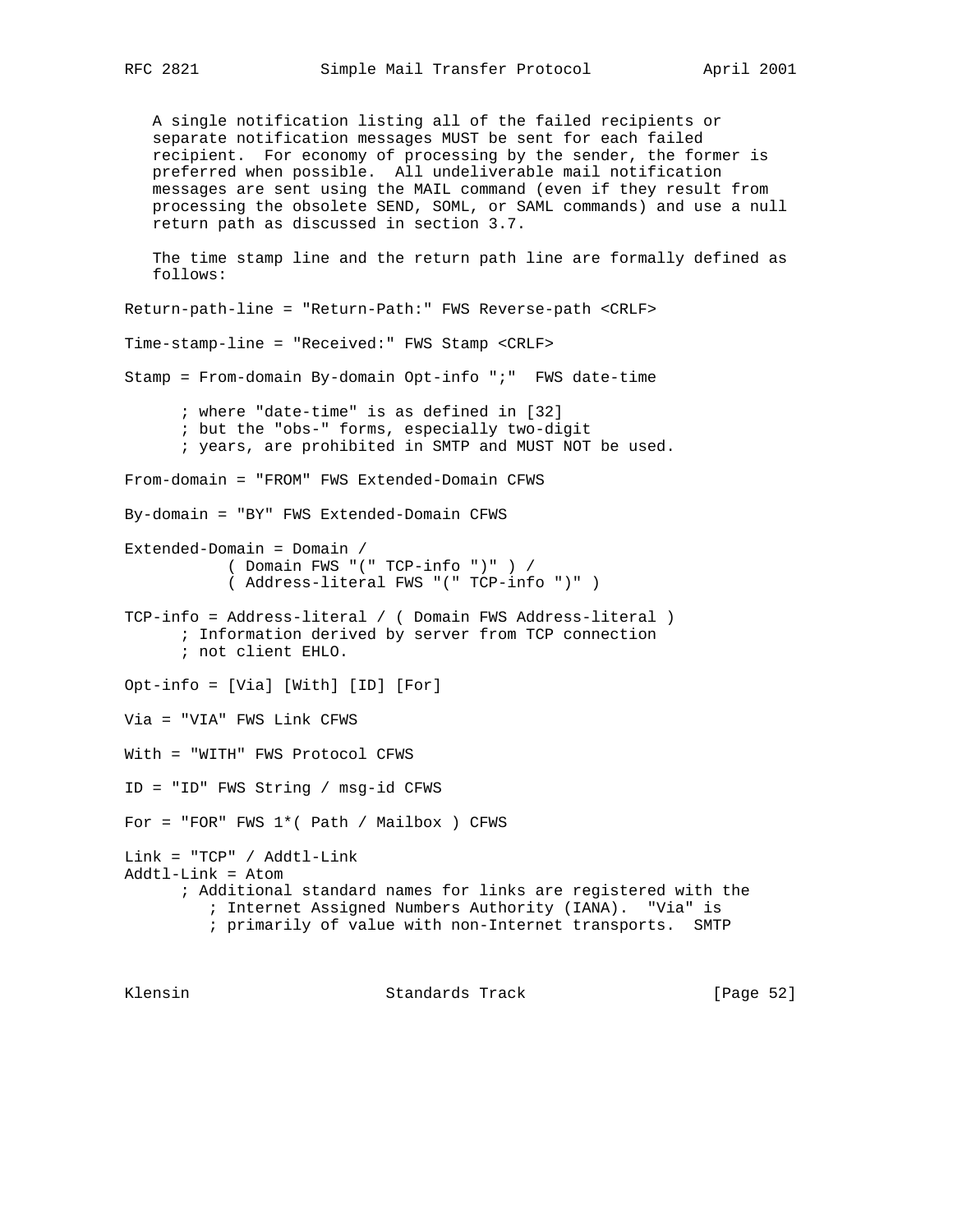|                       | ; servers SHOULD NOT use unregistered names.                      |  |
|-----------------------|-------------------------------------------------------------------|--|
|                       | $Protocol = "ESMTP" / "SMTP" / Attdl-Protocol$                    |  |
| Attdl-Protocol = Atom |                                                                   |  |
|                       | ; Additional standard names for protocols are registered with the |  |
|                       | ; Internet Assigned Numbers Authority (IANA). SMTP servers        |  |

- ; SHOULD NOT use unregistered names.
- 4.5 Additional Implementation Issues
- 4.5.1 Minimum Implementation

 In order to make SMTP workable, the following minimum implementation is required for all receivers. The following commands MUST be supported to conform to this specification:

 EHLO HELO MAIL RCPT DATA RSET NOOP QUIT VRFY

 Any system that includes an SMTP server supporting mail relaying or delivery MUST support the reserved mailbox "postmaster" as a case insensitive local name. This postmaster address is not strictly necessary if the server always returns 554 on connection opening (as described in section 3.1). The requirement to accept mail for postmaster implies that RCPT commands which specify a mailbox for postmaster at any of the domains for which the SMTP server provides mail service, as well as the special case of "RCPT TO:<Postmaster>" (with no domain specification), MUST be supported.

 SMTP systems are expected to make every reasonable effort to accept mail directed to Postmaster from any other system on the Internet. In extreme cases --such as to contain a denial of service attack or other breach of security-- an SMTP server may block mail directed to Postmaster. However, such arrangements SHOULD be narrowly tailored so as to avoid blocking messages which are not part of such attacks.

### 4.5.2 Transparency

 Without some provision for data transparency, the character sequence "<CRLF>.<CRLF>" ends the mail text and cannot be sent by the user. In general, users are not aware of such "forbidden" sequences. To

Klensin Charles Standards Track [Page 53]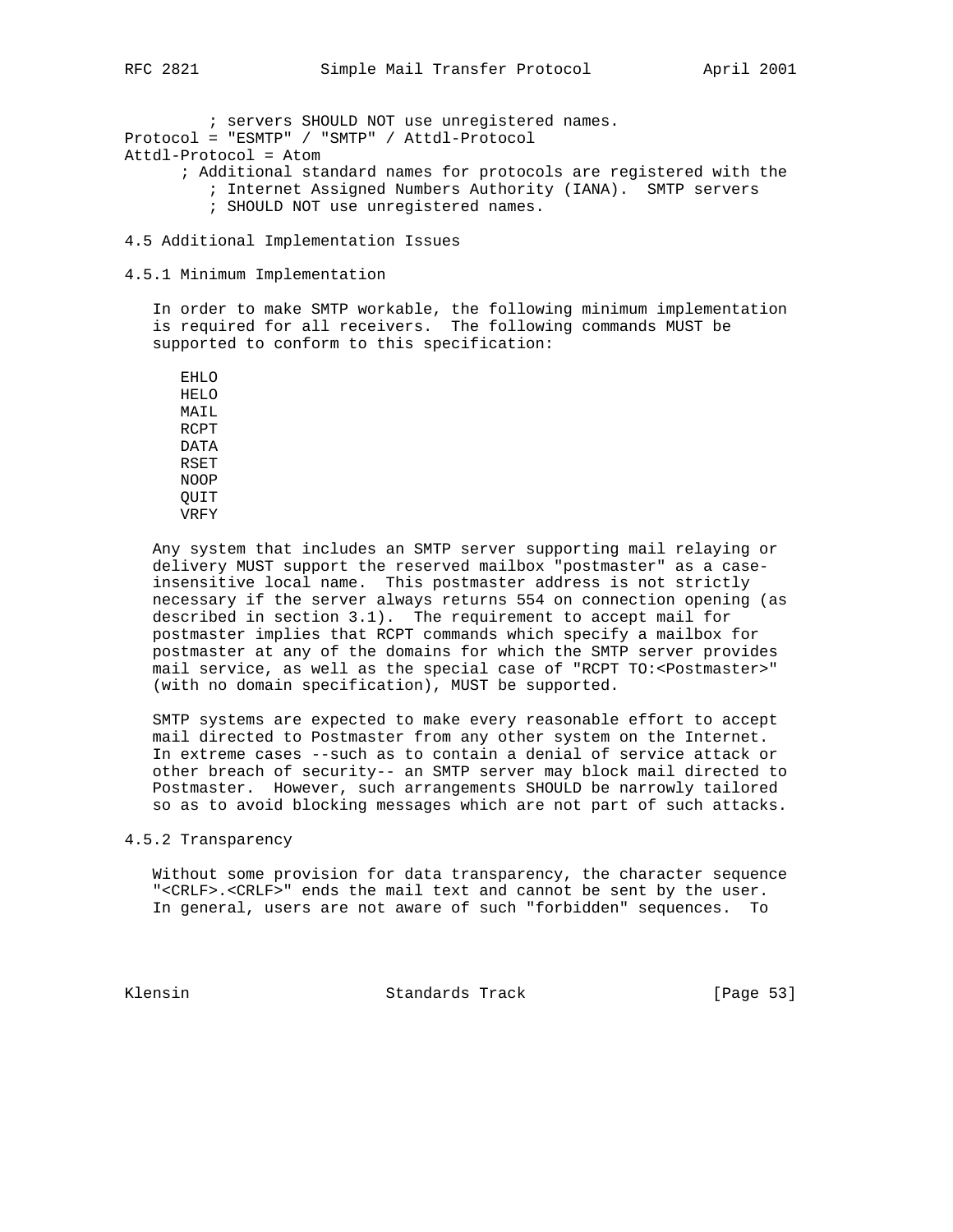allow all user composed text to be transmitted transparently, the following procedures are used:

- Before sending a line of mail text, the SMTP client checks the first character of the line. If it is a period, one additional period is inserted at the beginning of the line.
- When a line of mail text is received by the SMTP server, it checks the line. If the line is composed of a single period, it is treated as the end of mail indicator. If the first character is a period and there are other characters on the line, the first character is deleted.

 The mail data may contain any of the 128 ASCII characters. All characters are to be delivered to the recipient's mailbox, including spaces, vertical and horizontal tabs, and other control characters. If the transmission channel provides an 8-bit byte (octet) data stream, the 7-bit ASCII codes are transmitted right justified in the octets, with the high order bits cleared to zero. See 3.7 for special treatment of these conditions in SMTP systems serving a relay function.

 In some systems it may be necessary to transform the data as it is received and stored. This may be necessary for hosts that use a different character set than ASCII as their local character set, that store data in records rather than strings, or which use special character sequences as delimiters inside mailboxes. If such transformations are necessary, they MUST be reversible, especially if they are applied to mail being relayed.

- 4.5.3 Sizes and Timeouts
- 4.5.3.1 Size limits and minimums

 There are several objects that have required minimum/maximum sizes. Every implementation MUST be able to receive objects of at least these sizes. Objects larger than these sizes SHOULD be avoided when possible. However, some Internet mail constructs such as encoded X.400 addresses [16] will often require larger objects: clients MAY attempt to transmit these, but MUST be prepared for a server to reject them if they cannot be handled by it. To the maximum extent possible, implementation techniques which impose no limits on the length of these objects should be used.

# local-part The maximum total length of a user name or other local-part is 64 characters.

Klensin Chamber Standards Track [Page 54]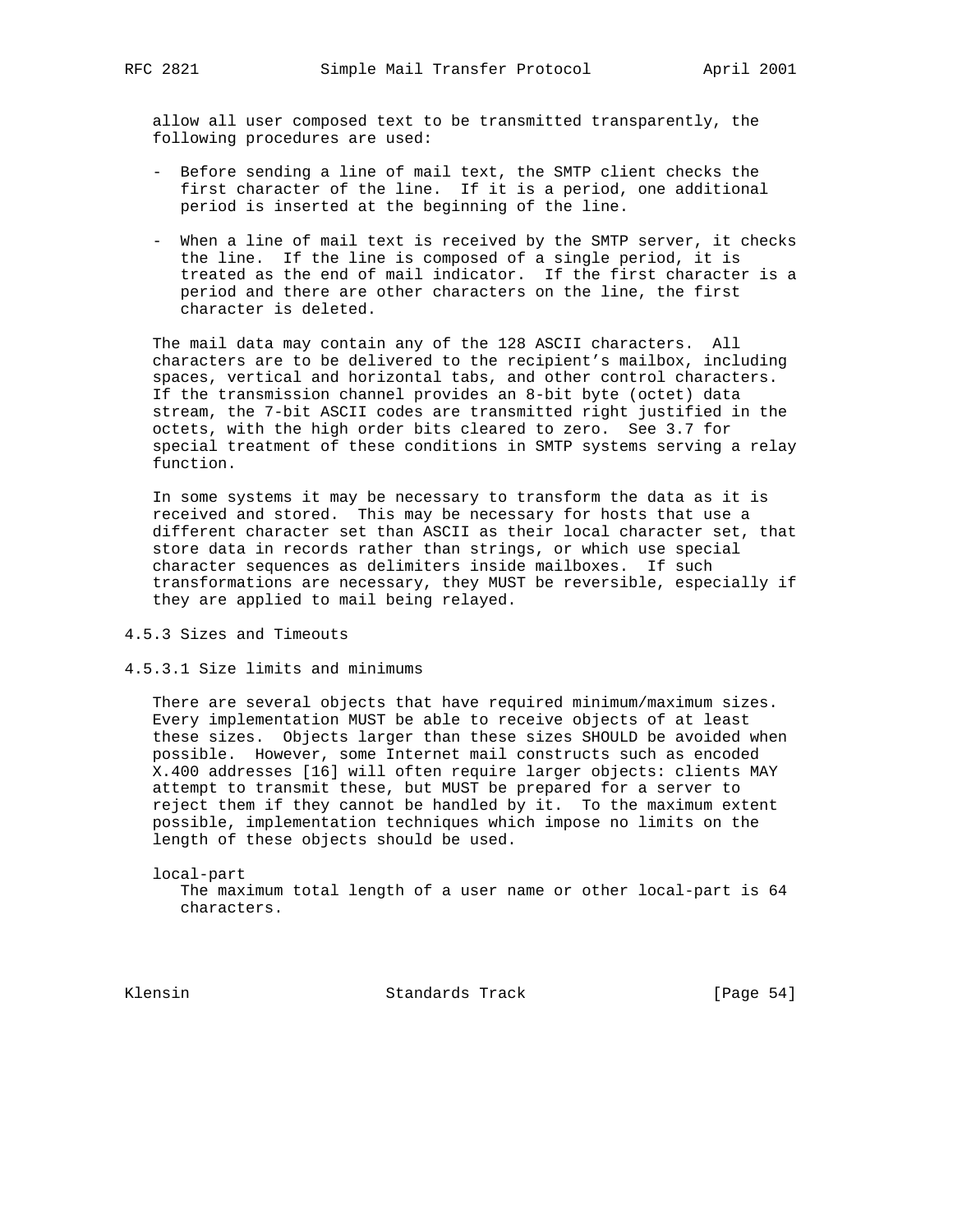### domain

 The maximum total length of a domain name or number is 255 characters.

## path

 The maximum total length of a reverse-path or forward-path is 256 characters (including the punctuation and element separators).

#### command line

 The maximum total length of a command line including the command word and the <CRLF> is 512 characters. SMTP extensions may be used to increase this limit.

#### reply line

 The maximum total length of a reply line including the reply code and the <CRLF> is 512 characters. More information may be conveyed through multiple-line replies.

#### text line

 The maximum total length of a text line including the <CRLF> is 1000 characters (not counting the leading dot duplicated for transparency). This number may be increased by the use of SMTP Service Extensions.

#### message content

 The maximum total length of a message content (including any message headers as well as the message body) MUST BE at least 64K octets. Since the introduction of Internet standards for multimedia mail [12], message lengths on the Internet have grown dramatically, and message size restrictions should be avoided if at all possible. SMTP server systems that must impose restrictions SHOULD implement the "SIZE" service extension [18], and SMTP client systems that will send large messages SHOULD utilize it when possible.

# recipients buffer

 The minimum total number of recipients that must be buffered is 100 recipients. Rejection of messages (for excessive recipients) with fewer than 100 RCPT commands is a violation of this specification. The general principle that relaying SMTP servers MUST NOT, and delivery SMTP servers SHOULD NOT, perform validation tests on message headers suggests that rejecting a message based on the total number of recipients shown in header fields is to be discouraged. A server which imposes a limit on the number of recipients MUST behave in an orderly fashion, such as to reject additional addresses over its limit rather than silently discarding addresses previously accepted. A client that needs to

Klensin Charles Standards Track [Page 55]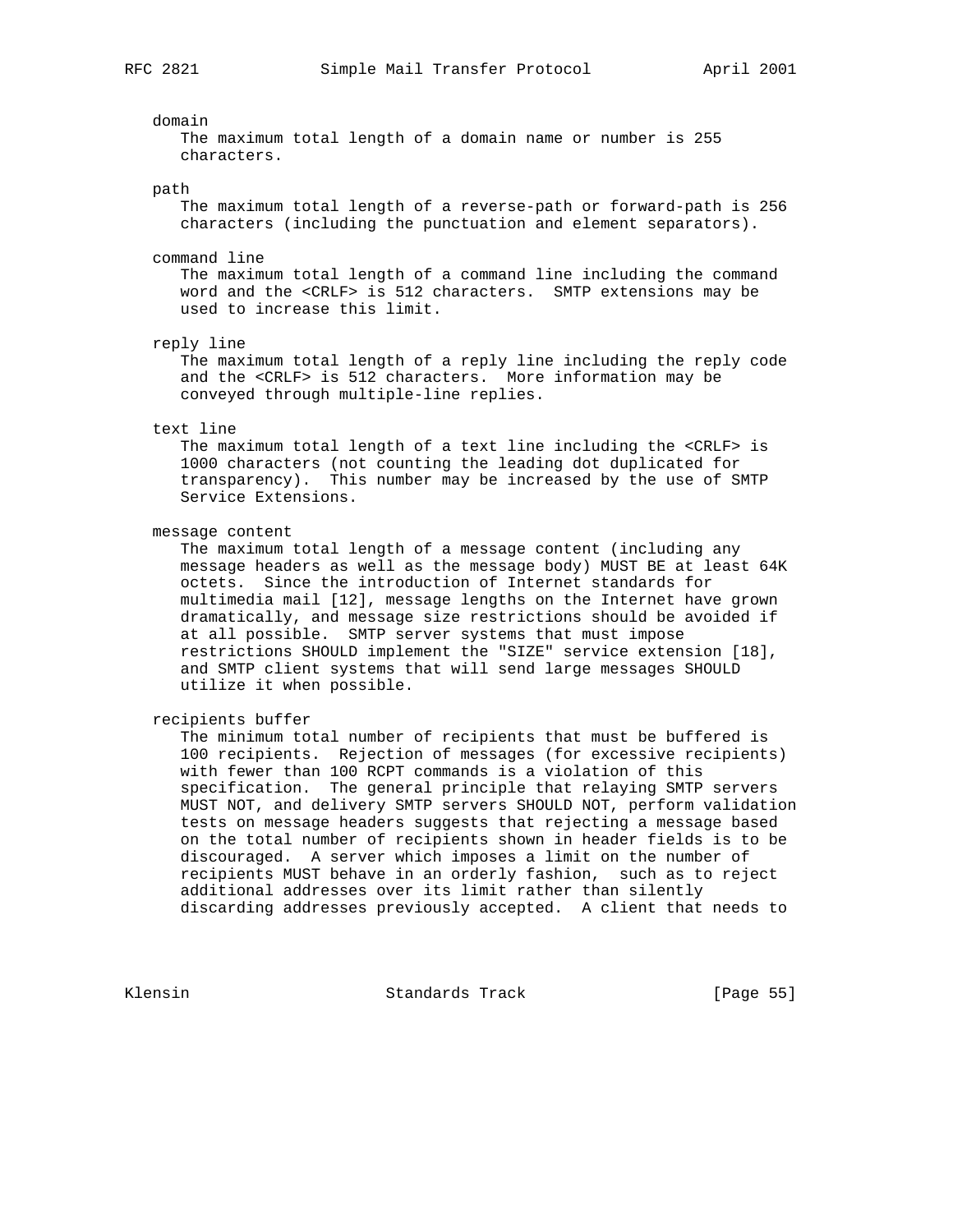deliver a message containing over 100 RCPT commands SHOULD be prepared to transmit in 100-recipient "chunks" if the server declines to accept more than 100 recipients in a single message.

 Errors due to exceeding these limits may be reported by using the reply codes. Some examples of reply codes are:

 500 Line too long. or 501 Path too long or 452 Too many recipients (see below) or 552 Too much mail data.

 RFC 821 [30] incorrectly listed the error where an SMTP server exhausts its implementation limit on the number of RCPT commands ("too many recipients") as having reply code 552. The correct reply code for this condition is 452. Clients SHOULD treat a 552 code in this case as a temporary, rather than permanent, failure so the logic below works.

 When a conforming SMTP server encounters this condition, it has at least 100 successful RCPT commands in its recipients buffer. If the server is able to accept the message, then at least these 100 addresses will be removed from the SMTP client's queue. When the client attempts retransmission of those addresses which received 452 responses, at least 100 of these will be able to fit in the SMTP server's recipients buffer. Each retransmission attempt which is able to deliver anything will be able to dispose of at least 100 of these recipients.

 If an SMTP server has an implementation limit on the number of RCPT commands and this limit is exhausted, it MUST use a response code of 452 (but the client SHOULD also be prepared for a 552, as noted above). If the server has a configured site-policy limitation on the number of RCPT commands, it MAY instead use a 5XX response code. This would be most appropriate if the policy limitation was intended to apply if the total recipient count for a particular message body were enforced even if that message body was sent in multiple mail transactions.

# 4.5.3.2 Timeouts

 An SMTP client MUST provide a timeout mechanism. It MUST use per command timeouts rather than somehow trying to time the entire mail transaction. Timeouts SHOULD be easily reconfigurable, preferably without recompiling the SMTP code. To implement this, a timer is set

Klensin Chandards Track [Page 56]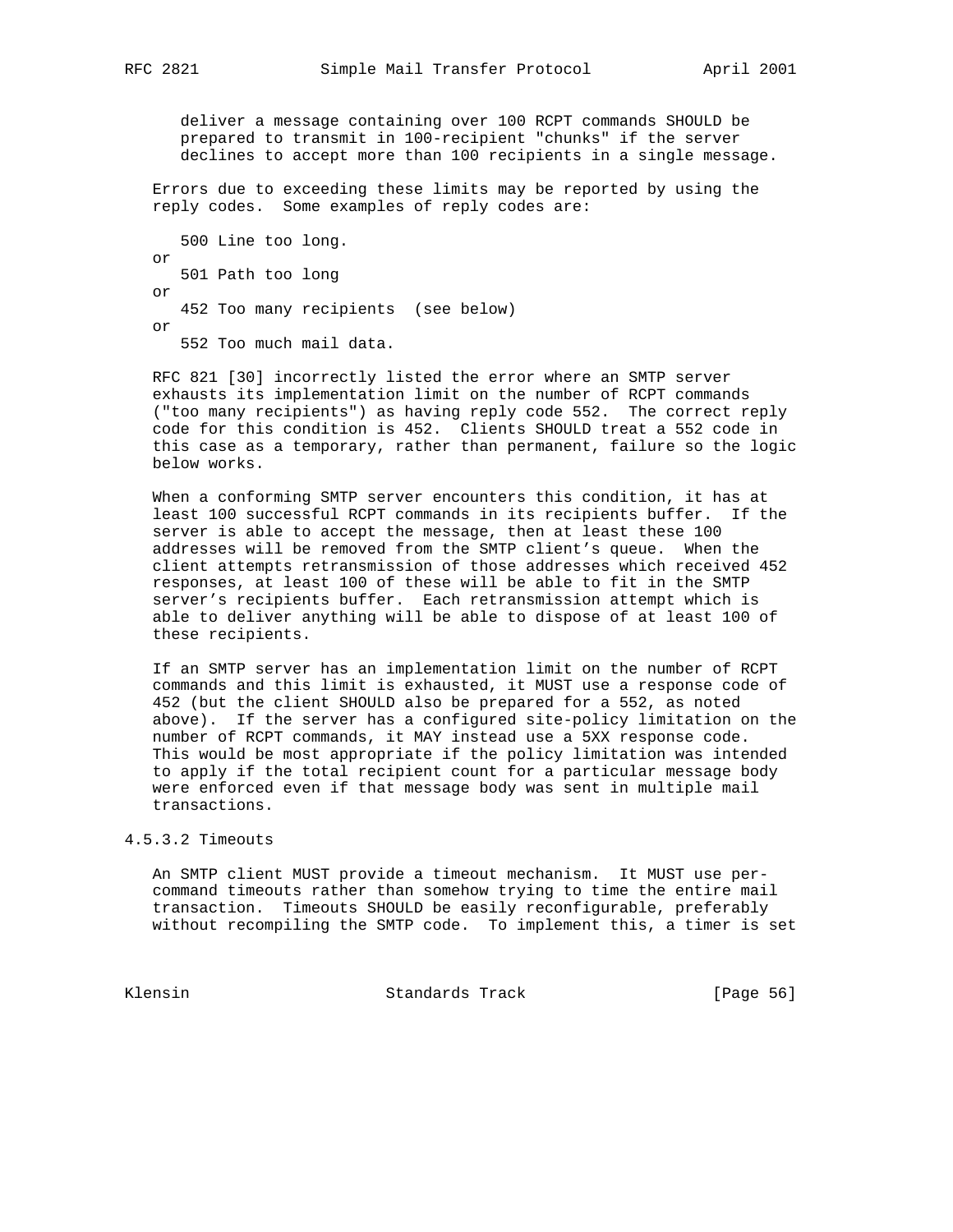for each SMTP command and for each buffer of the data transfer. The latter means that the overall timeout is inherently proportional to the size of the message.

 Based on extensive experience with busy mail-relay hosts, the minimum per-command timeout values SHOULD be as follows:

Initial 220 Message: 5 minutes

 An SMTP client process needs to distinguish between a failed TCP connection and a delay in receiving the initial 220 greeting message. Many SMTP servers accept a TCP connection but delay delivery of the 220 message until their system load permits more mail to be processed.

MAIL Command: 5 minutes

 RCPT Command: 5 minutes A longer timeout is required if processing of mailing lists and aliases is not deferred until after the message was accepted.

 DATA Initiation: 2 minutes This is while awaiting the "354 Start Input" reply to a DATA command.

 Data Block: 3 minutes This is while awaiting the completion of each TCP SEND call transmitting a chunk of data.

DATA Termination: 10 minutes.

 This is while awaiting the "250 OK" reply. When the receiver gets the final period terminating the message data, it typically performs processing to deliver the message to a user mailbox. A spurious timeout at this point would be very wasteful and would typically result in delivery of multiple copies of the message, since it has been successfully sent and the server has accepted responsibility for delivery. See section 6.1 for additional discussion.

 An SMTP server SHOULD have a timeout of at least 5 minutes while it is awaiting the next command from the sender.

# 4.5.4 Retry Strategies

 The common structure of a host SMTP implementation includes user mailboxes, one or more areas for queuing messages in transit, and one or more daemon processes for sending and receiving mail. The exact structure will vary depending on the needs of the users on the host

Klensin Chamber Standards Track [Page 57]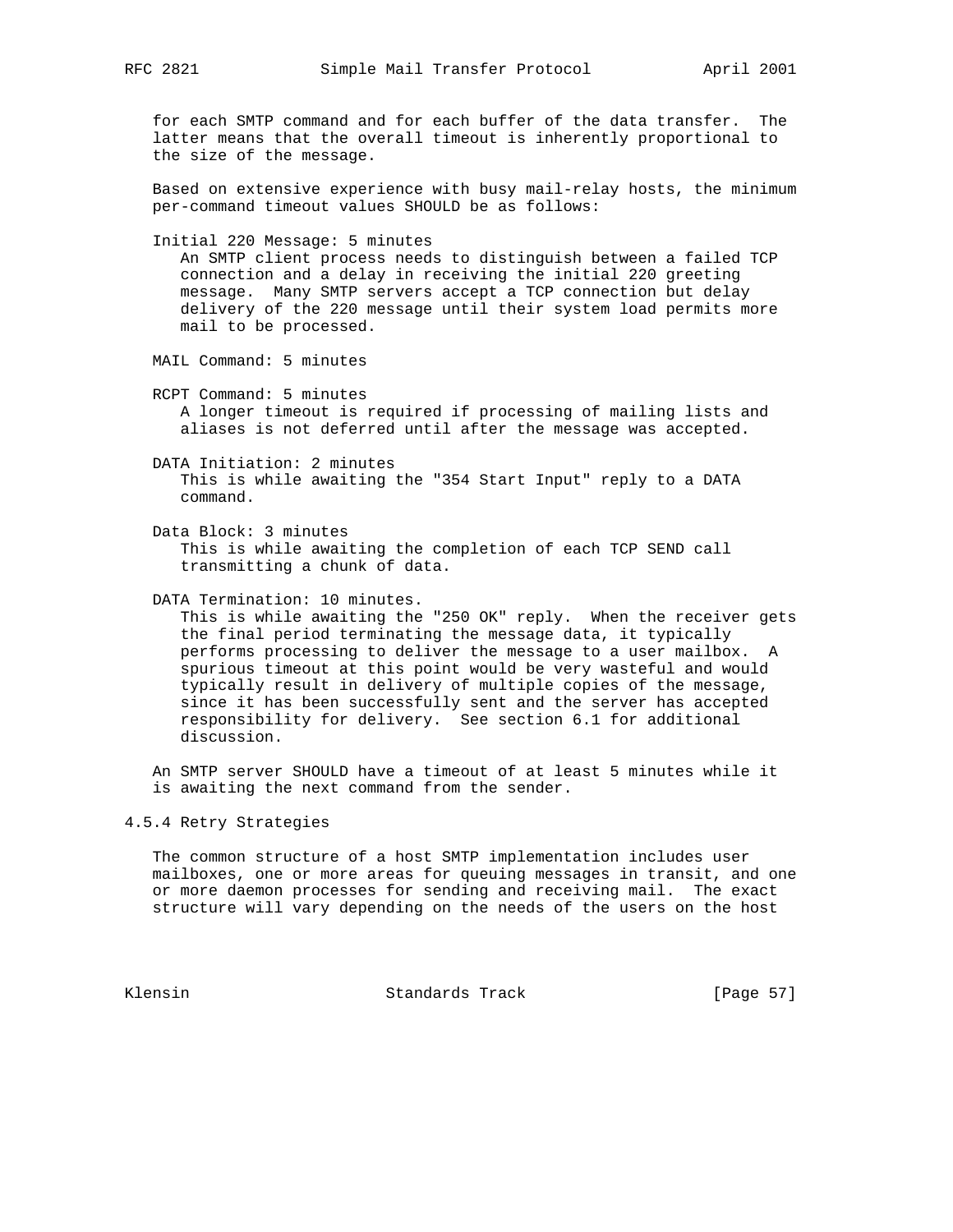and the number and size of mailing lists supported by the host. We describe several optimizations that have proved helpful, particularly for mailers supporting high traffic levels.

 Any queuing strategy MUST include timeouts on all activities on a per-command basis. A queuing strategy MUST NOT send error messages in response to error messages under any circumstances.

# 4.5.4.1 Sending Strategy

 The general model for an SMTP client is one or more processes that periodically attempt to transmit outgoing mail. In a typical system, the program that composes a message has some method for requesting immediate attention for a new piece of outgoing mail, while mail that cannot be transmitted immediately MUST be queued and periodically retried by the sender. A mail queue entry will include not only the message itself but also the envelope information.

 The sender MUST delay retrying a particular destination after one attempt has failed. In general, the retry interval SHOULD be at least 30 minutes; however, more sophisticated and variable strategies will be beneficial when the SMTP client can determine the reason for non-delivery.

 Retries continue until the message is transmitted or the sender gives up; the give-up time generally needs to be at least 4-5 days. The parameters to the retry algorithm MUST be configurable.

 A client SHOULD keep a list of hosts it cannot reach and corresponding connection timeouts, rather than just retrying queued mail items.

 Experience suggests that failures are typically transient (the target system or its connection has crashed), favoring a policy of two connection attempts in the first hour the message is in the queue, and then backing off to one every two or three hours.

 The SMTP client can shorten the queuing delay in cooperation with the SMTP server. For example, if mail is received from a particular address, it is likely that mail queued for that host can now be sent. Application of this principle may, in many cases, eliminate the requirement for an explicit "send queues now" function such as ETRN [9].

 The strategy may be further modified as a result of multiple addresses per host (see below) to optimize delivery time vs. resource usage.

Klensin Chamber Standards Track [Page 58]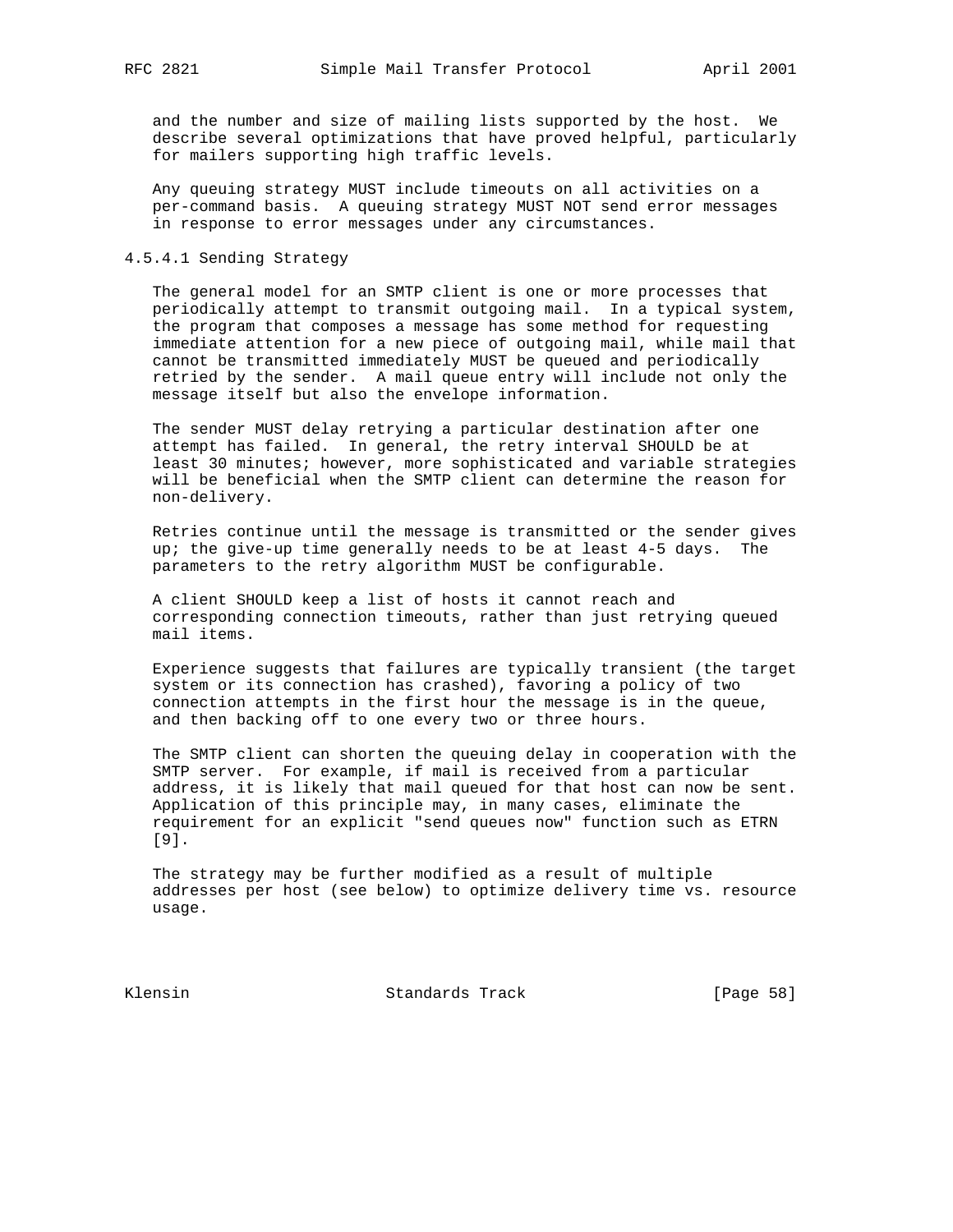An SMTP client may have a large queue of messages for each unavailable destination host. If all of these messages were retried in every retry cycle, there would be excessive Internet overhead and the sending system would be blocked for a long period. Note that an SMTP client can generally determine that a delivery attempt has failed only after a timeout of several minutes and even a one-minute timeout per connection will result in a very large delay if retries are repeated for dozens, or even hundreds, of queued messages to the same host.

 At the same time, SMTP clients SHOULD use great care in caching negative responses from servers. In an extreme case, if EHLO is issued multiple times during the same SMTP connection, different answers may be returned by the server. More significantly, 5yz responses to the MAIL command MUST NOT be cached.

 When a mail message is to be delivered to multiple recipients, and the SMTP server to which a copy of the message is to be sent is the same for multiple recipients, then only one copy of the message SHOULD be transmitted. That is, the SMTP client SHOULD use the command sequence: MAIL, RCPT, RCPT,... RCPT, DATA instead of the sequence: MAIL, RCPT, DATA, ..., MAIL, RCPT, DATA. However, if there are very many addresses, a limit on the number of RCPT commands per MAIL command MAY be imposed. Implementation of this efficiency feature is strongly encouraged.

 Similarly, to achieve timely delivery, the SMTP client MAY support multiple concurrent outgoing mail transactions. However, some limit may be appropriate to protect the host from devoting all its resources to mail.

4.5.4.2 Receiving Strategy

 The SMTP server SHOULD attempt to keep a pending listen on the SMTP port at all times. This requires the support of multiple incoming TCP connections for SMTP. Some limit MAY be imposed but servers that cannot handle more than one SMTP transaction at a time are not in conformance with the intent of this specification.

 As discussed above, when the SMTP server receives mail from a particular host address, it could activate its own SMTP queuing mechanisms to retry any mail pending for that host address.

### 4.5.5 Messages with a null reverse-path

 There are several types of notification messages which are required by existing and proposed standards to be sent with a null reverse path, namely non-delivery notifications as discussed in section 3.7,

Klensin Chandards Track [Page 59]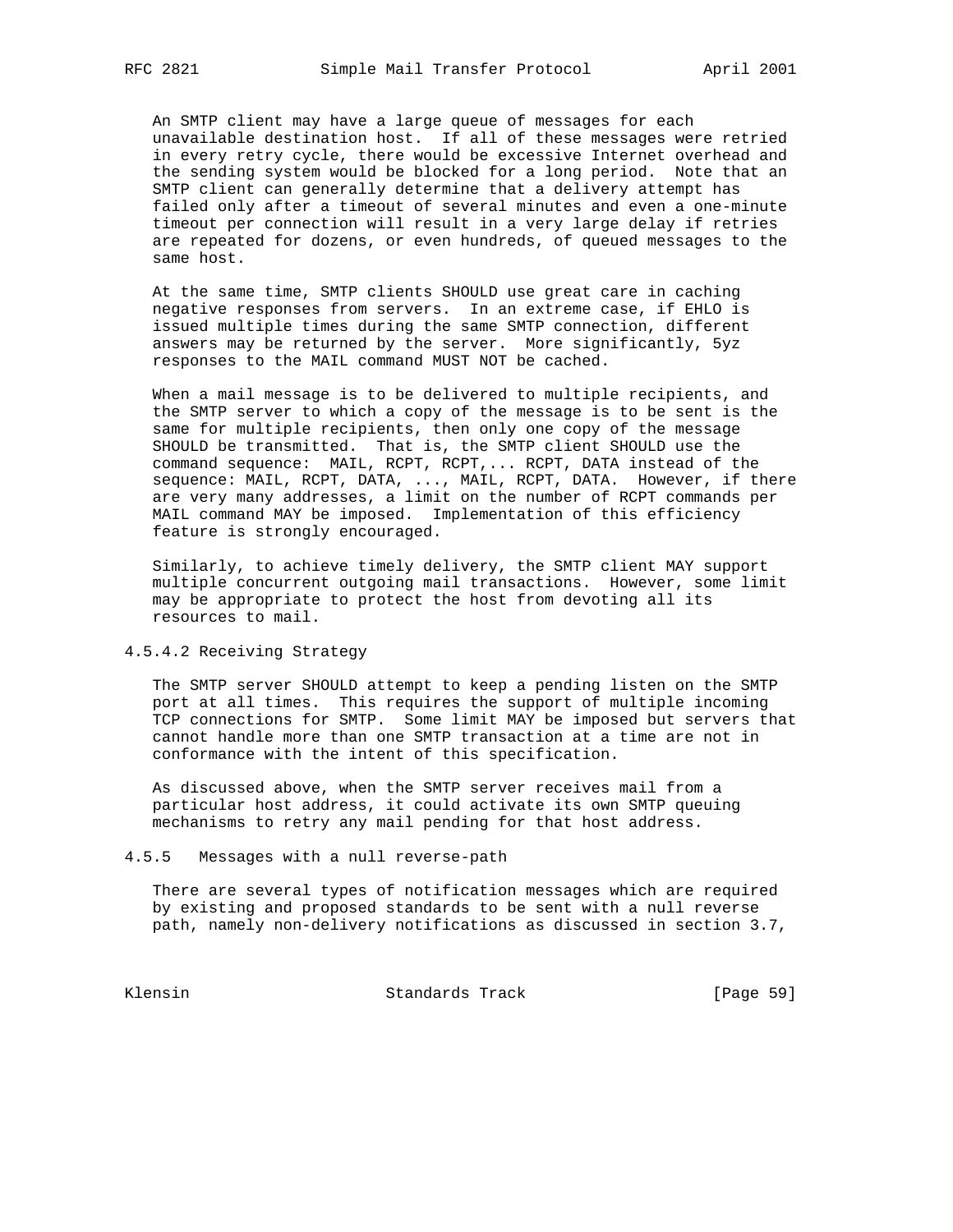other kinds of Delivery Status Notifications (DSNs) [24], and also Message Disposition Notifications (MDNs) [10]. All of these kinds of messages are notifications about a previous message, and they are sent to the reverse-path of the previous mail message. (If the delivery of such a notification message fails, that usually indicates a problem with the mail system of the host to which the notification message is addressed. For this reason, at some hosts the MTA is set up to forward such failed notification messages to someone who is able to fix problems with the mail system, e.g., via the postmaster alias.)

 All other types of messages (i.e., any message which is not required by a standards-track RFC to have a null reverse-path) SHOULD be sent with with a valid, non-null reverse-path.

 Implementors of automated email processors should be careful to make sure that the various kinds of messages with null reverse-path are handled correctly, in particular such systems SHOULD NOT reply to messages with null reverse-path.

#### 5. Address Resolution and Mail Handling

 Once an SMTP client lexically identifies a domain to which mail will be delivered for processing (as described in sections 3.6 and 3.7), a DNS lookup MUST be performed to resolve the domain name [22]. The names are expected to be fully-qualified domain names (FQDNs): mechanisms for inferring FQDNs from partial names or local aliases are outside of this specification and, due to a history of problems, are generally discouraged. The lookup first attempts to locate an MX record associated with the name. If a CNAME record is found instead, the resulting name is processed as if it were the initial name. If no MX records are found, but an A RR is found, the A RR is treated as if it was associated with an implicit MX RR, with a preference of 0, pointing to that host. If one or more MX RRs are found for a given name, SMTP systems MUST NOT utilize any A RRs associated with that name unless they are located using the MX RRs; the "implicit MX" rule above applies only if there are no MX records present. If MX records are present, but none of them are usable, this situation MUST be reported as an error.

 When the lookup succeeds, the mapping can result in a list of alternative delivery addresses rather than a single address, because of multiple MX records, multihoming, or both. To provide reliable mail transmission, the SMTP client MUST be able to try (and retry) each of the relevant addresses in this list in order, until a delivery attempt succeeds. However, there MAY also be a configurable limit on the number of alternate addresses that can be tried. In any case, the SMTP client SHOULD try at least two addresses.

Klensin Chamber Standards Track [Page 60]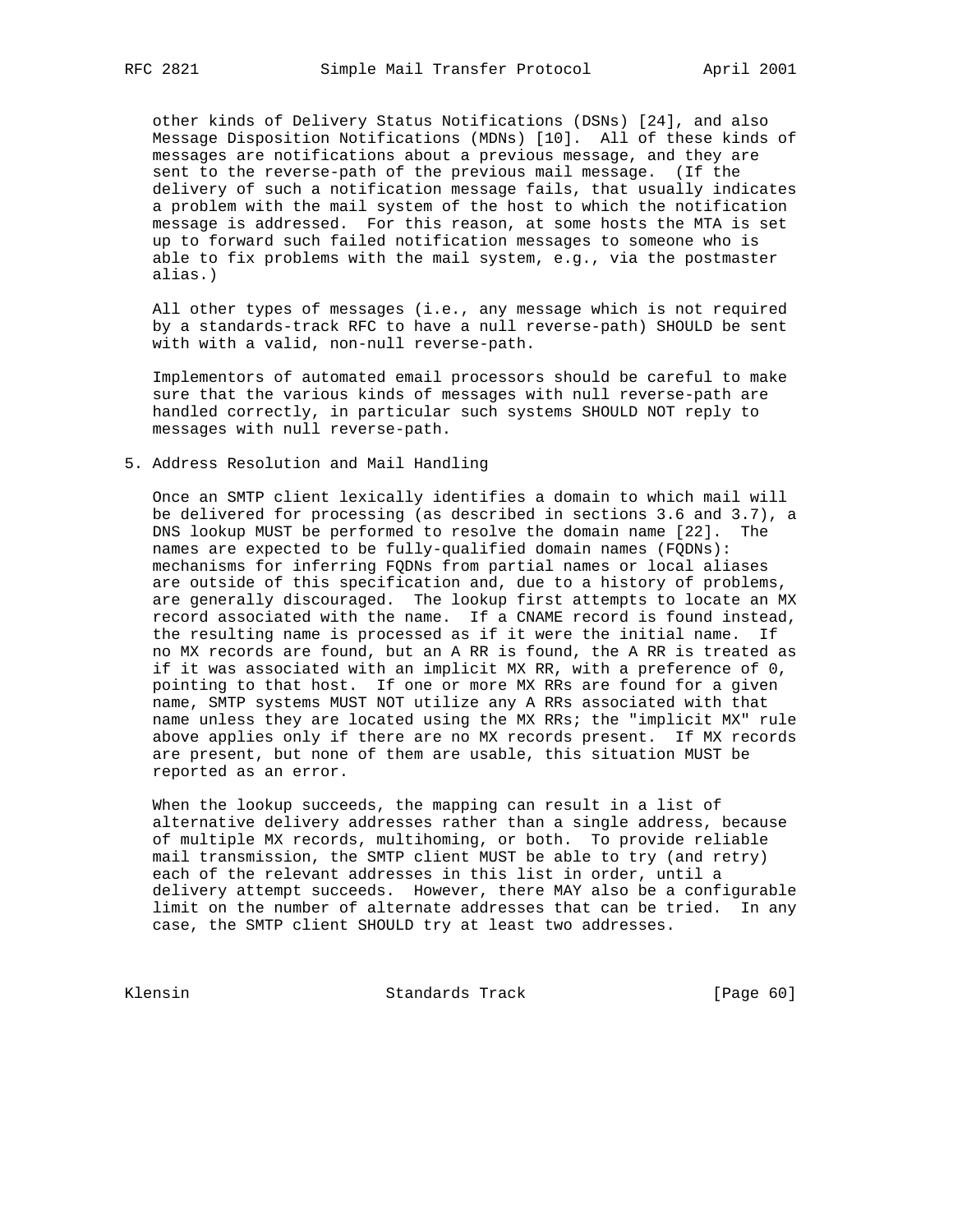Two types of information is used to rank the host addresses: multiple MX records, and multihomed hosts.

 Multiple MX records contain a preference indication that MUST be used in sorting (see below). Lower numbers are more preferred than higher ones. If there are multiple destinations with the same preference and there is no clear reason to favor one (e.g., by recognition of an easily-reached address), then the sender-SMTP MUST randomize them to spread the load across multiple mail exchangers for a specific organization.

 The destination host (perhaps taken from the preferred MX record) may be multihomed, in which case the domain name resolver will return a list of alternative IP addresses. It is the responsibility of the domain name resolver interface to have ordered this list by decreasing preference if necessary, and SMTP MUST try them in the order presented.

 Although the capability to try multiple alternative addresses is required, specific installations may want to limit or disable the use of alternative addresses. The question of whether a sender should attempt retries using the different addresses of a multihomed host has been controversial. The main argument for using the multiple addresses is that it maximizes the probability of timely delivery, and indeed sometimes the probability of any delivery; the counter argument is that it may result in unnecessary resource use. Note that resource use is also strongly determined by the sending strategy discussed in section 4.5.4.1.

 If an SMTP server receives a message with a destination for which it is a designated Mail eXchanger, it MAY relay the message (potentially after having rewritten the MAIL FROM and/or RCPT TO addresses), make final delivery of the message, or hand it off using some mechanism outside the SMTP-provided transport environment. Of course, neither of the latter require that the list of MX records be examined further.

 If it determines that it should relay the message without rewriting the address, it MUST sort the MX records to determine candidates for delivery. The records are first ordered by preference, with the lowest-numbered records being most preferred. The relay host MUST then inspect the list for any of the names or addresses by which it might be known in mail transactions. If a matching record is found, all records at that preference level and higher-numbered ones MUST be discarded from consideration. If there are no records left at that point, it is an error condition, and the message MUST be returned as undeliverable. If records do remain, they SHOULD be tried, best preference first, as described above.

Klensin Chamber Standards Track [Page 61]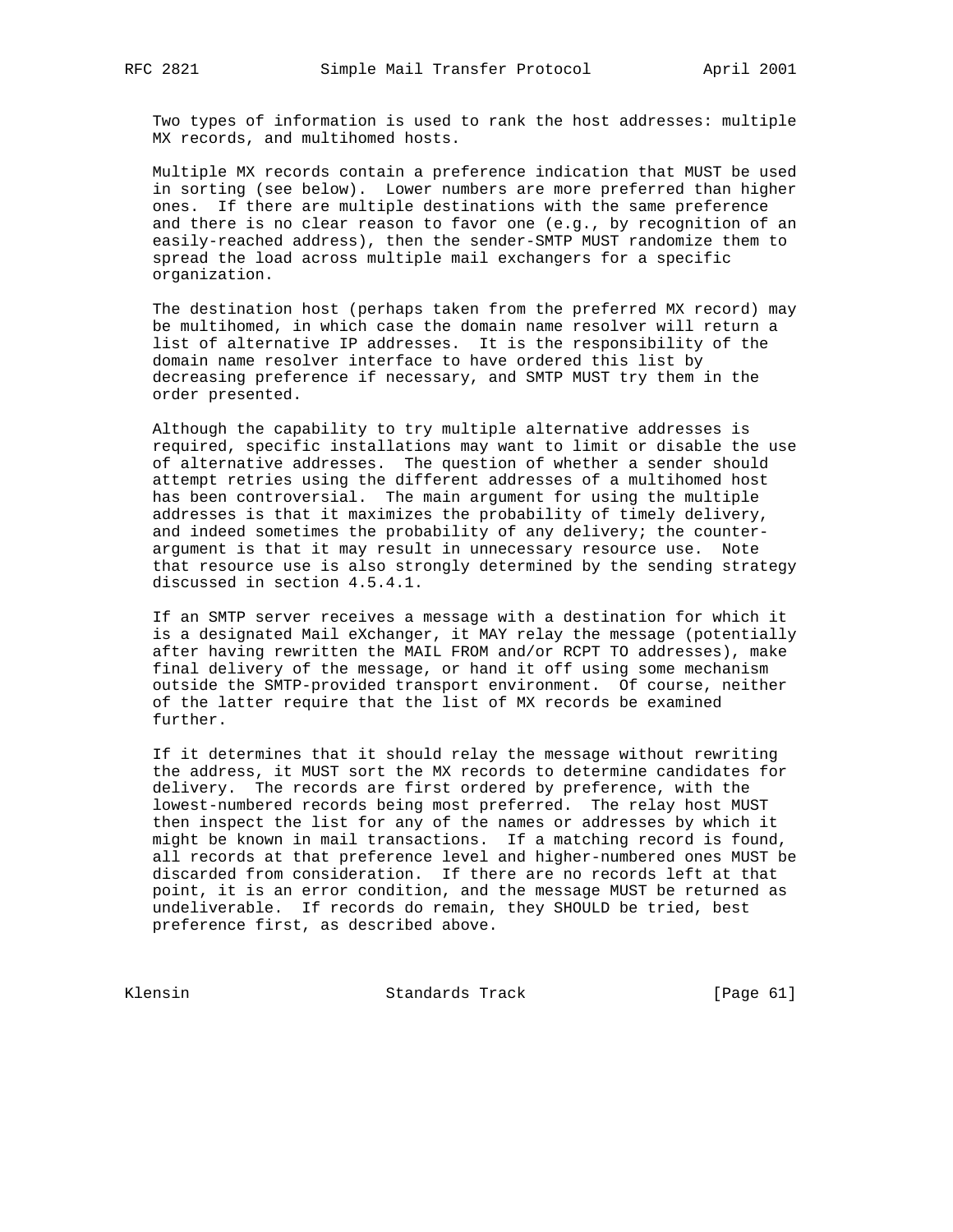## 6. Problem Detection and Handling

6.1 Reliable Delivery and Replies by Email

 When the receiver-SMTP accepts a piece of mail (by sending a "250 OK" message in response to DATA), it is accepting responsibility for delivering or relaying the message. It must take this responsibility seriously. It MUST NOT lose the message for frivolous reasons, such as because the host later crashes or because of a predictable resource shortage.

 If there is a delivery failure after acceptance of a message, the receiver-SMTP MUST formulate and mail a notification message. This notification MUST be sent using a null ("<>") reverse path in the envelope. The recipient of this notification MUST be the address from the envelope return path (or the Return-Path: line). However, if this address is null ("<>"), the receiver-SMTP MUST NOT send a notification. Obviously, nothing in this section can or should prohibit local decisions (i.e., as part of the same system environment as the receiver-SMTP) to log or otherwise transmit information about null address events locally if that is desired. If the address is an explicit source route, it MUST be stripped down to its final hop.

 For example, suppose that an error notification must be sent for a message that arrived with:

MAIL FROM:<@a,@b:user@d>

The notification message MUST be sent using:

RCPT TO:<user@d>

 Some delivery failures after the message is accepted by SMTP will be unavoidable. For example, it may be impossible for the receiving SMTP server to validate all the delivery addresses in RCPT command(s) due to a "soft" domain system error, because the target is a mailing list (see earlier discussion of RCPT), or because the server is acting as a relay and has no immediate access to the delivering system.

 To avoid receiving duplicate messages as the result of timeouts, a receiver-SMTP MUST seek to minimize the time required to respond to the final <CRLF>.<CRLF> end of data indicator. See RFC 1047 [28] for a discussion of this problem.

Klensin Standards Track [Page 62]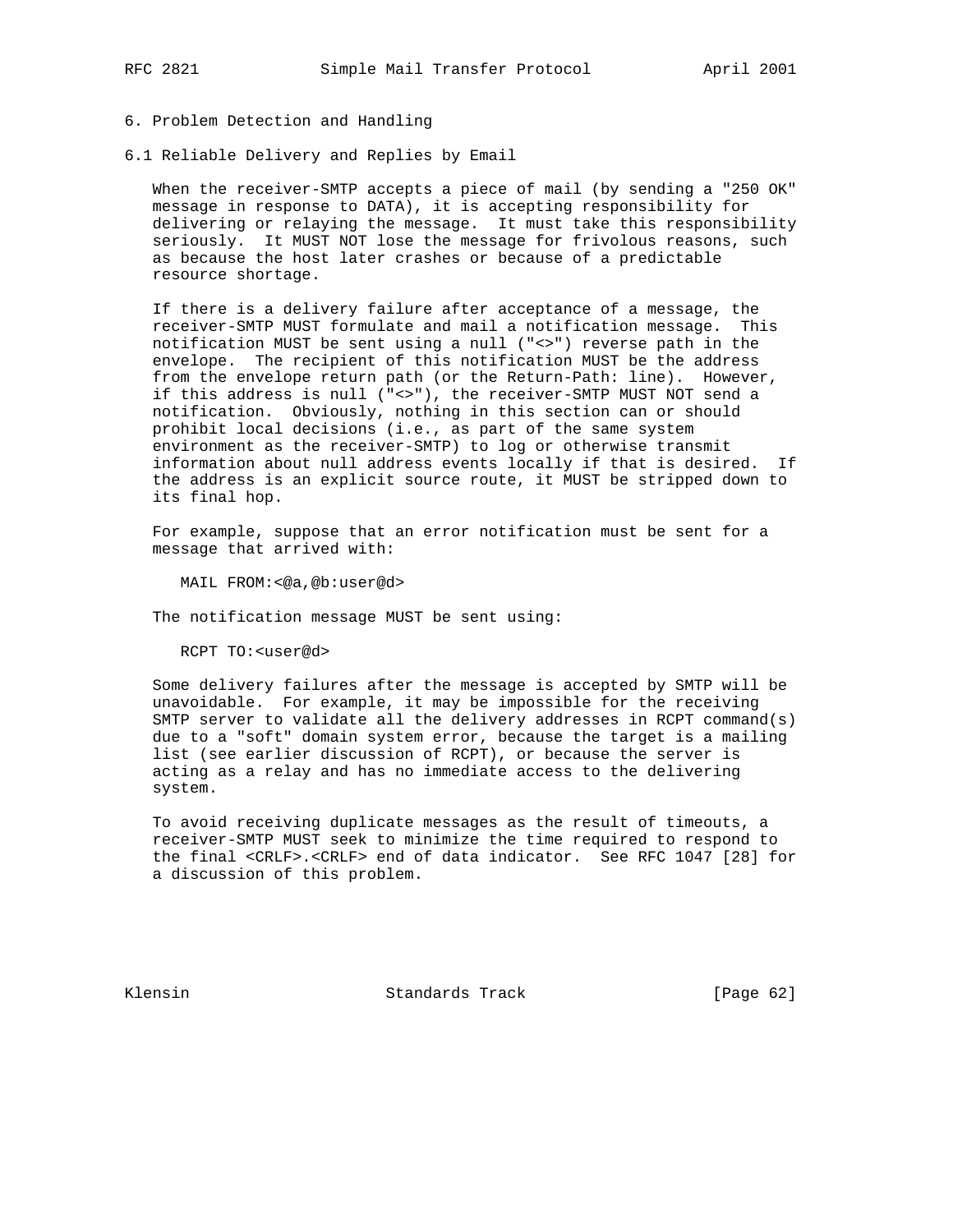### 6.2 Loop Detection

 Simple counting of the number of "Received:" headers in a message has proven to be an effective, although rarely optimal, method of detecting loops in mail systems. SMTP servers using this technique SHOULD use a large rejection threshold, normally at least 100 Received entries. Whatever mechanisms are used, servers MUST contain provisions for detecting and stopping trivial loops.

## 6.3 Compensating for Irregularities

 Unfortunately, variations, creative interpretations, and outright violations of Internet mail protocols do occur; some would suggest that they occur quite frequently. The debate as to whether a well behaved SMTP receiver or relay should reject a malformed message, attempt to pass it on unchanged, or attempt to repair it to increase the odds of successful delivery (or subsequent reply) began almost with the dawn of structured network mail and shows no signs of abating. Advocates of rejection claim that attempted repairs are rarely completely adequate and that rejection of bad messages is the only way to get the offending software repaired. Advocates of "repair" or "deliver no matter what" argue that users prefer that mail go through it if at all possible and that there are significant market pressures in that direction. In practice, these market pressures may be more important to particular vendors than strict conformance to the standards, regardless of the preference of the actual developers.

 The problems associated with ill-formed messages were exacerbated by the introduction of the split-UA mail reading protocols [3, 26, 5, 21]. These protocols have encouraged the use of SMTP as a posting protocol, and SMTP servers as relay systems for these client hosts (which are often only intermittently connected to the Internet). Historically, many of those client machines lacked some of the mechanisms and information assumed by SMTP (and indeed, by the mail format protocol [7]). Some could not keep adequate track of time; others had no concept of time zones; still others could not identify their own names or addresses; and, of course, none could satisfy the assumptions that underlay RFC 822's conception of authenticated addresses.

 In response to these weak SMTP clients, many SMTP systems now complete messages that are delivered to them in incomplete or incorrect form. This strategy is generally considered appropriate when the server can identify or authenticate the client, and there are prior agreements between them. By contrast, there is at best great concern about fixes applied by a relay or delivery SMTP server that has little or no knowledge of the user or client machine.

Klensin Chamber Standards Track [Page 63]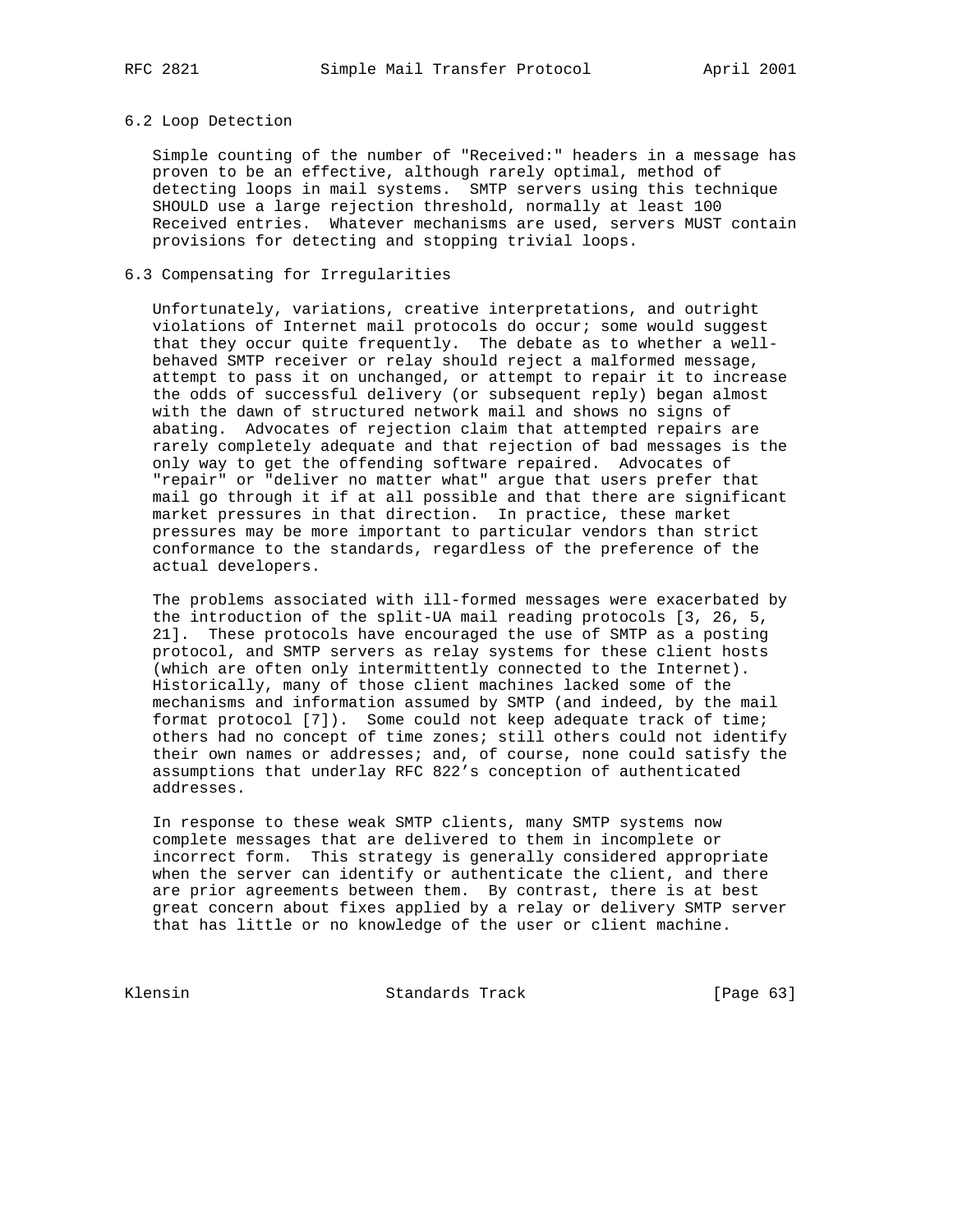The following changes to a message being processed MAY be applied when necessary by an originating SMTP server, or one used as the target of SMTP as an initial posting protocol:

- Addition of a message-id field when none appears
- Addition of a date, time or time zone when none appears
- Correction of addresses to proper FQDN format

 The less information the server has about the client, the less likely these changes are to be correct and the more caution and conservatism should be applied when considering whether or not to perform fixes and how. These changes MUST NOT be applied by an SMTP server that provides an intermediate relay function.

 In all cases, properly-operating clients supplying correct information are preferred to corrections by the SMTP server. In all cases, documentation of actions performed by the servers (in trace fields and/or header comments) is strongly encouraged.

- 7. Security Considerations
- 7.1 Mail Security and Spoofing

 SMTP mail is inherently insecure in that it is feasible for even fairly casual users to negotiate directly with receiving and relaying SMTP servers and create messages that will trick a naive recipient into believing that they came from somewhere else. Constructing such a message so that the "spoofed" behavior cannot be detected by an expert is somewhat more difficult, but not sufficiently so as to be a deterrent to someone who is determined and knowledgeable. Consequently, as knowledge of Internet mail increases, so does the knowledge that SMTP mail inherently cannot be authenticated, or integrity checks provided, at the transport level. Real mail security lies only in end-to-end methods involving the message bodies, such as those which use digital signatures (see [14] and, e.g., PGP [4] or S/MIME [31]).

 Various protocol extensions and configuration options that provide authentication at the transport level (e.g., from an SMTP client to an SMTP server) improve somewhat on the traditional situation described above. However, unless they are accompanied by careful handoffs of responsibility in a carefully-designed trust environment, they remain inherently weaker than end-to-end mechanisms which use digitally signed messages rather than depending on the integrity of the transport system.

Klensin Standards Track [Page 64]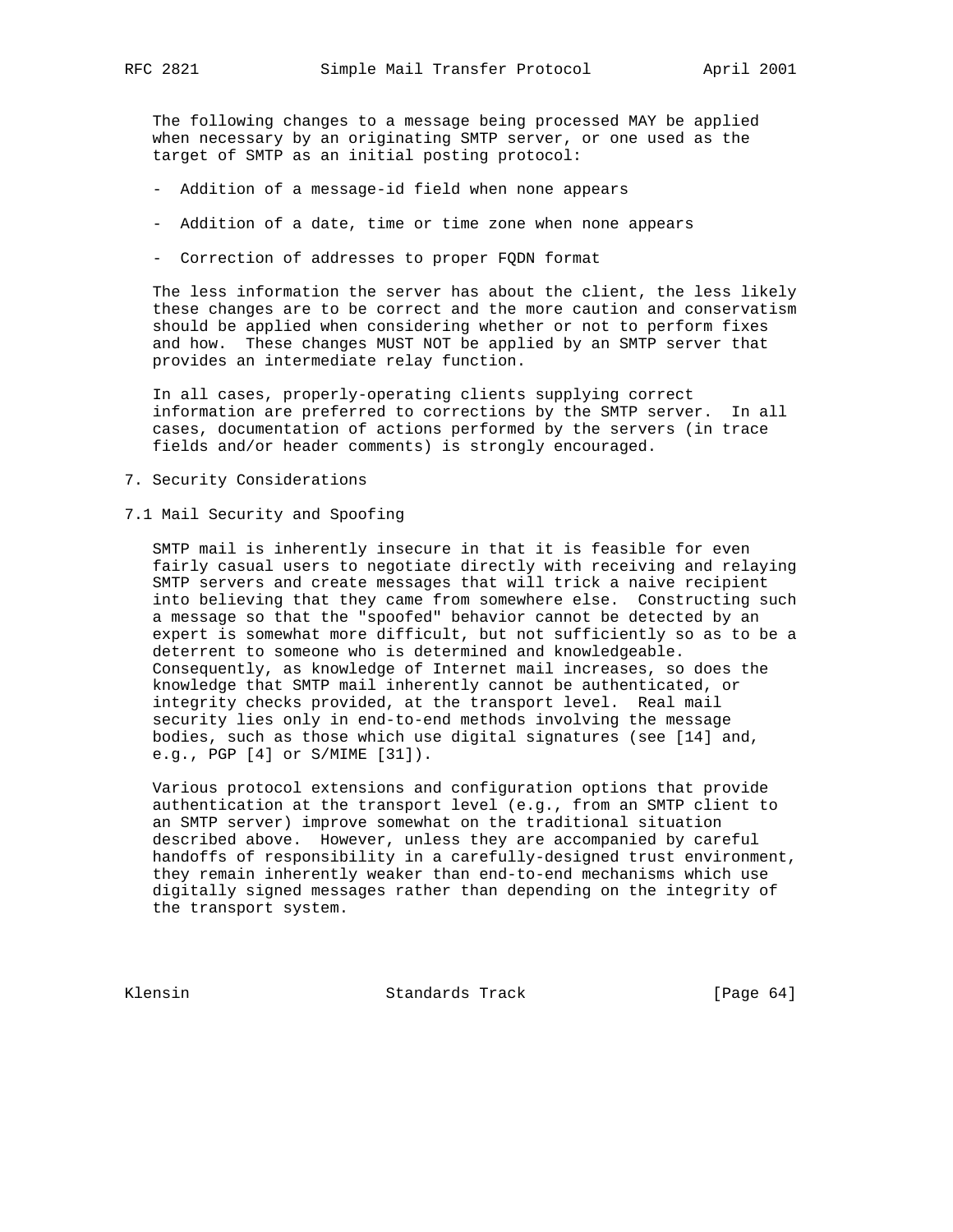Efforts to make it more difficult for users to set envelope return path and header "From" fields to point to valid addresses other than their own are largely misguided: they frustrate legitimate applications in which mail is sent by one user on behalf of another or in which error (or normal) replies should be directed to a special address. (Systems that provide convenient ways for users to alter these fields on a per-message basis should attempt to establish a primary and permanent mailbox address for the user so that Sender fields within the message data can be generated sensibly.)

 This specification does not further address the authentication issues associated with SMTP other than to advocate that useful functionality not be disabled in the hope of providing some small margin of protection against an ignorant user who is trying to fake mail.

### 7.2 "Blind" Copies

 Addresses that do not appear in the message headers may appear in the RCPT commands to an SMTP server for a number of reasons. The two most common involve the use of a mailing address as a "list exploder" (a single address that resolves into multiple addresses) and the appearance of "blind copies". Especially when more than one RCPT command is present, and in order to avoid defeating some of the purpose of these mechanisms, SMTP clients and servers SHOULD NOT copy the full set of RCPT command arguments into the headers, either as part of trace headers or as informational or private-extension headers. Since this rule is often violated in practice, and cannot be enforced, sending SMTP systems that are aware of "bcc" use MAY find it helpful to send each blind copy as a separate message transaction containing only a single RCPT command.

 There is no inherent relationship between either "reverse" (from MAIL, SAML, etc., commands) or "forward" (RCPT) addresses in the SMTP transaction ("envelope") and the addresses in the headers. Receiving systems SHOULD NOT attempt to deduce such relationships and use them to alter the headers of the message for delivery. The popular "Apparently-to" header is a violation of this principle as well as a common source of unintended information disclosure and SHOULD NOT be used.

7.3 VRFY, EXPN, and Security

 As discussed in section 3.5, individual sites may want to disable either or both of VRFY or EXPN for security reasons. As a corollary to the above, implementations that permit this MUST NOT appear to have verified addresses that are not, in fact, verified. If a site

Klensin Chamber Standards Track (Page 65)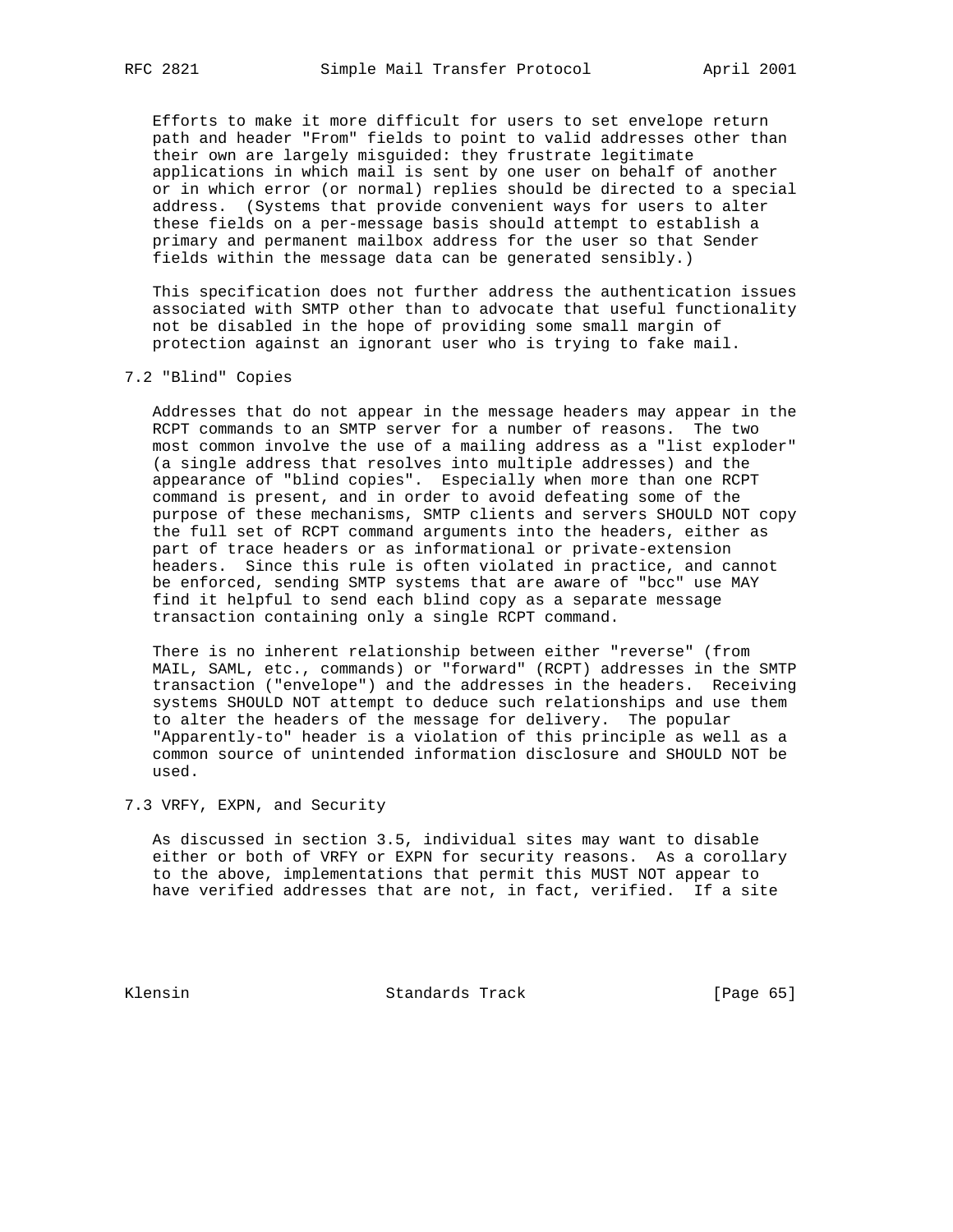disables these commands for security reasons, the SMTP server MUST return a 252 response, rather than a code that could be confused with successful or unsuccessful verification.

 Returning a 250 reply code with the address listed in the VRFY command after having checked it only for syntax violates this rule. Of course, an implementation that "supports" VRFY by always returning 550 whether or not the address is valid is equally not in conformance.

 Within the last few years, the contents of mailing lists have become popular as an address information source for so-called "spammers." The use of EXPN to "harvest" addresses has increased as list administrators have installed protections against inappropriate uses of the lists themselves. Implementations SHOULD still provide support for EXPN, but sites SHOULD carefully evaluate the tradeoffs. As authentication mechanisms are introduced into SMTP, some sites may choose to make EXPN available only to authenticated requestors.

7.4 Information Disclosure in Announcements

 There has been an ongoing debate about the tradeoffs between the debugging advantages of announcing server type and version (and, sometimes, even server domain name) in the greeting response or in response to the HELP command and the disadvantages of exposing information that might be useful in a potential hostile attack. The utility of the debugging information is beyond doubt. Those who argue for making it available point out that it is far better to actually secure an SMTP server rather than hope that trying to conceal known vulnerabilities by hiding the server's precise identity will provide more protection. Sites are encouraged to evaluate the tradeoff with that issue in mind; implementations are strongly encouraged to minimally provide for making type and version information available in some way to other network hosts.

7.5 Information Disclosure in Trace Fields

 In some circumstances, such as when mail originates from within a LAN whose hosts are not directly on the public Internet, trace ("Received") fields produced in conformance with this specification may disclose host names and similar information that would not normally be available. This ordinarily does not pose a problem, but sites with special concerns about name disclosure should be aware of it. Also, the optional FOR clause should be supplied with caution or not at all when multiple recipients are involved lest it inadvertently disclose the identities of "blind copy" recipients to others.

Klensin Chamber Standards Track [Page 66]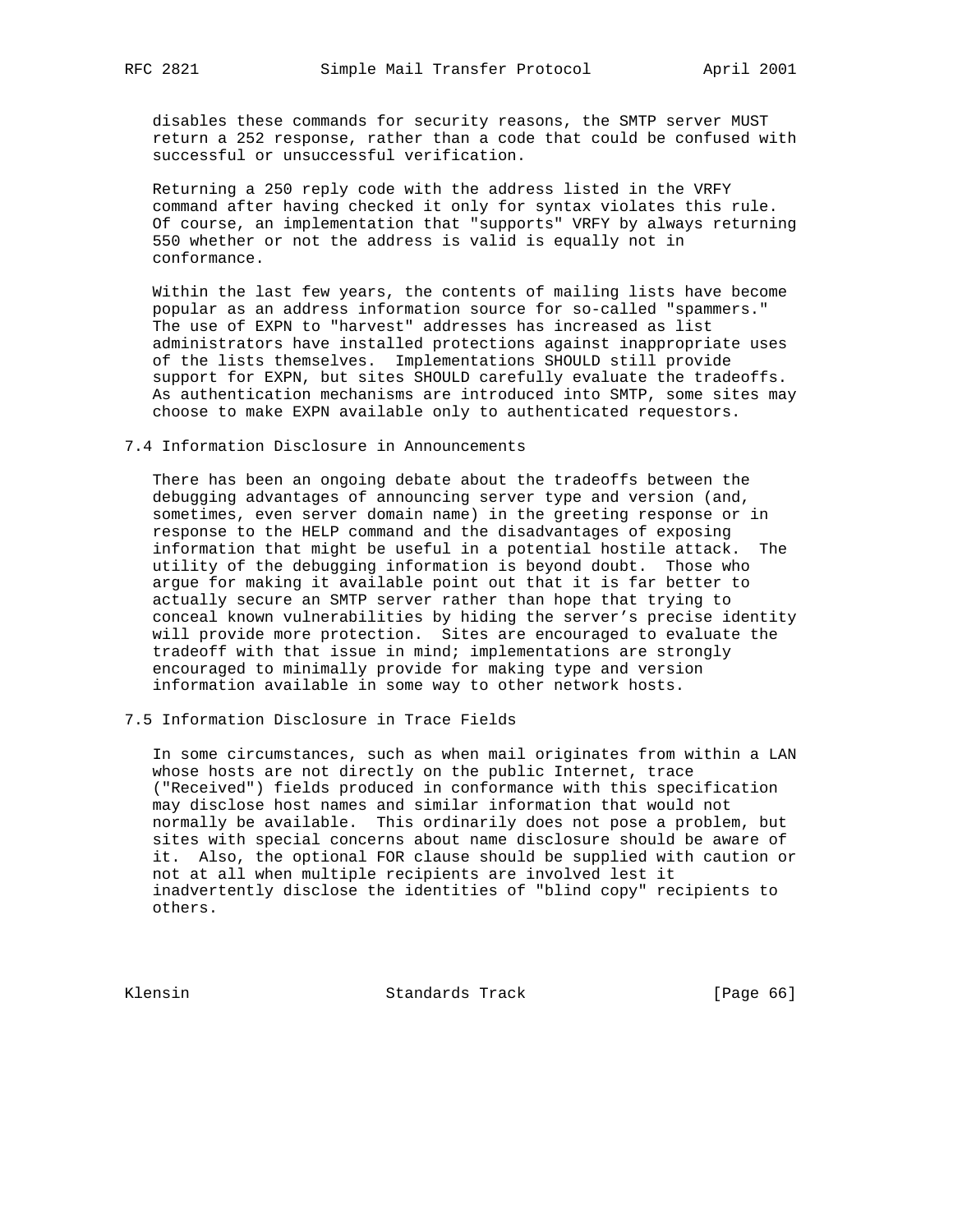# 7.6 Information Disclosure in Message Forwarding

 As discussed in section 3.4, use of the 251 or 551 reply codes to identify the replacement address associated with a mailbox may inadvertently disclose sensitive information. Sites that are concerned about those issues should ensure that they select and configure servers appropriately.

### 7.7 Scope of Operation of SMTP Servers

 It is a well-established principle that an SMTP server may refuse to accept mail for any operational or technical reason that makes sense to the site providing the server. However, cooperation among sites and installations makes the Internet possible. If sites take excessive advantage of the right to reject traffic, the ubiquity of email availability (one of the strengths of the Internet) will be threatened; considerable care should be taken and balance maintained if a site decides to be selective about the traffic it will accept and process.

 In recent years, use of the relay function through arbitrary sites has been used as part of hostile efforts to hide the actual origins of mail. Some sites have decided to limit the use of the relay function to known or identifiable sources, and implementations SHOULD provide the capability to perform this type of filtering. When mail is rejected for these or other policy reasons, a 550 code SHOULD be used in response to EHLO, MAIL, or RCPT as appropriate.

8. IANA Considerations

 IANA will maintain three registries in support of this specification. The first consists of SMTP service extensions with the associated keywords, and, as needed, parameters and verbs. As specified in section 2.2.2, no entry may be made in this registry that starts in an "X". Entries may be made only for service extensions (and associated keywords, parameters, or verbs) that are defined in standards-track or experimental RFCs specifically approved by the IESG for this purpose.

 The second registry consists of "tags" that identify forms of domain literals other than those for IPv4 addresses (specified in RFC 821 and in this document) and IPv6 addresses (specified in this document). Additional literal types require standardization before being used; none are anticipated at this time.

 The third, established by RFC 821 and renewed by this specification, is a registry of link and protocol identifiers to be used with the "via" and "with" subclauses of the time stamp ("Received: header")

Klensin Chandards Track [Page 67]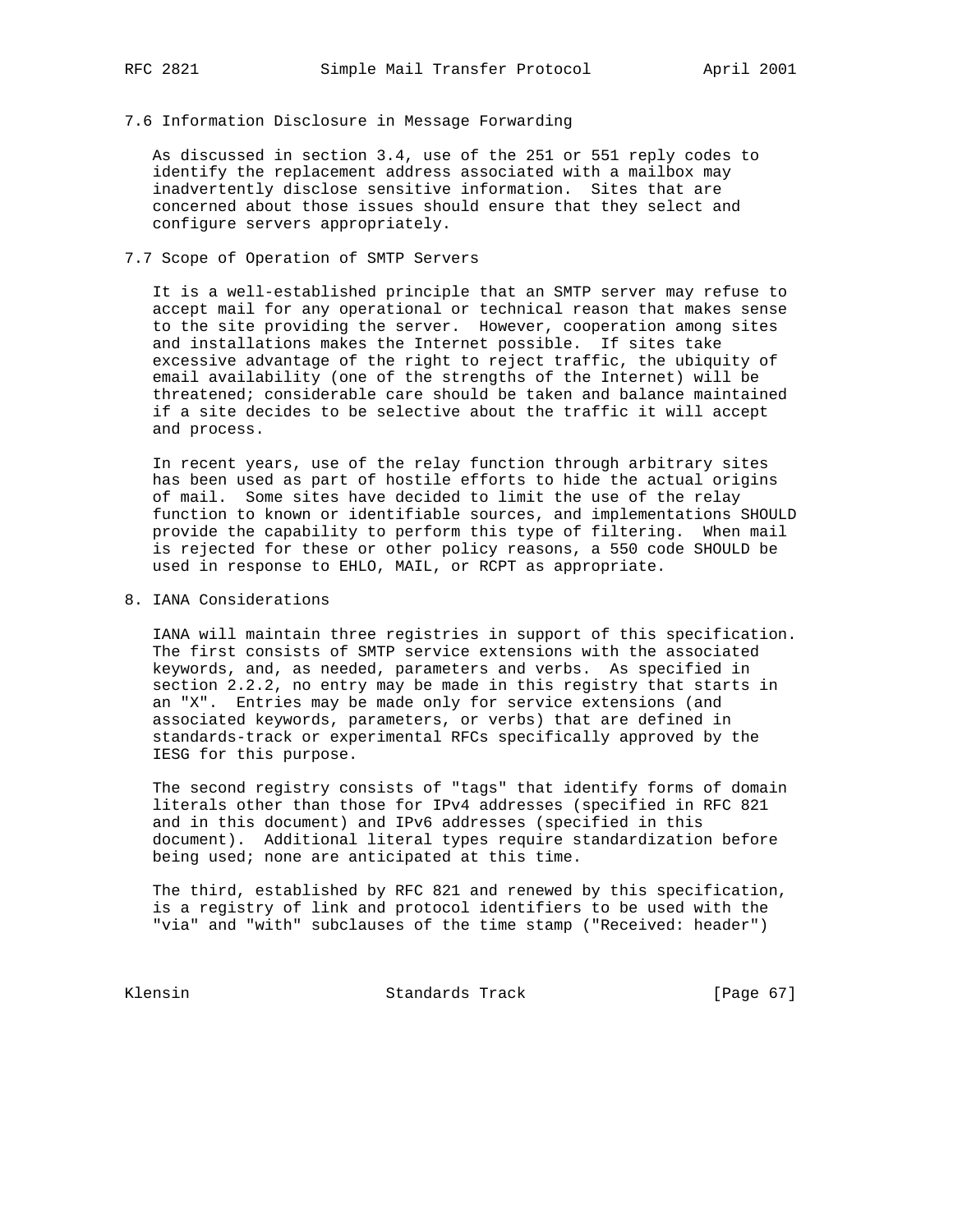described in section 4.4. Link and protocol identifiers in addition to those specified in this document may be registered only by standardization or by way of an RFC-documented, IESG-approved, Experimental protocol extension.

- 9. References
	- [1] American National Standards Institute (formerly United States of America Standards Institute), X3.4, 1968, "USA Code for Information Interchange". ANSI X3.4-1968 has been replaced by newer versions with slight modifications, but the 1968 version remains definitive for the Internet.
	- [2] Braden, R., "Requirements for Internet hosts application and support", STD 3, RFC 1123, October 1989.
	- [3] Butler, M., Chase, D., Goldberger, J., Postel, J. and J. Reynolds, "Post Office Protocol - version 2", RFC 937, February 1985.
	- [4] Callas, J., Donnerhacke, L., Finney, H. and R. Thayer, "OpenPGP Message Format", RFC 2440, November 1998.
	- [5] Crispin, M., "Interactive Mail Access Protocol Version 2", RFC 1176, August 1990.
	- [6] Crispin, M., "Internet Message Access Protocol Version 4", RFC 2060, December 1996.
	- [7] Crocker, D., "Standard for the Format of ARPA Internet Text Messages", RFC 822, August 1982.
	- [8] Crocker, D. and P. Overell, Eds., "Augmented BNF for Syntax Specifications: ABNF", RFC 2234, November 1997.
	- [9] De Winter, J., "SMTP Service Extension for Remote Message Queue Starting", RFC 1985, August 1996.
	- [10] Fajman, R., "An Extensible Message Format for Message Disposition Notifications", RFC 2298, March 1998.
	- [11] Freed, N, "Behavior of and Requirements for Internet Firewalls", RFC 2979, October 2000.
	- [12] Freed, N. and N. Borenstein, "Multipurpose Internet Mail Extensions (MIME) Part One: Format of Internet Message Bodies", RFC 2045, December 1996.

Klensin Changel Standards Track [Page 68]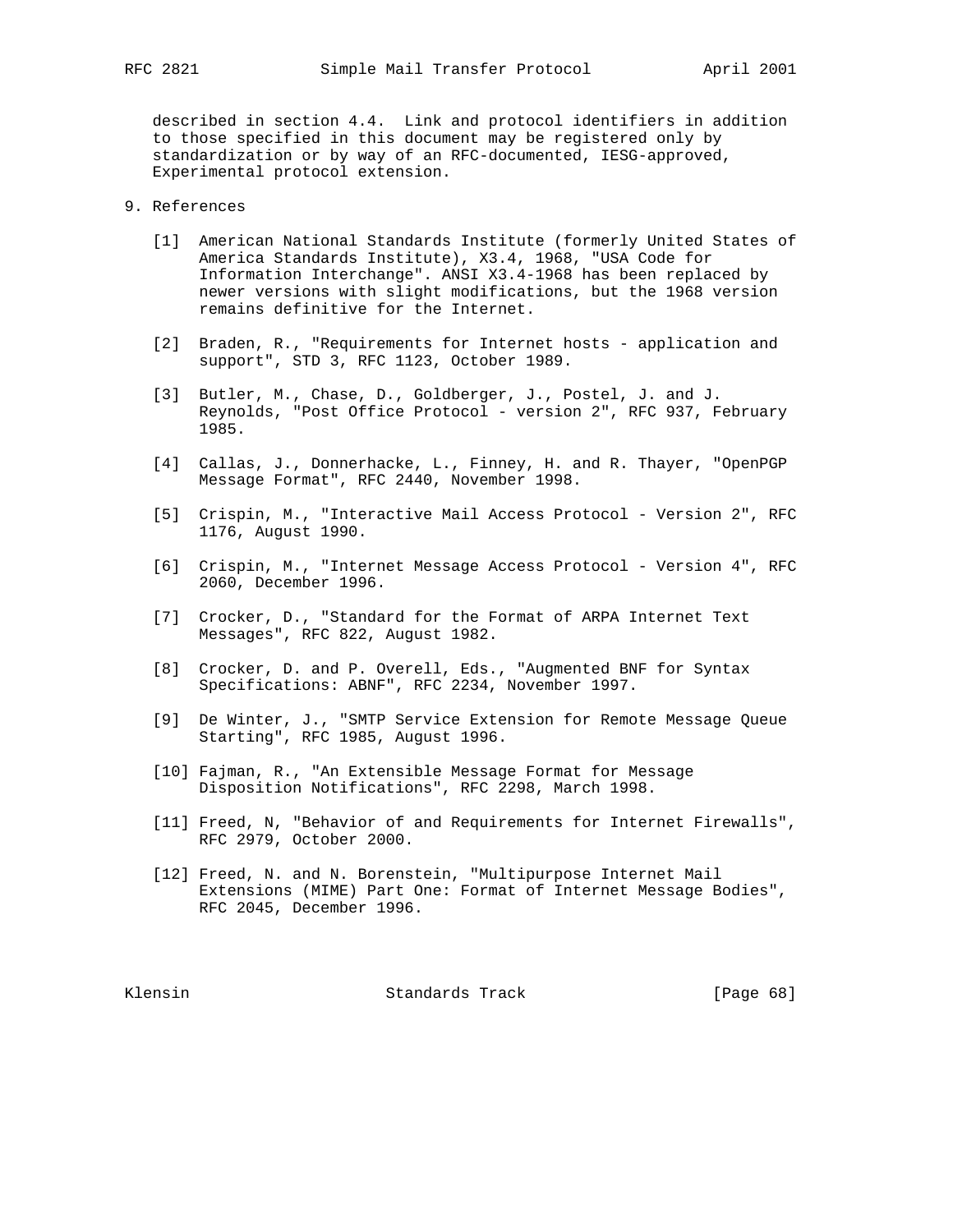- [13] Freed, N., "SMTP Service Extension for Command Pipelining", RFC 2920, September 2000.
- [14] Galvin, J., Murphy, S., Crocker, S. and N. Freed, "Security Multiparts for MIME: Multipart/Signed and Multipart/Encrypted", RFC 1847, October 1995.
- [15] Gellens, R. and J. Klensin, "Message Submission", RFC 2476, December 1998.
- [16] Kille, S., "Mapping between X.400 and RFC822/MIME", RFC 2156, January 1998.
- [17] Hinden, R and S. Deering, Eds. "IP Version 6 Addressing Architecture", RFC 2373, July 1998.
- [18] Klensin, J., Freed, N. and K. Moore, "SMTP Service Extension for Message Size Declaration", STD 10, RFC 1870, November 1995.
- [19] Klensin, J., Freed, N., Rose, M., Stefferud, E. and D. Crocker, "SMTP Service Extensions", STD 10, RFC 1869, November 1995.
- [20] Klensin, J., Freed, N., Rose, M., Stefferud, E. and D. Crocker, "SMTP Service Extension for 8bit-MIMEtransport", RFC 1652, July 1994.
- [21] Lambert, M., "PCMAIL: A distributed mail system for personal computers", RFC 1056, July 1988.
- [22] Mockapetris, P., "Domain names implementation and specification", STD 13, RFC 1035, November 1987.

 Mockapetris, P., "Domain names - concepts and facilities", STD 13, RFC 1034, November 1987.

- [23] Moore, K., "MIME (Multipurpose Internet Mail Extensions) Part Three: Message Header Extensions for Non-ASCII Text", RFC 2047, December 1996.
- [24] Moore, K., "SMTP Service Extension for Delivery Status Notifications", RFC 1891, January 1996.
- [25] Moore, K., and G. Vaudreuil, "An Extensible Message Format for Delivery Status Notifications", RFC 1894, January 1996.
- [26] Myers, J. and M. Rose, "Post Office Protocol Version 3", STD 53, RFC 1939, May 1996.

Klensin Charles Standards Track [Page 69]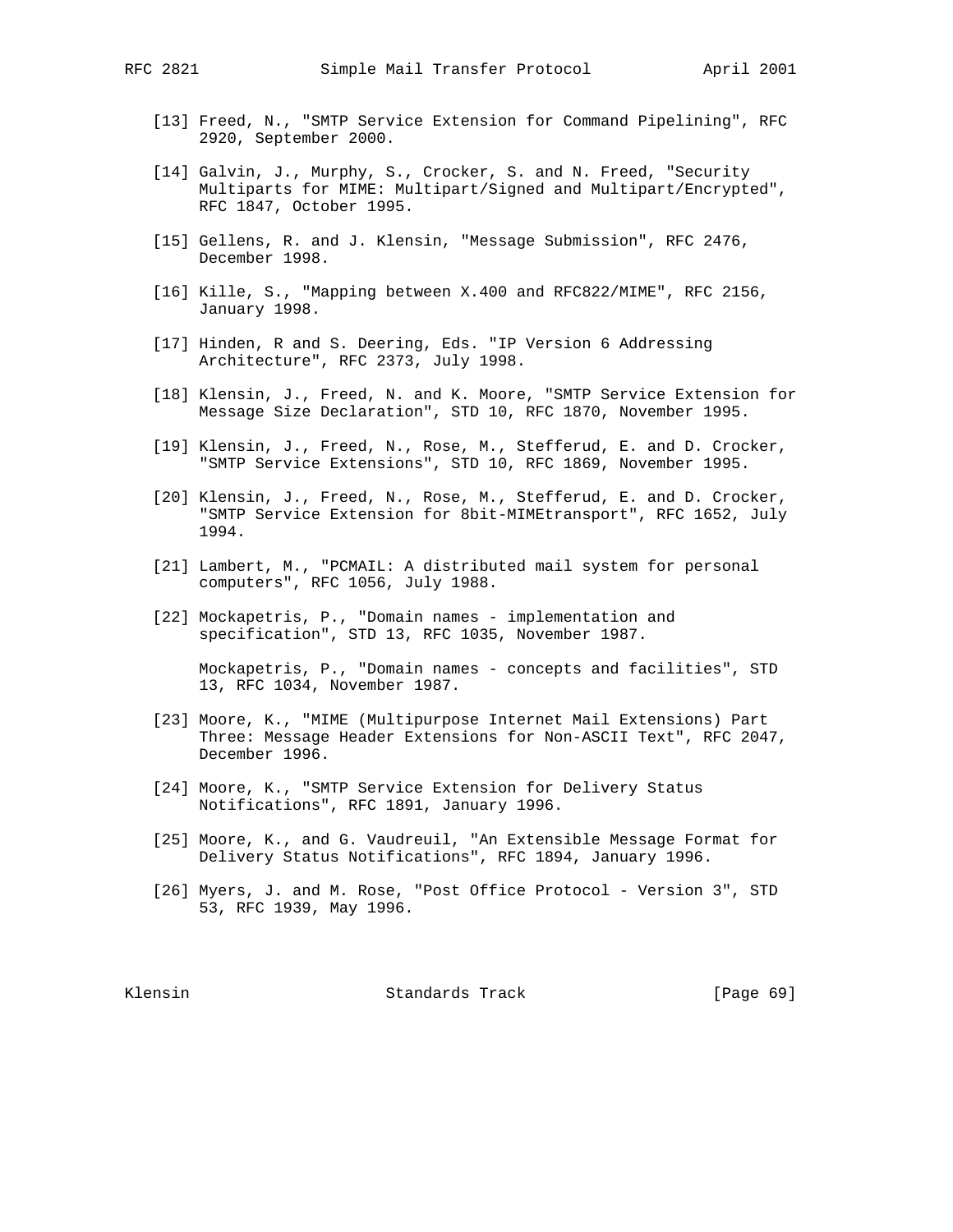- [27] Partridge, C., "Mail routing and the domain system", RFC 974, January 1986.
- [28] Partridge, C., "Duplicate messages and SMTP", RFC 1047, February 1988.
- [29] Postel, J., ed., "Transmission Control Protocol DARPA Internet Program Protocol Specification", STD 7, RFC 793, September 1981.
- [30] Postel, J., "Simple Mail Transfer Protocol", RFC 821, August 1982.
- [31] Ramsdell, B., Ed., "S/MIME Version 3 Message Specification", RFC 2633, June 1999.
- [32] Resnick, P., Ed., "Internet Message Format", RFC 2822, April 2001.
- [33] Vaudreuil, G., "SMTP Service Extensions for Transmission of Large and Binary MIME Messages", RFC 1830, August 1995.
- [34] Vaudreuil, G., "Enhanced Mail System Status Codes", RFC 1893, January 1996.

10. Editor's Address

 John C. Klensin AT&T Laboratories 99 Bedford St Boston, MA 02111 USA

 Phone: 617-574-3076 EMail: klensin@research.att.com

11. Acknowledgments

 Many people worked long and hard on the many iterations of this document. There was wide-ranging debate in the IETF DRUMS Working Group, both on its mailing list and in face to face discussions, about many technical issues and the role of a revised standard for Internet mail transport, and many contributors helped form the wording in this specification. The hundreds of participants in the many discussions since RFC 821 was produced are too numerous to mention, but they all helped this document become what it is.

Klensin Chamber Standards Track [Page 70]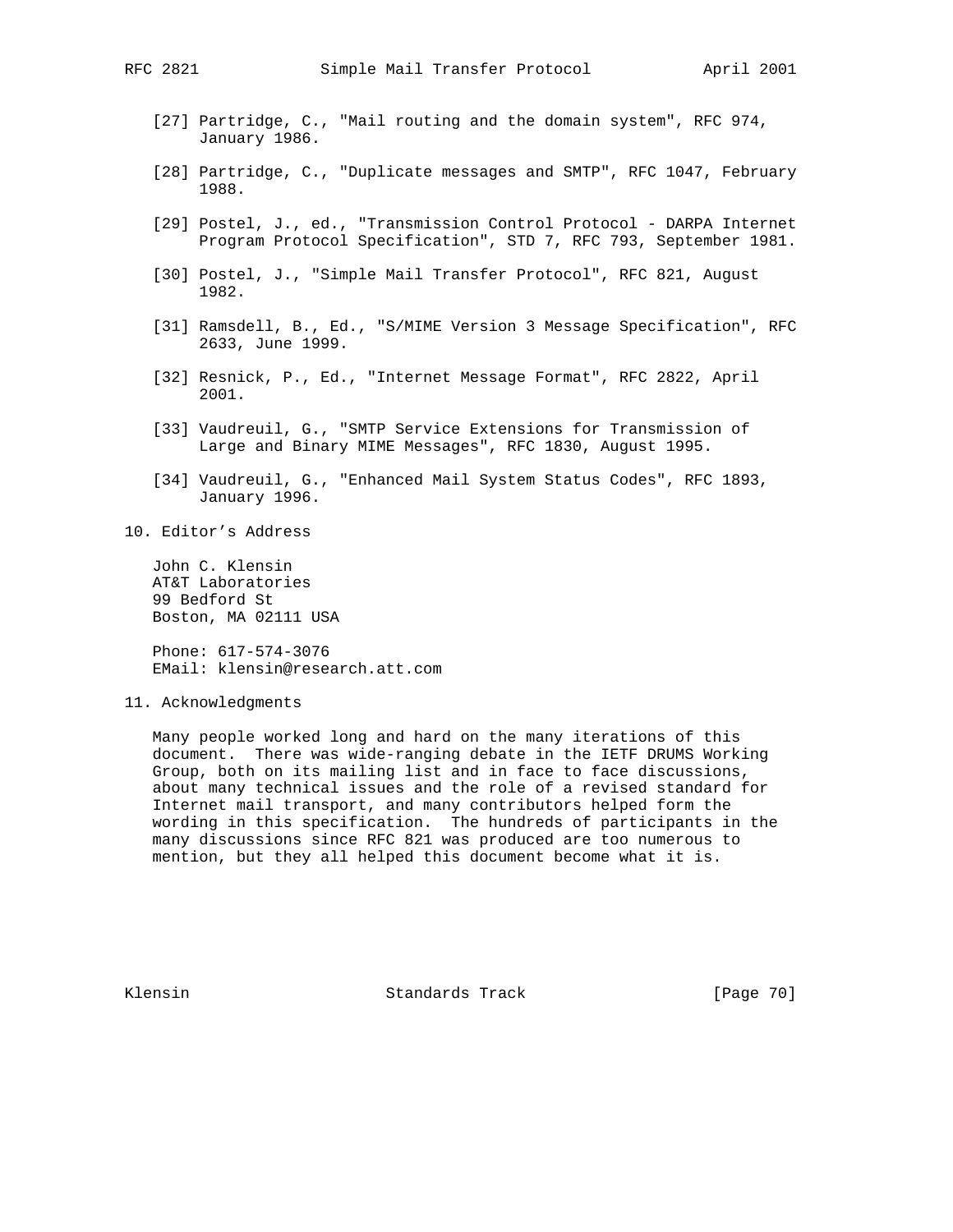#### APPENDICES

A. TCP Transport Service

 The TCP connection supports the transmission of 8-bit bytes. The SMTP data is 7-bit ASCII characters. Each character is transmitted as an 8-bit byte with the high-order bit cleared to zero. Service extensions may modify this rule to permit transmission of full 8-bit data bytes as part of the message body, but not in SMTP commands or responses.

B. Generating SMTP Commands from RFC 822 Headers

 Some systems use RFC 822 headers (only) in a mail submission protocol, or otherwise generate SMTP commands from RFC 822 headers when such a message is handed to an MTA from a UA. While the MTA-UA protocol is a private matter, not covered by any Internet Standard, there are problems with this approach. For example, there have been repeated problems with proper handling of "bcc" copies and redistribution lists when information that conceptually belongs to a mail envelopes is not separated early in processing from header information (and kept separate).

 It is recommended that the UA provide its initial ("submission client") MTA with an envelope separate from the message itself. However, if the envelope is not supplied, SMTP commands SHOULD be generated as follows:

- 1. Each recipient address from a TO, CC, or BCC header field SHOULD be copied to a RCPT command (generating multiple message copies if that is required for queuing or delivery). This includes any addresses listed in a RFC 822 "group". Any BCC fields SHOULD then be removed from the headers. Once this process is completed, the remaining headers SHOULD be checked to verify that at least one To:, Cc:, or Bcc: header remains. If none do, then a bcc: header with no additional information SHOULD be inserted as specified in [32].
- 2. The return address in the MAIL command SHOULD, if possible, be derived from the system's identity for the submitting (local) user, and the "From:" header field otherwise. If there is a system identity available, it SHOULD also be copied to the Sender header field if it is different from the address in the From header field. (Any Sender field that was already there SHOULD be removed.) Systems may provide a way for submitters to override the envelope return address, but may want to restrict its use to privileged users. This will not prevent mail forgery, but may lessen its incidence; see section 7.1.

Klensin Chamber Standards Track [Page 71]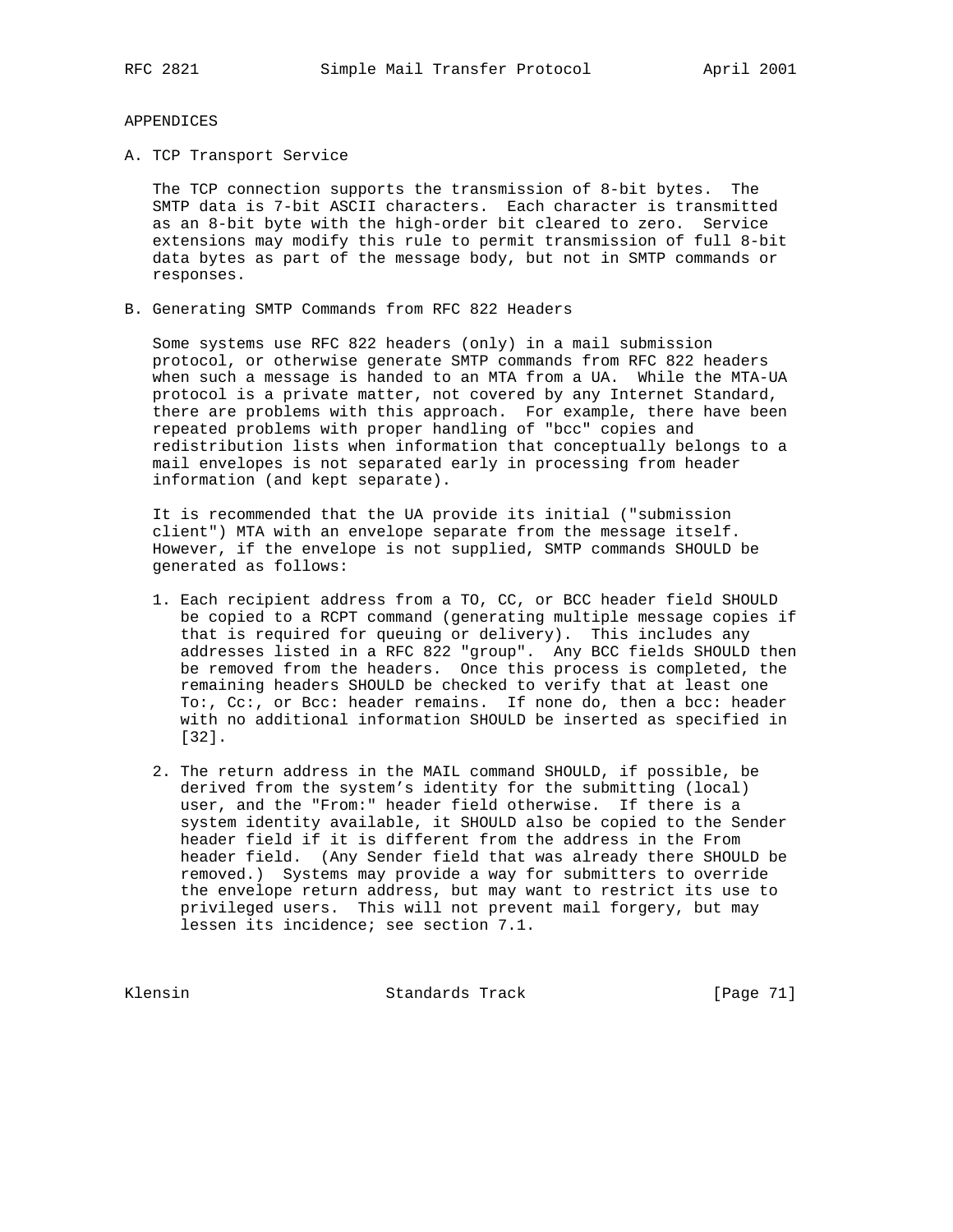When an MTA is being used in this way, it bears responsibility for ensuring that the message being transmitted is valid. The mechanisms for checking that validity, and for handling (or returning) messages that are not valid at the time of arrival, are part of the MUA-MTA interface and not covered by this specification.

 A submission protocol based on Standard RFC 822 information alone MUST NOT be used to gateway a message from a foreign (non-SMTP) mail system into an SMTP environment. Additional information to construct an envelope must come from some source in the other environment, whether supplemental headers or the foreign system's envelope.

 Attempts to gateway messages using only their header "to" and "cc" fields have repeatedly caused mail loops and other behavior adverse to the proper functioning of the Internet mail environment. These problems have been especially common when the message originates from an Internet mailing list and is distributed into the foreign environment using envelope information. When these messages are then processed by a header-only remailer, loops back to the Internet environment (and the mailing list) are almost inevitable.

### C. Source Routes

 Historically, the <reverse-path> was a reverse source routing list of hosts and a source mailbox. The first host in the <reverse-path> SHOULD be the host sending the MAIL command. Similarly, the <forward-path> may be a source routing lists of hosts and a destination mailbox. However, in general, the <forward-path> SHOULD contain only a mailbox and domain name, relying on the domain name system to supply routing information if required. The use of source routes is deprecated; while servers MUST be prepared to receive and handle them as discussed in section 3.3 and F.2, clients SHOULD NOT transmit them and this section was included only to provide context.

 For relay purposes, the forward-path may be a source route of the form "@ONE,@TWO:JOE@THREE", where ONE, TWO, and THREE MUST BE fully qualified domain names. This form is used to emphasize the distinction between an address and a route. The mailbox is an absolute address, and the route is information about how to get there. The two concepts should not be confused.

 If source routes are used, RFC 821 and the text below should be consulted for the mechanisms for constructing and updating the forward- and reverse-paths.

Klensin Chamber Standards Track [Page 72]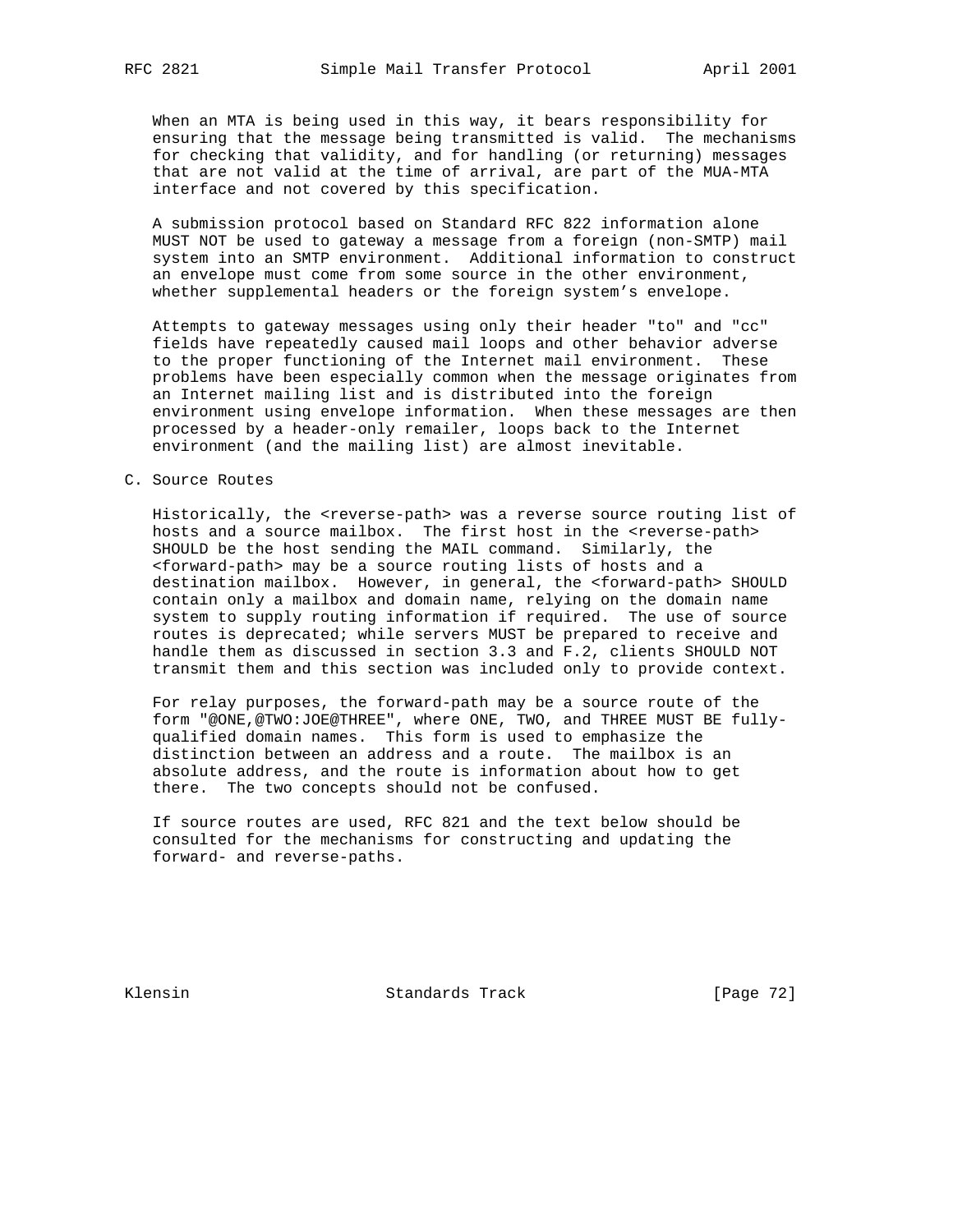The SMTP server transforms the command arguments by moving its own identifier (its domain name or that of any domain for which it is acting as a mail exchanger), if it appears, from the forward-path to the beginning of the reverse-path.

 Notice that the forward-path and reverse-path appear in the SMTP commands and replies, but not necessarily in the message. That is, there is no need for these paths and especially this syntax to appear in the "To:" , "From:", "CC:", etc. fields of the message header. Conversely, SMTP servers MUST NOT derive final message delivery information from message header fields.

 When the list of hosts is present, it is a "reverse" source route and indicates that the mail was relayed through each host on the list (the first host in the list was the most recent relay). This list is used as a source route to return non-delivery notices to the sender. As each relay host adds itself to the beginning of the list, it MUST use its name as known in the transport environment to which it is relaying the mail rather than that of the transport environment from which the mail came (if they are different).

D. Scenarios

 This section presents complete scenarios of several types of SMTP sessions. In the examples, "C:" indicates what is said by the SMTP client, and "S:" indicates what is said by the SMTP server.

D.1 A Typical SMTP Transaction Scenario

 This SMTP example shows mail sent by Smith at host bar.com, to Jones, Green, and Brown at host foo.com. Here we assume that host bar.com contacts host foo.com directly. The mail is accepted for Jones and Brown. Green does not have a mailbox at host foo.com.

- S: 220 foo.com Simple Mail Transfer Service Ready
- C: EHLO bar.com
- S: 250-foo.com greets bar.com
- S: 250-8BITMIME
- S: 250-SIZE
- S: 250-DSN
- S: 250 HELP
- C: MAIL FROM:<Smith@bar.com>
- S: 250 OK
- C: RCPT TO:<Jones@foo.com>
- S: 250 OK
- C: RCPT TO:<Green@foo.com>
- S: 550 No such user here
- C: RCPT TO:<Brown@foo.com>

Klensin Chamber Standards Track [Page 73]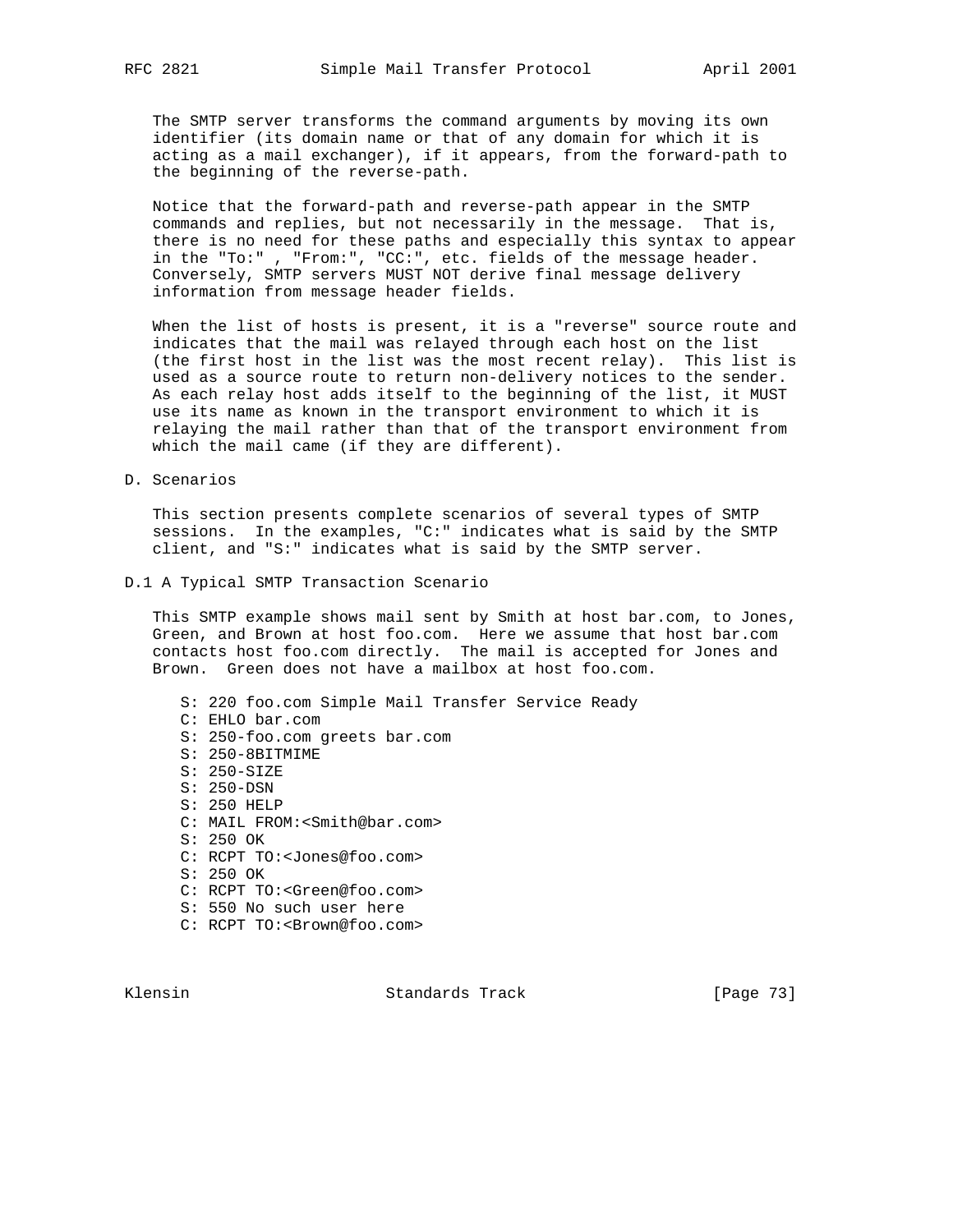S: 250 OK C: DATA S: 354 Start mail input; end with <CRLF>.<CRLF> C: Blah blah blah... C: ...etc. etc. etc.  $C:$  . S: 250 OK C: QUIT S: 221 foo.com Service closing transmission channel D.2 Aborted SMTP Transaction Scenario S: 220 foo.com Simple Mail Transfer Service Ready C: EHLO bar.com S: 250-foo.com greets bar.com S: 250-8BITMIME S: 250-SIZE S: 250-DSN S: 250 HELP C: MAIL FROM:<Smith@bar.com> S: 250 OK C: RCPT TO:<Jones@foo.com> S: 250 OK C: RCPT TO:<Green@foo.com> S: 550 No such user here C: RSET S: 250 OK C: QUIT S: 221 foo.com Service closing transmission channel D.3 Relayed Mail Scenario Step 1 -- Source Host to Relay Host S: 220 foo.com Simple Mail Transfer Service Ready C: EHLO bar.com S: 250-foo.com greets bar.com S: 250-8BITMIME S: 250-SIZE S: 250-DSN S: 250 HELP C: MAIL FROM:<JQP@bar.com> S: 250 OK C: RCPT TO:<@foo.com:Jones@XYZ.COM> S: 250 OK C: DATA S: 354 Start mail input; end with <CRLF>.<CRLF> C: Date: Thu, 21 May 1998 05:33:29 -0700

Klensin Chamber Standards Track [Page 74]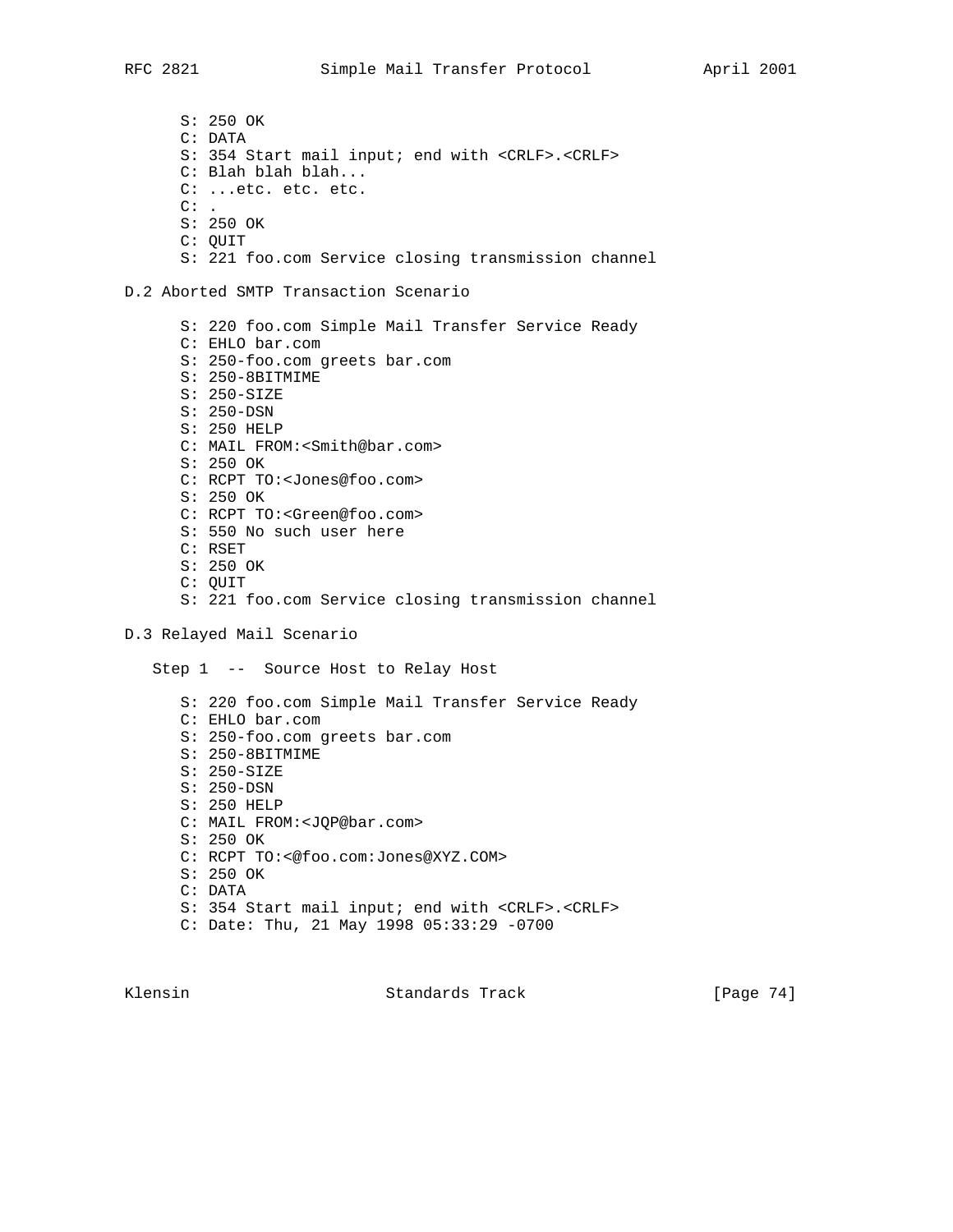C: From: John Q. Public <JQP@bar.com> C: Subject: The Next Meeting of the Board C: To: Jones@xyz.com C: C: Bill: C: The next meeting of the board of directors will be C: on Tuesday. C: John.  $C:$  . S: 250 OK C: QUIT S: 221 foo.com Service closing transmission channel Step 2 -- Relay Host to Destination Host S: 220 xyz.com Simple Mail Transfer Service Ready C: EHLO foo.com S: 250 xyz.com is on the air C: MAIL FROM:<@foo.com:JQP@bar.com> S: 250 OK C: RCPT TO:<Jones@XYZ.COM> S: 250 OK C: DATA S: 354 Start mail input; end with <CRLF>.<CRLF> C: Received: from bar.com by foo.com ; Thu, 21 May 1998 C: 05:33:29 -0700 C: Date: Thu, 21 May 1998 05:33:22 -0700 C: From: John Q. Public <JQP@bar.com> C: Subject: The Next Meeting of the Board C: To: Jones@xyz.com C: C: Bill: C: The next meeting of the board of directors will be C: on Tuesday. C: John.  $C:$ . S: 250 OK C: QUIT S: 221 foo.com Service closing transmission channel

D.4 Verifying and Sending Scenario

 S: 220 foo.com Simple Mail Transfer Service Ready C: EHLO bar.com S: 250-foo.com greets bar.com S: 250-8BITMIME S: 250-SIZE S: 250-DSN

Klensin Charles Standards Track [Page 75]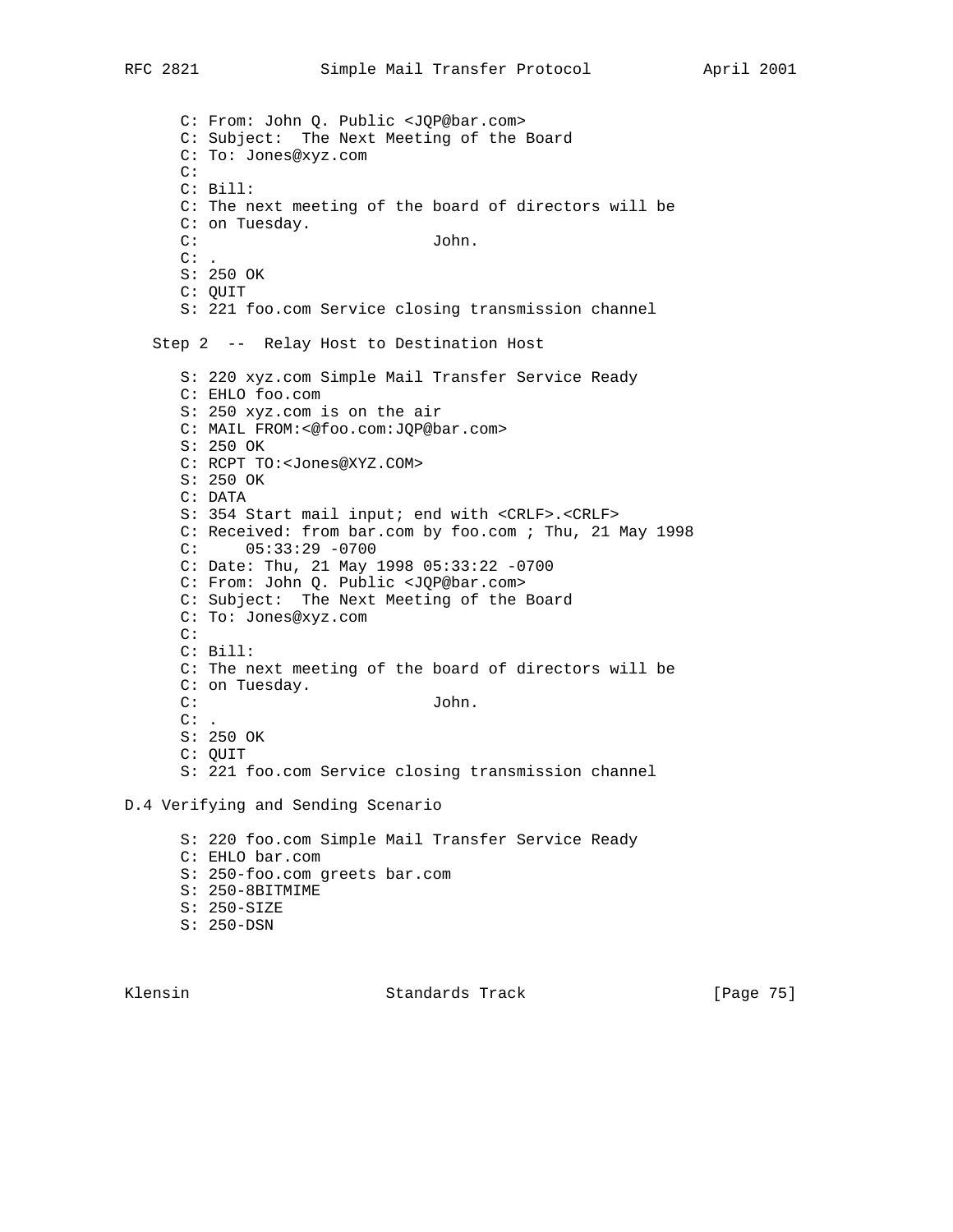S: 250-VRFY S: 250 HELP C: VRFY Crispin S: 250 Mark Crispin <Admin.MRC@foo.com> C: SEND FROM:<EAK@bar.com> S: 250 OK C: RCPT TO:<Admin.MRC@foo.com> S: 250 OK C: DATA S: 354 Start mail input; end with <CRLF>.<CRLF> C: Blah blah blah... C: ...etc. etc. etc.  $C:$  . S: 250 OK C: QUIT S: 221 foo.com Service closing transmission channel

E. Other Gateway Issues

 In general, gateways between the Internet and other mail systems SHOULD attempt to preserve any layering semantics across the boundaries between the two mail systems involved. Gateway translation approaches that attempt to take shortcuts by mapping, (such as envelope information from one system to the message headers or body of another) have generally proven to be inadequate in important ways. Systems translating between environments that do not support both envelopes and headers and Internet mail must be written with the understanding that some information loss is almost inevitable.

F. Deprecated Features of RFC 821

 A few features of RFC 821 have proven to be problematic and SHOULD NOT be used in Internet mail.

F.1 TURN

 This command, described in RFC 821, raises important security issues since, in the absence of strong authentication of the host requesting that the client and server switch roles, it can easily be used to divert mail from its correct destination. Its use is deprecated; SMTP systems SHOULD NOT use it unless the server can authenticate the client.

Klensin Chamber Standards Track [Page 76]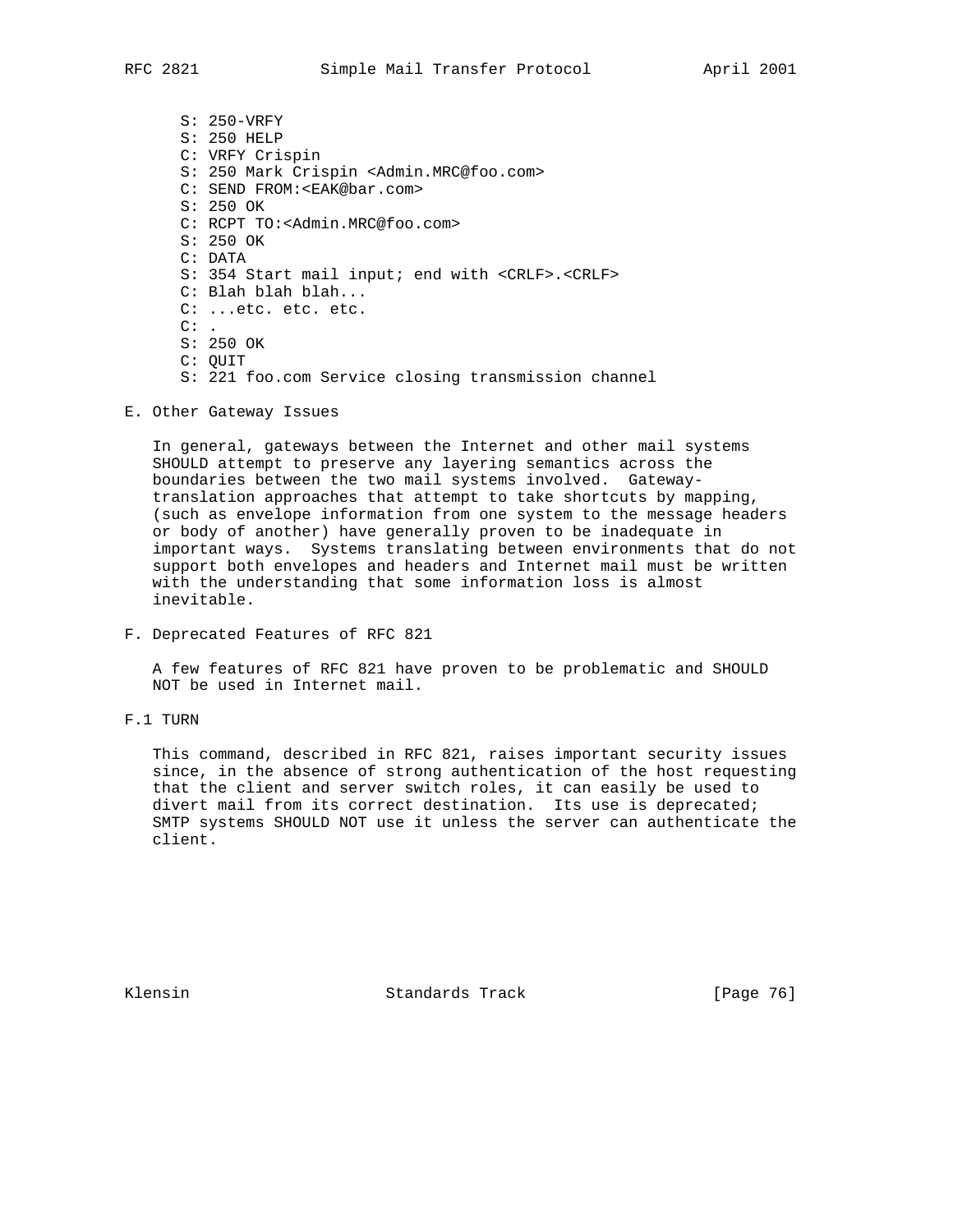### F.2 Source Routing

 RFC 821 utilized the concept of explicit source routing to get mail from one host to another via a series of relays. The requirement to utilize source routes in regular mail traffic was eliminated by the introduction of the domain name system "MX" record and the last significant justification for them was eliminated by the introduction, in RFC 1123, of a clear requirement that addresses following an "@" must all be fully-qualified domain names. Consequently, the only remaining justifications for the use of source routes are support for very old SMTP clients or MUAs and in mail system debugging. They can, however, still be useful in the latter circumstance and for routing mail around serious, but temporary, problems such as problems with the relevant DNS records.

 SMTP servers MUST continue to accept source route syntax as specified in the main body of this document and in RFC 1123. They MAY, if necessary, ignore the routes and utilize only the target domain in the address. If they do utilize the source route, the message MUST be sent to the first domain shown in the address. In particular, a server MUST NOT guess at shortcuts within the source route.

 Clients SHOULD NOT utilize explicit source routing except under unusual circumstances, such as debugging or potentially relaying around firewall or mail system configuration errors.

#### F.3 HELO

 As discussed in sections 3.1 and 4.1.1, EHLO is strongly preferred to HELO when the server will accept the former. Servers must continue to accept and process HELO in order to support older clients.

## F.4 #-literals

 RFC 821 provided for specifying an Internet address as a decimal integer host number prefixed by a pound sign, "#". In practice, that form has been obsolete since the introduction of TCP/IP. It is deprecated and MUST NOT be used.

## F.5 Dates and Years

 When dates are inserted into messages by SMTP clients or servers (e.g., in trace fields), four-digit years MUST BE used. Two-digit years are deprecated; three-digit years were never permitted in the Internet mail system.

Klensin Chamber Standards Track [Page 77]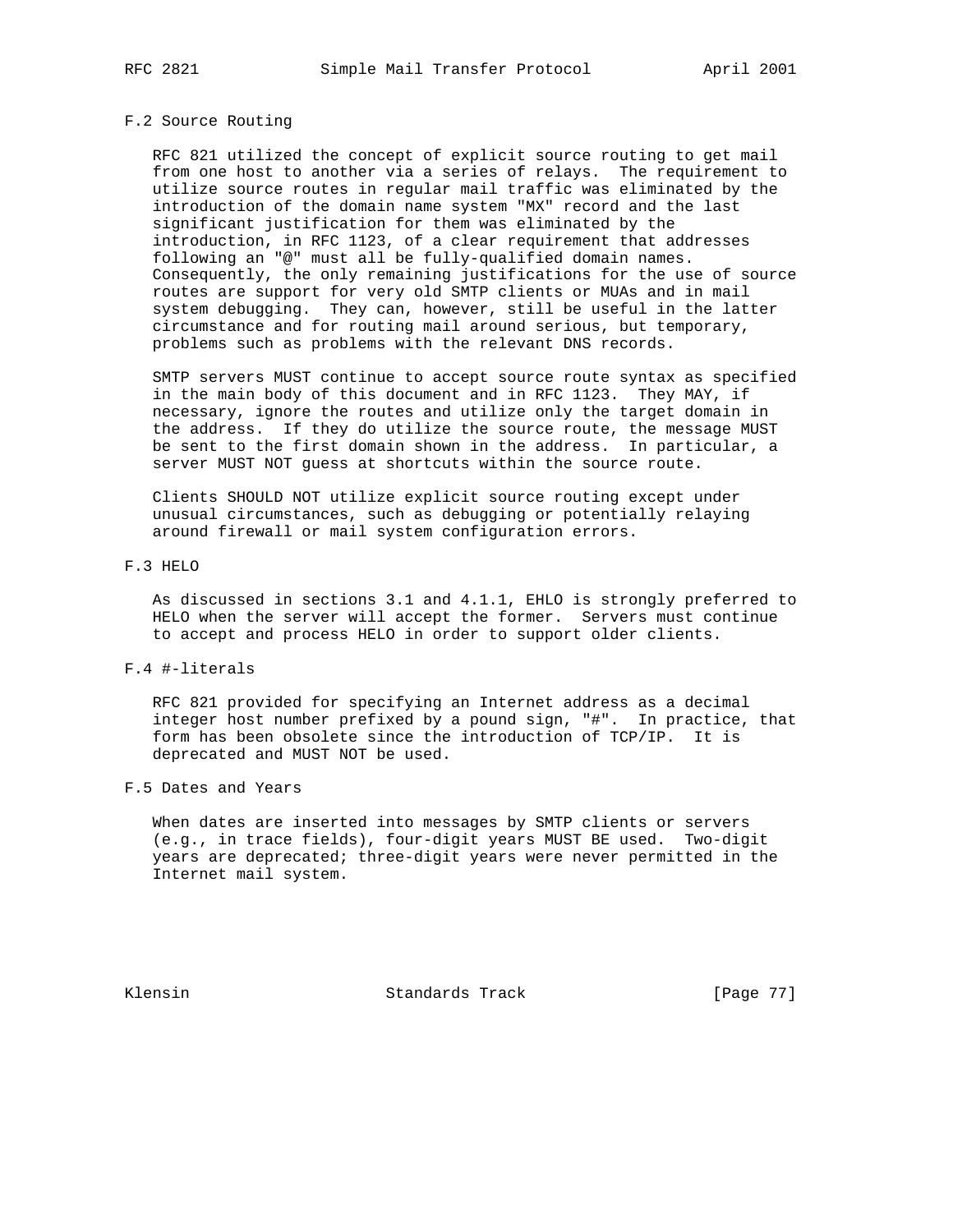# F.6 Sending versus Mailing

 In addition to specifying a mechanism for delivering messages to user's mailboxes, RFC 821 provided additional, optional, commands to deliver messages directly to the user's terminal screen. These commands (SEND, SAML, SOML) were rarely implemented, and changes in workstation technology and the introduction of other protocols may have rendered them obsolete even where they are implemented.

 Clients SHOULD NOT provide SEND, SAML, or SOML as services. Servers MAY implement them. If they are implemented by servers, the implementation model specified in RFC 821 MUST be used and the command names MUST be published in the response to the EHLO command.

Klensin Chamber Standards Track [Page 78]